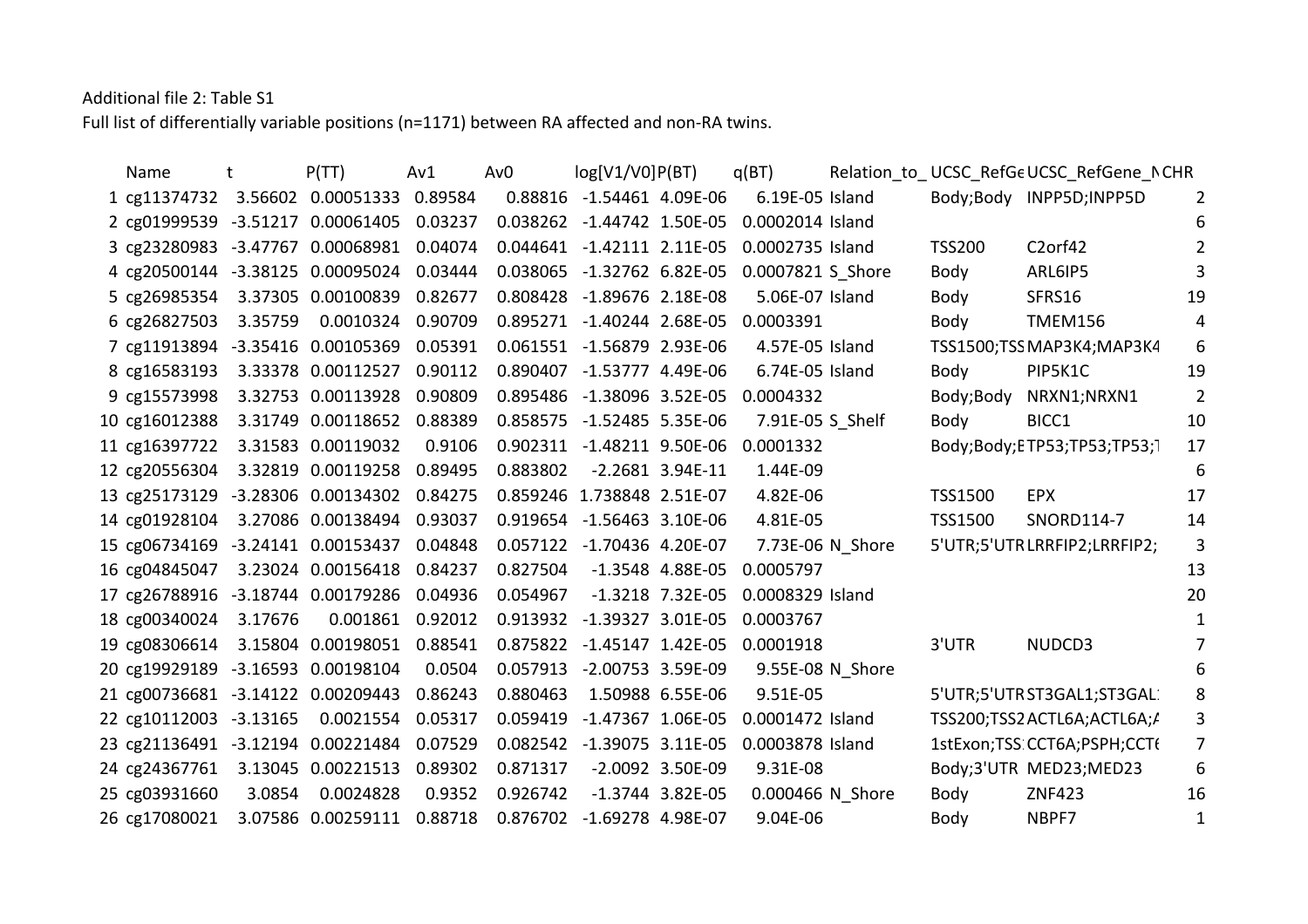| 27 cg24778130 -3.05766 0.00274656 0.04754 0.053246 -1.73667 2.60E-07      |                          |        |                            |                           | 4.97E-06 Island                      | Body           | CAMTA1                      | 1              |
|---------------------------------------------------------------------------|--------------------------|--------|----------------------------|---------------------------|--------------------------------------|----------------|-----------------------------|----------------|
| 28 cg12934016 3.04869 0.00288335 0.87779 0.856664 -2.25706 4.81E-11       |                          |        |                            |                           | 1.73E-09                             |                | 5'UTR;TSS15UBE3A;UBE3A      | 15             |
| 29 cg10597545 -3.03329 0.00291821 0.04006                                 |                          |        |                            | 0.04457 -1.35937 4.61E-05 | 0.0005508 Island                     |                | 5'UTR;TSS20HNRNPL;HNRNPL    | 19             |
| 30 cg19682395 3.03291 0.0029408 0.91028                                   |                          |        | 0.897466 -1.53182 4.87E-06 |                           | 7.26E-05                             | Body           | EIF2AK4                     | 15             |
| 31 cg25801052                                                             | 3.031 0.00298365 0.87438 |        | 0.863395 -1.75078 2.10E-07 |                           | 4.09E-06 Island                      | Body           | ARID5A                      | $\overline{2}$ |
| 32 cg01091261 3.03018 0.00302578 0.8402                                   |                          |        | 0.821809 -2.04133 2.04E-09 |                           | 5.66E-08 Island                      | Body           | ADCY9                       | 16             |
| 33 cg17839216 3.02093 0.0030503                                           |                          | 0.7901 | 0.772872 -1.52233 5.54E-06 |                           | 8.16E-05                             |                |                             | 5              |
| 34 cg23681311 -3.01634 0.00308733 0.04324                                 |                          |        | 0.049487 -1.46767 1.15E-05 |                           | 0.0001582 Island                     |                | 1stExon;1stEMAPK1;MAPK1;N   | 22             |
| 35 cg17032848 -2.99309 0.00333373 0.85709                                 |                          |        | 0.86781 1.615281 1.52E-06  |                           | 2.51E-05 S_Shelf                     |                | Body;Body;ELRRFIP1;LRRFIP1; | $\overline{2}$ |
| 36 cg09273012 2.98812 0.00335649 0.88386                                  |                          |        | 0.861651 -1.38588 3.31E-05 |                           | 0.00041                              | Body           | SRBD1                       | $\overline{2}$ |
| 37 cg14011077 -2.98646 0.00339101 0.88002                                 |                          |        | 0.899148 1.528648 5.08E-06 |                           | 7.55E-05                             |                |                             | 9              |
| 38 cg06897306 2.97698 0.00352761 0.8891                                   |                          |        | 0.881419 -1.81609 7.75E-08 |                           | 1.64E-06 N Shelf                     |                | Body;Body;EPTPRN2;PTPRN2;I  | $\overline{7}$ |
| 39 cg15024975 -2.96235 0.00363545 0.04181                                 |                          |        | 0.04614 -1.42196 2.09E-05  |                           | 0.000271 Island                      |                | 1stExon;5'U MDC1;MDC1       | 6              |
| 40 cg24855292 2.95807 0.00368448 0.88965                                  |                          |        | 0.881358 -1.43352 1.80E-05 |                           | 0.0002369                            | 5'UTR          | PARP4                       | 13             |
| 41 cg16210497 -2.94635 0.00380231 0.07881                                 |                          |        | 0.087691 -1.31336 8.11E-05 |                           | 0.0009122 S_Shore                    | <b>TSS1500</b> | TBX18                       | 6              |
| 42 cg21199045 -2.94694 0.00381485 0.8101                                  |                          |        | 0.824861 1.463638 1.21E-05 |                           | 0.000166 S Shore                     |                |                             | 18             |
| 43 cg14154547 -2.95084 0.00394158 0.83363                                 |                          |        | 0.851527 2.744734 4.29E-15 |                           | 2.86E-13                             | Body           | <b>RXRA</b>                 | 9              |
| 44 cg14060719 2.92119 0.00411137 0.89801                                  |                          |        | 0.884496 -1.37883 3.62E-05 |                           | 0.0004436                            | Body           | ATG2B                       | 14             |
| 45 cg15292101 -2.9116 0.0042969 0.04919                                   |                          |        | 0.056805 -1.83229 6.03E-08 |                           | 1.30E-06 Island                      | <b>TSS1500</b> | CCDC136                     | $\overline{7}$ |
| 46 cg02328221 -2.90515 0.00432812 0.78551                                 |                          |        | 0.79901 1.477348 1.01E-05  |                           | 0.000141 N Shore                     | Body           | <b>GIPR</b>                 | 19             |
| 47 cg08497311 -2.91593 0.00433734 0.8613                                  |                          |        | 0.873608 2.492731 6.08E-13 |                           | 2.94E-11 S Shelf                     | Body           | FAM38A                      | 16             |
| 48 cg22221575 -2.90674 0.00439113 0.78526                                 |                          |        | 0.808496 2.043141 1.98E-09 |                           | 5.50E-08                             | 3'UTR          | PCYT1A                      | 3              |
| 49 cg22305516 -2.89667 0.00445087 0.84029                                 |                          |        | 0.853883 1.556739 3.46E-06 |                           | 5.32E-05                             | Body           | SH3GL1                      | 19             |
| 50 cg06009422 -2.89599 0.0044887 0.86197                                  |                          |        | 0.873251 1.748741 2.17E-07 |                           | 4.20E-06                             | 5'UTR          | AGPAT4                      | 6              |
| 51 cg19747960 -2.88745 0.00454681 0.06188                                 |                          |        | 0.068888 -1.36452 4.33E-05 |                           | 0.00052                              | Body           | C8orf12                     | 8              |
| 52 cg04059146 2.88658 0.00455223 0.89305                                  |                          |        | 0.883965 -1.31919 7.56E-05 |                           | 0.0008567                            | <b>TSS1500</b> | MMP7                        | 11             |
| 53 cg04773352 2.89216 0.00456194 0.88479                                  |                          |        | 0.868759 -1.89147 2.37E-08 |                           | 5.48E-07                             | Body           | C2orf86                     | $\overline{2}$ |
| 54 cg17444642 2.87267 0.00475723 0.90089                                  |                          |        |                            |                           | 0.889342 -1.40379 2.64E-05 0.0003339 | Body           | EFNA5                       | 5              |
| 55 cg25383057 -2.87261 0.00476346 0.78031                                 |                          |        | 0.797584                   |                           | 1.44 1.65E-05 0.0002198 Island       | Body           | <b>METRNL</b>               | 17             |
| 56 cg10246038  2.87242  0.00484796  0.87537  0.853301  -1.96338  7.44E-09 |                          |        |                            |                           | 1.87E-07                             |                | 3'UTR;3'UTRFAM82A1;FAM82    | $\overline{2}$ |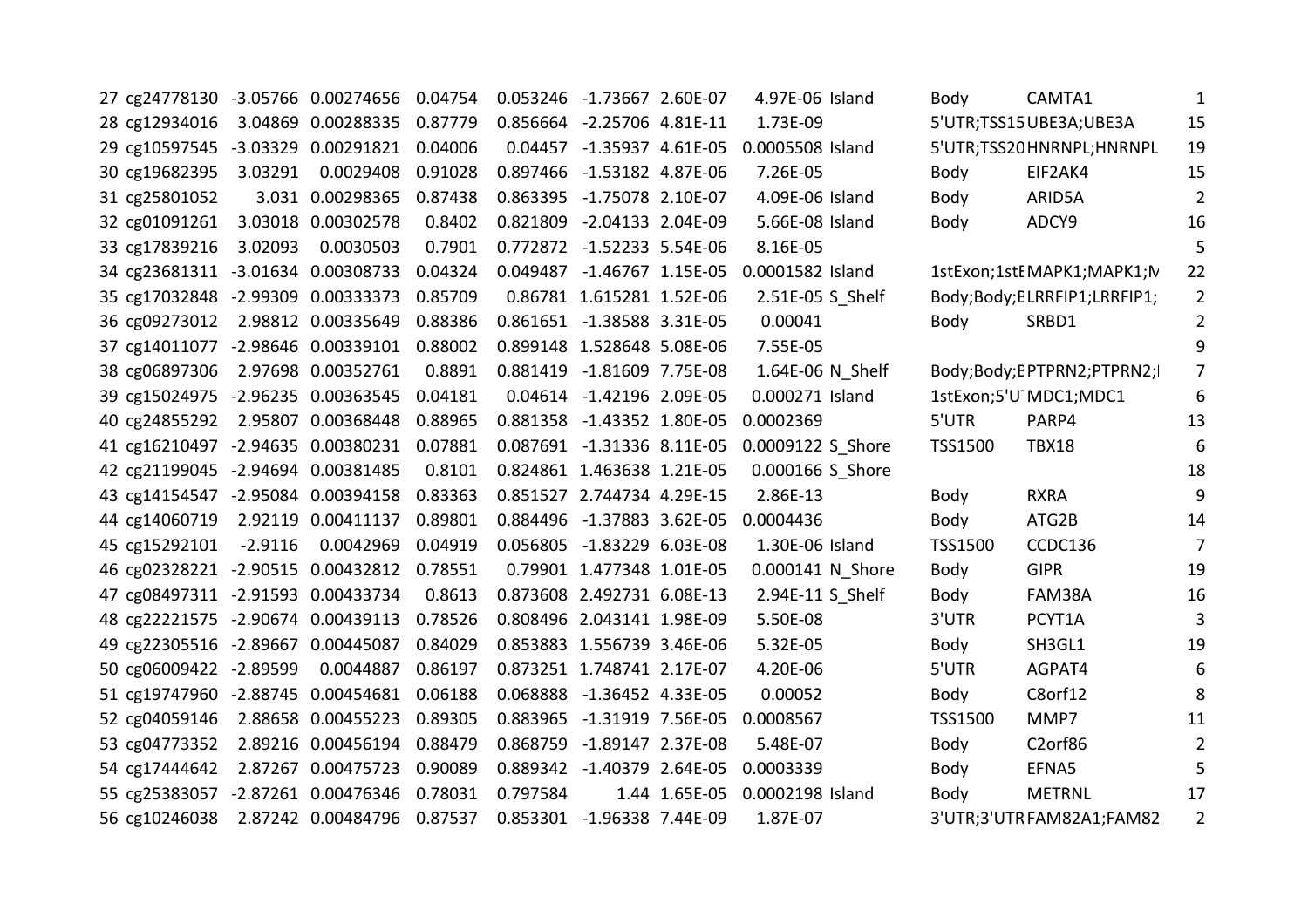| 57 cg14063191 -2.86455 0.00488239 0.04955                                            |                            |                 |                            |                           |                    | 0.055972 -1.46358 1.21E-05 0.0001661 Island  | <b>TSS1500</b>        | ZDHHC12                    | ٩              |
|--------------------------------------------------------------------------------------|----------------------------|-----------------|----------------------------|---------------------------|--------------------|----------------------------------------------|-----------------------|----------------------------|----------------|
| 58 cg08270888  2.85798  0.00497023  0.91654  0.905548  -1.41052  2.42E-05  0.0003091 |                            |                 |                            |                           |                    |                                              |                       |                            | 6              |
| 59 cg09820557 -2.86213 0.00498165 0.90014                                            |                            |                 | 0.909739 1.866922 3.50E-08 |                           |                    | 7.84E-07                                     | 3'UTR                 | ODF4                       | 17             |
| 60 cg26023902 2.85741 0.00507526 0.88141                                             |                            |                 |                            | 0.85998 -2.01343 3.26E-09 |                    | 8.72E-08                                     | <b>TSS1500</b>        | LOC285735                  | 6              |
| 61 cg05295028 2.84955                                                                |                            | 0.00509 0.89745 | 0.889329                   |                           |                    | -1.3732 3.88E-05 0.0004723                   | <b>TSS1500</b>        | ZP1                        | 11             |
| 62 cg09542250 2.84678 0.00515919 0.90559                                             |                            |                 | 0.899454 -1.54773 3.92E-06 |                           |                    | 5.95E-05 N Shelf                             | Body                  | C8orf76                    | 8              |
| 63 cg14975015 2.84354 0.00519849 0.81965                                             |                            |                 |                            |                           |                    | 0.794124 -1.48412 9.25E-06 0.0001301         |                       | 5'UTR;5'UTRATP6V0A4;ATP6V  | 7              |
| 64 cg19139727 2.84649 0.00521281 0.90765                                             |                            |                 |                            | 0.89583 -1.84734 4.77E-08 |                    | 1.04E-06                                     |                       |                            | 10             |
| 65 cg27529911 -2.82393 0.00553719 0.82223                                            |                            |                 | 0.834546 1.663121 7.67E-07 |                           |                    | 1.34E-05 S_Shelf                             |                       |                            | 8              |
| 66 cg06754047 -2.81513 0.0056326 0.04114                                             |                            |                 |                            |                           |                    | 0.047136 -1.37203 3.94E-05 0.0004785 N Shore | <b>TSS200</b>         | SMYD5                      | $\overline{2}$ |
| 67 cg14582220 -2.81222 0.00571132 0.05637                                            |                            |                 | 0.062368 -1.55576 3.51E-06 |                           |                    | 5.38E-05 Island                              | <b>TSS200</b>         | CLN6                       | 15             |
| 68 cg09839874 2.81275 0.00573561 0.91145                                             |                            |                 | 0.903668 -1.74652 2.24E-07 |                           |                    | 4.33E-06 S Shelf                             |                       | Body;Body;ECMTM1;CMTM1;    | 16             |
| 69 cg04126335 2.81744 0.00577059 0.92654                                             |                            |                 | 0.913163 -2.39844 3.61E-12 |                           |                    | 1.55E-10                                     | Body                  | ITGA10                     | 1              |
| 70 cg05184917 -2.80442 0.00583847 0.03831                                            |                            |                 |                            | 0.04201 -1.52971 5.01E-06 |                    | 7.45E-05 Island                              | Body                  | PSMB10                     | 16             |
| 71 cg09014626 2.80273 0.00586539 0.87238                                             |                            |                 | 0.857221                   |                           | $-1.5188$ 5.81E-06 | 8.52E-05                                     |                       |                            | 5              |
| 72 cg14231974 -2.80645 0.00590265 0.83109                                            |                            |                 |                            | 0.84464 2.087894 9.30E-10 |                    | 2.71E-08                                     | Body                  | ODZ3                       |                |
| 73 cg08774350 2.79594 0.00596497 0.93448                                             |                            |                 |                            |                           |                    | 0.927882 -1.41638 2.24E-05 0.0002889         | Body                  | SCFD <sub>2</sub>          | 4              |
| 74 cg24723421 2.79154 0.00602916 0.88227                                             |                            |                 |                            |                           |                    | 0.865479 -1.3398 5.88E-05 0.0006856          |                       | Body;Body;EFN1;FN1;FN1;FN1 | 2              |
| 75 cg06971253 -2.79402 0.00604493 0.05524                                            |                            |                 | 0.063168 -1.68149 5.87E-07 |                           |                    | 1.05E-05 Island                              | 1stExon;5'U JUB;JUB   |                            | 14             |
| 76 cg16872847 -2.79084 0.00604628 0.06738                                            |                            |                 |                            |                           |                    | 0.072611 -1.36898 4.09E-05 0.0004949 Island  |                       |                            | 19             |
| 77 cg26878734 2.79594 0.00608669 0.86476                                             |                            |                 | 0.833882 -2.09756 7.88E-10 |                           |                    | 2.32E-08                                     | 3'UTR                 | <b>KIAA1715</b>            | $\overline{2}$ |
| 78 cg18693004 2.78773 0.00615388 0.88825                                             |                            |                 | 0.872844 -1.66867 7.08E-07 |                           |                    | 1.25E-05                                     | Body                  | SP4                        |                |
| 79 cg11263705 -2.78635 0.00617166 0.05504                                            |                            |                 | 0.059477 -1.63024 1.23E-06 |                           |                    | 2.07E-05 Island                              | 3'UTR;1stEx(IER5;IER5 |                            | 1              |
| 80 cg08568987 -2.78368 0.00617475 0.05505                                            |                            |                 |                            |                           |                    | 0.062639 -1.3758 3.76E-05 0.0004589 Island   |                       | TSS200;TSS2U2AF2;U2AF2     | 19             |
| 81 cg26561082 2.78694 0.00621279 0.86557                                             |                            |                 | 0.842927 -1.91223 1.70E-08 |                           |                    | 4.03E-07 S Shore                             | Body                  | DIP <sub>2C</sub>          | 10             |
| 82 cg02559274                                                                        | 2.7779  0.0062799  0.92571 |                 |                            |                           |                    | 0.917184 -1.37968 3.58E-05 0.0004396         | Body                  | EXOC6B                     | $\overline{2}$ |
| 83 cg22921703 2.77559 0.00635153 0.85913                                             |                            |                 | 0.850961 -1.54519 4.05E-06 |                           |                    | 6.14E-05                                     | <b>1stExon</b>        | PSMB11                     | 14             |
| 84 cg09894631 2.77016 0.0064206                                                      |                            | 0.8969          |                            |                           |                    | 0.886624 -1.36898 4.09E-05 0.0004949         |                       |                            | 16             |
| 85 cg14716933                                                                        | 2.7729 0.00642095 0.86624  |                 | 0.856532 -1.65367 8.80E-07 |                           |                    | 1.52E-05 N Shore                             | <b>TSS1500</b>        | PSMB6                      | 17             |
| 86 cg20691612 2.76726 0.00646632 0.88474                                             |                            |                 |                            |                           |                    | 0.86824 -1.32069 7.42E-05 0.0008428          |                       | Body;Body MAST4;MAST4      |                |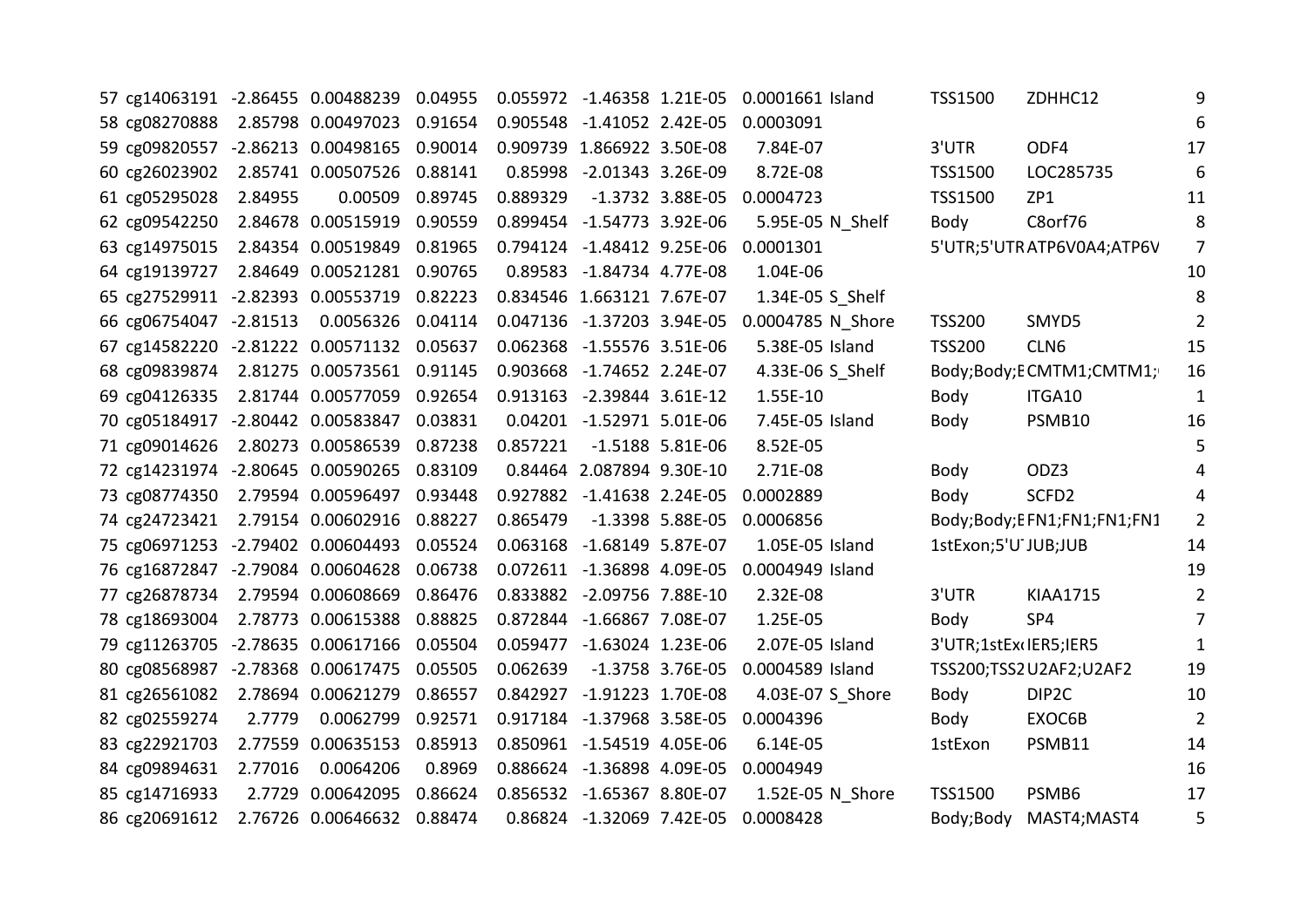| 87 cg05822618 2.77179 0.00650529 0.90258   |                           |         | 0.882591 -1.99199 4.65E-09 |                           |                  | 1.21E-07                                                                               | Body           | FAM20B                       | $\mathbf{1}$   |  |
|--------------------------------------------|---------------------------|---------|----------------------------|---------------------------|------------------|----------------------------------------------------------------------------------------|----------------|------------------------------|----------------|--|
| 88 cg05942111 -2.76331 0.00657877 0.75502  |                           |         | 0.777648 1.533374 4.77E-06 |                           |                  | 7.12E-05                                                                               | Body           | RASSF3                       | 12             |  |
| 89 cg16270148 -2.77225 0.00661248 0.86689  |                           |         | 0.878959 2.627111 4.48E-14 |                           |                  | 2.57E-12                                                                               | Body           | GTF2A2                       | 15             |  |
| 90 cg22772462 2.75991 0.00661334           |                           | 0.9064  |                            | 0.89559 -1.36584 4.25E-05 |                  | 0.0005124 S Shore                                                                      | <b>TSS1500</b> | TNIP1                        | 5              |  |
| 91 cg15710961 -2.75423 0.00674738 0.84872  |                           |         |                            |                           |                  | 0.862347 1.501483 7.34E-06 0.0001054                                                   |                | Body;Body;EDST;DST;DST;DST   | 6              |  |
| 92 cg14611258 -2.74473 0.00690012 0.83178  |                           |         |                            |                           |                  | 0.8468 1.315559 7.90E-05 0.0008909 S Shelf                                             | Body           | C17orf39                     | 17             |  |
| 93 cg08470053 2.74189 0.00702157 0.84727   |                           |         | 0.836773 -1.66047 7.97E-07 |                           |                  | 1.39E-05 N Shore                                                                       |                | 5'UTR;5'UTRZNF160;ZNF160;Z   | 19             |  |
| 94 cg10456121 -2.73691 0.00707254 0.80353  |                           |         | 0.815979                   |                           |                  | 1.40006 2.76E-05 0.0003485 Island                                                      |                |                              | $\overline{2}$ |  |
| 95 cg04169881 -2.73442 0.00716724          |                           | 0.0456  | 0.050267 -1.62899 1.25E-06 |                           |                  | 2.10E-05 Island                                                                        |                | 5'UTR;1stEx(TUT1;TUT1        | 11             |  |
| 96 cg09634659 2.72969 0.00721182 0.89615   |                           |         |                            |                           |                  | 0.887441 -1.35323 4.98E-05 0.0005898                                                   |                |                              | $\mathbf{1}$   |  |
| 97 cg15681326 2.72976 0.00726848 0.91299   |                           |         | 0.901247 -1.65438 8.71E-07 |                           |                  | 1.51E-05                                                                               |                | 3'UTR;3'UTRNCEH1;NCEH1;NC    | 3              |  |
| 98 cg10596956                              | 2.7247 0.00740024 0.87554 |         | 0.853091 -1.78337 1.28E-07 |                           |                  | 2.60E-06                                                                               | <b>TSS200</b>  | <b>OR52M1</b>                | 11             |  |
| 99 cg25597667 2.71692 0.00750736 0.93026   |                           |         |                            |                           |                  | 0.923214 -1.49345 8.17E-06 0.0001162                                                   |                | Body;Body;EZNF160;ZNF160;Z   | 19             |  |
| 100 cg25726128 -2.70581 0.00772201 0.84163 |                           |         |                            |                           |                  | 0.856913 1.358021 4.69E-05 0.0005593 N_Shelf                                           | Body           | <b>ICOSLG</b>                | 21             |  |
| 101 cg21240492 -2.70218 0.00782095 0.03398 |                           |         |                            |                           |                  | 0.039434 -1.45327 1.39E-05 0.0001877 Island                                            |                | 1stExon;5'U EIF4A1;EIF4A1    | 17             |  |
| 102 cg19651199 2.70665                     | 0.0078339 0.90567         |         | 0.895025                   |                           | -1.9949 4.43E-09 | 1.16E-07 Island                                                                        |                |                              | 18             |  |
| 103 cg16760843 2.70033 0.00784475 0.93065  |                           |         | 0.924477                   |                           |                  | -1.3641 4.35E-05 0.0005225 N_Shore                                                     | Body           | RASA3                        | 13             |  |
| 104 cg20738274 -2.70229 0.00788481 0.74003 |                           |         | 0.761129 1.774982 1.46E-07 |                           |                  | 2.92E-06                                                                               |                | 5'UTR;5'UTRC1orf116;C1orf11  | $\mathbf{1}$   |  |
| 105 cg25334215 2.69962 0.00802046 0.91827  |                           |         | 0.903867 -2.13386 4.22E-10 |                           |                  | 1.30E-08                                                                               |                | 3'UTR;Body; CSTF3;CSTF3;CSTI | 11             |  |
| 106 cg09481537 2.69034 0.00814094          |                           | 0.93631 | 0.929445 -1.70622 4.08E-07 |                           |                  | 7.54E-06                                                                               |                |                              | 12             |  |
| 107 cg07076091 2.70022 0.00815618          |                           | 0.9042  |                            | 0.87757 -2.89426 2.00E-16 |                  | 1.62E-14                                                                               |                | Body;Body SC4MOL;SC4MOL      | $\overline{4}$ |  |
| 108 cg19091779 -2.68605 0.00818256 0.74143 |                           |         | 0.762562 1.430316 1.87E-05 |                           |                  | 0.0002459 S Shelf                                                                      | Body           | <b>KIAA1467</b>              | 12             |  |
| 109 cg14163966                             | 2.6898 0.00821787 0.91312 |         | 0.902742 -2.00615 3.68E-09 |                           |                  | 9.76E-08 S Shore                                                                       | <b>TSS1500</b> | C1orf89                      | $\mathbf{1}$   |  |
| 110 cg04707299 2.68201 0.00828019          |                           | 0.89354 | 0.878284 -1.44844 1.48E-05 |                           |                  | 0.000199                                                                               | 3'UTR          | PEX3                         | 6              |  |
| 111 cg19486507 2.68359 0.00828411 0.86065  |                           |         | 0.849841 -1.64269 1.03E-06 |                           |                  | 1.76E-05 Island                                                                        | Body;Body      | CABP2;CABP2                  | 11             |  |
| 112 cg02660165 -2.68085 0.00828948         |                           | 0.81438 | 0.828903 1.359624 4.60E-05 |                           |                  | 0.0005493 S Shore                                                                      | Body           | VANGL2                       | $\mathbf{1}$   |  |
| 113 cg16660345 -2.67824 0.00836148         |                           | 0.05135 |                            |                           |                  | 0.055645 -1.41179 2.38E-05 0.0003046 Island                                            |                | TSS1500;TSSFGFRL1;FGFRL1     | 4              |  |
| 114 cg14983306 2.67719                     | 0.0083865                 | 0.81504 | 0.804266 -1.41312 2.34E-05 |                           |                  | 0.0003 S_Shelf                                                                         |                |                              | 7              |  |
| 115 cg06872243 -2.67604                    | 0.0084265                 | 0.04119 | 0.045257                   |                           |                  | -1.4747 1.05E-05 0.0001455 S Shore                                                     |                | Body;Body;TLOC81691;LOC81    | 16             |  |
|                                            |                           |         |                            |                           |                  | 116 cg19442480 -2.66991 0.00853919 0.01961 0.022323 -1.30687 8.77E-05 0.0009775 Island |                | 5'UTR;1stEx(DDX39;DDX39      | 19             |  |
|                                            |                           |         |                            |                           |                  |                                                                                        |                |                              |                |  |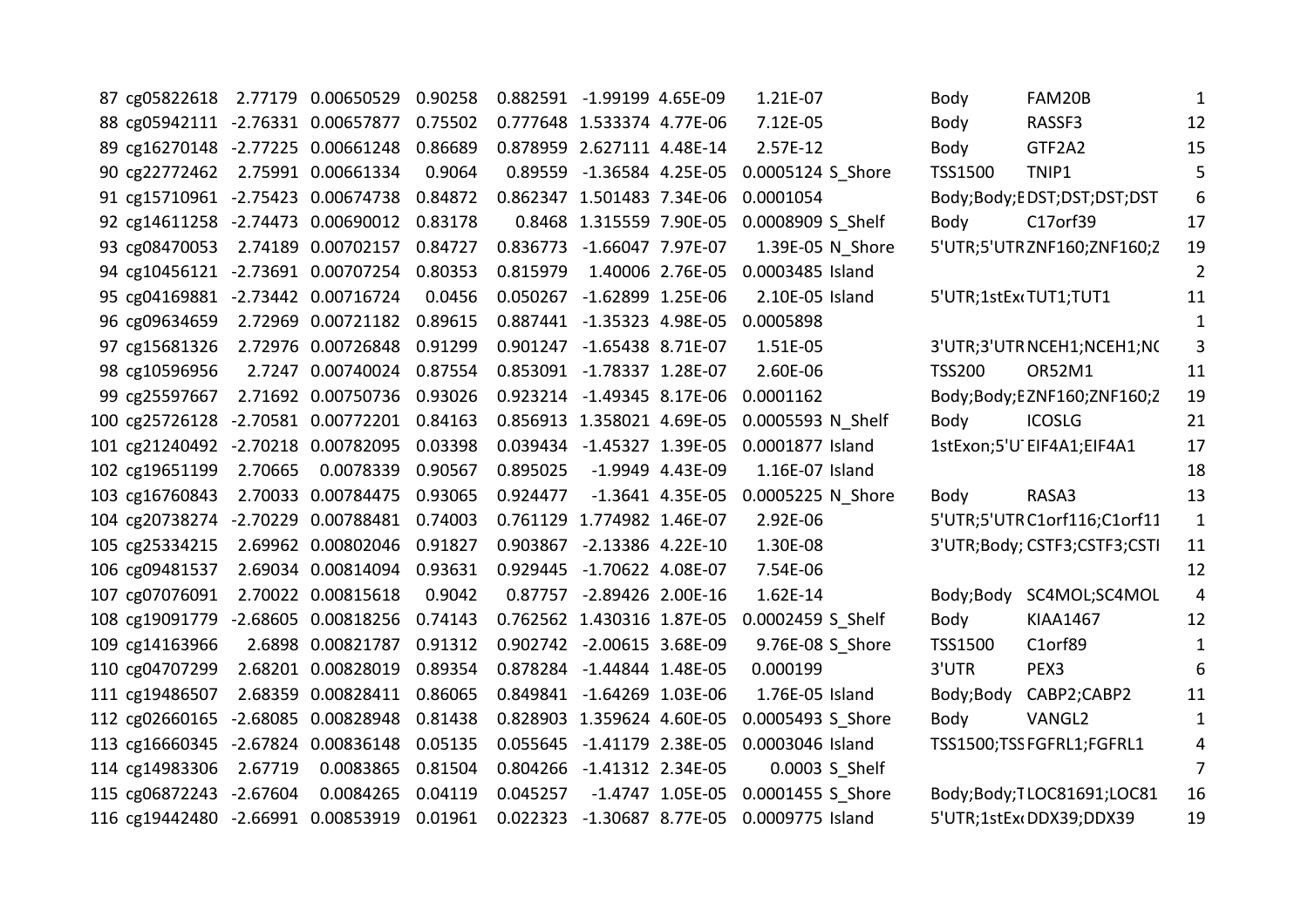| 117 cg06902828          |  | 2.66961  0.0085504  0.88465                |         | 0.867876 -1.32784 6.80E-05 |                           | 0.0007801         |                |                             | 8              |
|-------------------------|--|--------------------------------------------|---------|----------------------------|---------------------------|-------------------|----------------|-----------------------------|----------------|
|                         |  | 118 cg14819132 -2.6686 0.00858354 0.04393  |         | 0.048067 -1.37016 4.03E-05 |                           | 0.0004886 Island  | <b>TSS200</b>  | <b>PEMT</b>                 | 17             |
|                         |  | 119 cg18450540 2.66851 0.00868524 0.92744  |         | 0.915861 -1.83203 6.05E-08 |                           | 1.30E-06          |                | 3'UTR;3'UTRMCM8;MCM8        | 20             |
| 120 cg12937434 -2.66315 |  | 0.0087129 0.06117                          |         | 0.070706 -1.35345 4.96E-05 |                           | 0.0005884 S_Shelf |                | 1stExon;5'U BZRAP1;BZRAP1;F | 17             |
|                         |  | 121 cg13459205 -2.66772 0.00872848 0.03413 |         | 0.037947 -1.93969 1.09E-08 |                           | 2.67E-07 Island   |                | Body;Body FAM189B;FAM18     | $\mathbf{1}$   |
|                         |  | 122 cg15325154 2.66094 0.00883528          | 0.8627  | 0.844876 -1.66976 6.97E-07 |                           | 1.23E-05          |                | Body;TSS20(ZNF804B;MGC26(   | $\overline{7}$ |
|                         |  | 123 cg00268644 2.65736 0.00886579 0.91888  |         | 0.911211 -1.40004 2.76E-05 |                           | 0.0003486 S Shore | TSS1500        | FERMT1                      | 20             |
|                         |  | 124 cg04309375 -2.65457 0.00896041 0.80415 |         | 0.815156 1.516669 5.98E-06 |                           | 8.75E-05          |                | Body;Body;EACOT7;ACOT7;AC   | $\mathbf{1}$   |
|                         |  | 125 cg23149560 -2.65338 0.00900439 0.04902 |         | 0.054466 -1.57975 2.51E-06 |                           | 3.97E-05 S_Shore  | <b>TSS1500</b> | MOBKL1B                     | $\overline{2}$ |
|                         |  | 126 cg27075917 -2.65214 0.00908339 0.84034 |         | 0.851947                   | 1.7926 1.11E-07           | 2.28E-06 N Shelf  |                |                             | 17             |
|                         |  | 127 cg06663648 -2.64747 0.00909738         | 0.0355  | 0.039363 -1.31437 8.01E-05 |                           | 0.0009022         | Body           | UQCRC2                      | 16             |
|                         |  | 128 cg05602439 -2.64621 0.00924539 0.79334 |         | 0.808888 1.837425 5.56E-08 |                           | 1.20E-06          |                | 5'UTR;TSS15CREM;CREM;CREI   | 10             |
| 129 cg22889620 -2.64006 |  | 0.0093026 0.84275                          |         | 0.855755 1.382859 3.44E-05 |                           | 0.0004242 N_Shelf | Body           | TMED10                      | 14             |
|                         |  | 130 cg26323746 2.64881 0.00934744 0.88838  |         | 0.870821 -2.59424 8.55E-14 |                           | 4.69E-12 N_Shelf  |                |                             | 19             |
|                         |  | 131 cg20033401 2.64133 0.00936879 0.94067  |         | 0.933819 -1.82399 6.86E-08 |                           | 1.46E-06 N Shore  |                | Body;Body;EABHD11;ABHD11    | $\overline{7}$ |
|                         |  | 132 cg07166601 2.63536 0.00944192 0.87111  |         | 0.859673 -1.45696 1.32E-05 |                           | 0.0001797         | Body           | FLRT2                       | 14             |
|                         |  | 133 cg20898305 2.63233 0.00964654 0.91176  |         | 0.904539 -1.99524 4.41E-09 |                           | 1.15E-07          | Body           | TSSC1                       | $\overline{2}$ |
|                         |  | 134 cg21783047 2.63436 0.00966326 0.17122  |         | 0.149953 2.301355 2.16E-11 |                           | 8.24E-10 N_Shore  |                |                             | 12             |
|                         |  | 135 cg21239317 -2.63918 0.00975112         | 0.7994  | 0.818727 3.404033 3.20E-21 |                           | 5.33E-19 S_Shelf  | 5'UTR          | CCDC126                     | $\overline{7}$ |
| 136 cg10534873 -2.62466 |  | 0.0097664 0.74921                          |         | 0.771199 1.625659 1.32E-06 |                           | 2.19E-05          | Body           | PELI2                       | 14             |
|                         |  | 137 cg21233506 2.62558 0.00979957 0.93186  |         | 0.920489 -1.87241 3.21E-08 |                           | 7.24E-07          | Body           | ACVR2A                      | $\overline{2}$ |
|                         |  | 138 cg03228985 2.62072 0.00981702 0.89602  |         | 0.887051 -1.37602 3.75E-05 |                           | 0.0004578         |                |                             | 1              |
| 139 cg17759806          |  | 2.62098 0.00987005                         | 0.9154  | 0.908226 -1.64042 1.06E-06 |                           | 1.81E-05 Island   |                |                             |                |
|                         |  | 140 cg18098053 2.61976 0.00992381          | 0.88656 | 0.874635 -1.72534 3.07E-07 |                           | 5.80E-06          |                |                             |                |
|                         |  | 141 cg06030649 -2.62377 0.00994035 0.04127 |         | 0.046663 -2.26033 4.53E-11 |                           | 1.64E-09 Island   | Body           | <b>HEXB</b>                 | 5              |
|                         |  | 142 cg12682862 -2.61509 0.00999221 0.01872 |         |                            | 0.02132 -1.46587 1.18E-05 | 0.0001616 Island  |                | 5'UTR;1stEx(RARS;RARS)      | 5              |
|                         |  | 143 cg18838346 -2.61696 0.01000048         | 0.0481  | 0.053722 -1.72306 3.18E-07 |                           | 5.98E-06 S_Shore  |                | Body;Body;EC6orf136;C6orf13 | 6              |
| 144 cg00053927 2.61382  |  | 0.0100018 0.89399                          |         |                            | 0.88395 -1.35129 5.10E-05 | 0.0006027 N Shelf |                | Body;Body MCF2L;MCF2L       | 13             |
| 145 cg00987136 -2.61601 |  | 0.0100035 0.87542                          |         | 0.885868 1.625372 1.32E-06 |                           | 2.20E-05          |                | 3'UTR;Body PSMB7;LOC10012   | 9              |
|                         |  | 146 cg19784622 2.61305 0.01002675 0.91355  |         | 0.908857 -1.36833 4.12E-05 |                           | 0.0004984         | Body           | DOCK1                       | 10             |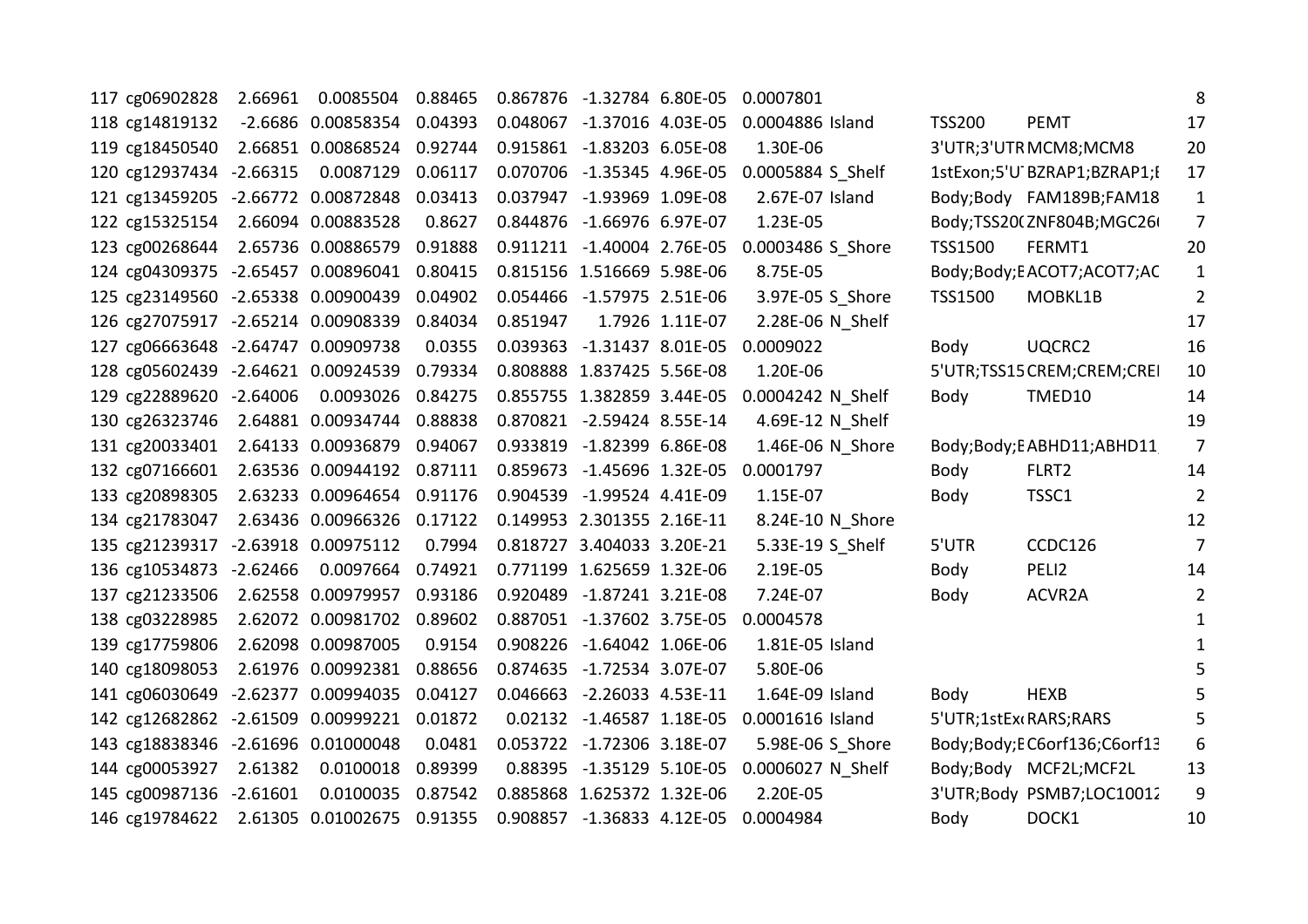|         |                                                                                                                            |                                                                                                                                                                                                      |                                                                                                                                                                                                                                                                                                                                                                               |                                                                                                                                  | 2.34E-08 S_Shore                                                                                                                                                                                                                                                                                                                                                                                                                                                                                                                                                                                                                                                                                                                                                                                                                                              | TSS1500                                                                                                                                                                                                                                                                                                                                                                                                                                                                                                                                                                                                                 | SDC4            | 20                                                                                                                                                                                                                                                                                        |
|---------|----------------------------------------------------------------------------------------------------------------------------|------------------------------------------------------------------------------------------------------------------------------------------------------------------------------------------------------|-------------------------------------------------------------------------------------------------------------------------------------------------------------------------------------------------------------------------------------------------------------------------------------------------------------------------------------------------------------------------------|----------------------------------------------------------------------------------------------------------------------------------|---------------------------------------------------------------------------------------------------------------------------------------------------------------------------------------------------------------------------------------------------------------------------------------------------------------------------------------------------------------------------------------------------------------------------------------------------------------------------------------------------------------------------------------------------------------------------------------------------------------------------------------------------------------------------------------------------------------------------------------------------------------------------------------------------------------------------------------------------------------|-------------------------------------------------------------------------------------------------------------------------------------------------------------------------------------------------------------------------------------------------------------------------------------------------------------------------------------------------------------------------------------------------------------------------------------------------------------------------------------------------------------------------------------------------------------------------------------------------------------------------|-----------------|-------------------------------------------------------------------------------------------------------------------------------------------------------------------------------------------------------------------------------------------------------------------------------------------|
|         |                                                                                                                            |                                                                                                                                                                                                      |                                                                                                                                                                                                                                                                                                                                                                               |                                                                                                                                  | 0.000153 S_Shore                                                                                                                                                                                                                                                                                                                                                                                                                                                                                                                                                                                                                                                                                                                                                                                                                                              | 3'UTR                                                                                                                                                                                                                                                                                                                                                                                                                                                                                                                                                                                                                   | <b>IFT140</b>   | 16                                                                                                                                                                                                                                                                                        |
|         |                                                                                                                            |                                                                                                                                                                                                      | 0.902994                                                                                                                                                                                                                                                                                                                                                                      |                                                                                                                                  | 0.0003177                                                                                                                                                                                                                                                                                                                                                                                                                                                                                                                                                                                                                                                                                                                                                                                                                                                     | Body                                                                                                                                                                                                                                                                                                                                                                                                                                                                                                                                                                                                                    | C9orf171        | 9                                                                                                                                                                                                                                                                                         |
|         |                                                                                                                            |                                                                                                                                                                                                      | 0.870628                                                                                                                                                                                                                                                                                                                                                                      |                                                                                                                                  | 0.0002724 S_Shelf                                                                                                                                                                                                                                                                                                                                                                                                                                                                                                                                                                                                                                                                                                                                                                                                                                             | Body                                                                                                                                                                                                                                                                                                                                                                                                                                                                                                                                                                                                                    | FKBP4           | 12                                                                                                                                                                                                                                                                                        |
|         |                                                                                                                            |                                                                                                                                                                                                      |                                                                                                                                                                                                                                                                                                                                                                               |                                                                                                                                  |                                                                                                                                                                                                                                                                                                                                                                                                                                                                                                                                                                                                                                                                                                                                                                                                                                                               | Body                                                                                                                                                                                                                                                                                                                                                                                                                                                                                                                                                                                                                    | MBD3            | 19                                                                                                                                                                                                                                                                                        |
|         |                                                                                                                            |                                                                                                                                                                                                      |                                                                                                                                                                                                                                                                                                                                                                               |                                                                                                                                  | 0.0001598                                                                                                                                                                                                                                                                                                                                                                                                                                                                                                                                                                                                                                                                                                                                                                                                                                                     |                                                                                                                                                                                                                                                                                                                                                                                                                                                                                                                                                                                                                         |                 | $\mathbf{1}$                                                                                                                                                                                                                                                                              |
|         |                                                                                                                            |                                                                                                                                                                                                      |                                                                                                                                                                                                                                                                                                                                                                               |                                                                                                                                  | 5.38E-05                                                                                                                                                                                                                                                                                                                                                                                                                                                                                                                                                                                                                                                                                                                                                                                                                                                      | Body                                                                                                                                                                                                                                                                                                                                                                                                                                                                                                                                                                                                                    | MEGF11          | 15                                                                                                                                                                                                                                                                                        |
|         |                                                                                                                            |                                                                                                                                                                                                      |                                                                                                                                                                                                                                                                                                                                                                               |                                                                                                                                  | 0.0001068                                                                                                                                                                                                                                                                                                                                                                                                                                                                                                                                                                                                                                                                                                                                                                                                                                                     |                                                                                                                                                                                                                                                                                                                                                                                                                                                                                                                                                                                                                         |                 | 14                                                                                                                                                                                                                                                                                        |
|         |                                                                                                                            |                                                                                                                                                                                                      |                                                                                                                                                                                                                                                                                                                                                                               |                                                                                                                                  |                                                                                                                                                                                                                                                                                                                                                                                                                                                                                                                                                                                                                                                                                                                                                                                                                                                               | <b>Body</b>                                                                                                                                                                                                                                                                                                                                                                                                                                                                                                                                                                                                             | HCN1            | 5                                                                                                                                                                                                                                                                                         |
|         |                                                                                                                            |                                                                                                                                                                                                      |                                                                                                                                                                                                                                                                                                                                                                               |                                                                                                                                  |                                                                                                                                                                                                                                                                                                                                                                                                                                                                                                                                                                                                                                                                                                                                                                                                                                                               |                                                                                                                                                                                                                                                                                                                                                                                                                                                                                                                                                                                                                         |                 | 5                                                                                                                                                                                                                                                                                         |
|         |                                                                                                                            |                                                                                                                                                                                                      |                                                                                                                                                                                                                                                                                                                                                                               |                                                                                                                                  | 4.26E-05 N_Shore                                                                                                                                                                                                                                                                                                                                                                                                                                                                                                                                                                                                                                                                                                                                                                                                                                              |                                                                                                                                                                                                                                                                                                                                                                                                                                                                                                                                                                                                                         |                 | 12                                                                                                                                                                                                                                                                                        |
|         |                                                                                                                            |                                                                                                                                                                                                      |                                                                                                                                                                                                                                                                                                                                                                               |                                                                                                                                  | 1.67E-07 S Shore                                                                                                                                                                                                                                                                                                                                                                                                                                                                                                                                                                                                                                                                                                                                                                                                                                              | <b>TSS1500</b>                                                                                                                                                                                                                                                                                                                                                                                                                                                                                                                                                                                                          | TRPM7           | 15                                                                                                                                                                                                                                                                                        |
|         |                                                                                                                            |                                                                                                                                                                                                      |                                                                                                                                                                                                                                                                                                                                                                               |                                                                                                                                  | 7.12E-05                                                                                                                                                                                                                                                                                                                                                                                                                                                                                                                                                                                                                                                                                                                                                                                                                                                      |                                                                                                                                                                                                                                                                                                                                                                                                                                                                                                                                                                                                                         |                 | 5                                                                                                                                                                                                                                                                                         |
|         |                                                                                                                            |                                                                                                                                                                                                      |                                                                                                                                                                                                                                                                                                                                                                               |                                                                                                                                  | 0.0001717                                                                                                                                                                                                                                                                                                                                                                                                                                                                                                                                                                                                                                                                                                                                                                                                                                                     |                                                                                                                                                                                                                                                                                                                                                                                                                                                                                                                                                                                                                         |                 | 13                                                                                                                                                                                                                                                                                        |
|         |                                                                                                                            |                                                                                                                                                                                                      | 0.077506                                                                                                                                                                                                                                                                                                                                                                      |                                                                                                                                  | 0.0003991 Island                                                                                                                                                                                                                                                                                                                                                                                                                                                                                                                                                                                                                                                                                                                                                                                                                                              | <b>TSS200</b>                                                                                                                                                                                                                                                                                                                                                                                                                                                                                                                                                                                                           | GPR160          | 3                                                                                                                                                                                                                                                                                         |
|         |                                                                                                                            | 0.7676                                                                                                                                                                                               | 0.787107                                                                                                                                                                                                                                                                                                                                                                      |                                                                                                                                  | 1.23E-09 S Shelf                                                                                                                                                                                                                                                                                                                                                                                                                                                                                                                                                                                                                                                                                                                                                                                                                                              |                                                                                                                                                                                                                                                                                                                                                                                                                                                                                                                                                                                                                         |                 | $\overline{7}$                                                                                                                                                                                                                                                                            |
|         |                                                                                                                            |                                                                                                                                                                                                      | 0.76819                                                                                                                                                                                                                                                                                                                                                                       |                                                                                                                                  | 3.96E-05 S Shelf                                                                                                                                                                                                                                                                                                                                                                                                                                                                                                                                                                                                                                                                                                                                                                                                                                              |                                                                                                                                                                                                                                                                                                                                                                                                                                                                                                                                                                                                                         |                 | 19                                                                                                                                                                                                                                                                                        |
|         |                                                                                                                            |                                                                                                                                                                                                      |                                                                                                                                                                                                                                                                                                                                                                               |                                                                                                                                  |                                                                                                                                                                                                                                                                                                                                                                                                                                                                                                                                                                                                                                                                                                                                                                                                                                                               | <b>TSS1500</b>                                                                                                                                                                                                                                                                                                                                                                                                                                                                                                                                                                                                          | ANKRD10         | 13                                                                                                                                                                                                                                                                                        |
|         |                                                                                                                            |                                                                                                                                                                                                      |                                                                                                                                                                                                                                                                                                                                                                               |                                                                                                                                  | 6.50E-10                                                                                                                                                                                                                                                                                                                                                                                                                                                                                                                                                                                                                                                                                                                                                                                                                                                      | <b>TSS1500</b>                                                                                                                                                                                                                                                                                                                                                                                                                                                                                                                                                                                                          | PDZK1IP1        | $\mathbf{1}$                                                                                                                                                                                                                                                                              |
|         |                                                                                                                            |                                                                                                                                                                                                      |                                                                                                                                                                                                                                                                                                                                                                               |                                                                                                                                  | 1.14E-06                                                                                                                                                                                                                                                                                                                                                                                                                                                                                                                                                                                                                                                                                                                                                                                                                                                      | <b>Body</b>                                                                                                                                                                                                                                                                                                                                                                                                                                                                                                                                                                                                             | SORCS2          | 4                                                                                                                                                                                                                                                                                         |
|         |                                                                                                                            |                                                                                                                                                                                                      |                                                                                                                                                                                                                                                                                                                                                                               |                                                                                                                                  | 3.94E-09 Island                                                                                                                                                                                                                                                                                                                                                                                                                                                                                                                                                                                                                                                                                                                                                                                                                                               |                                                                                                                                                                                                                                                                                                                                                                                                                                                                                                                                                                                                                         |                 | $\overline{2}$                                                                                                                                                                                                                                                                            |
|         |                                                                                                                            | 0.6689                                                                                                                                                                                               |                                                                                                                                                                                                                                                                                                                                                                               |                                                                                                                                  |                                                                                                                                                                                                                                                                                                                                                                                                                                                                                                                                                                                                                                                                                                                                                                                                                                                               |                                                                                                                                                                                                                                                                                                                                                                                                                                                                                                                                                                                                                         |                 | 6                                                                                                                                                                                                                                                                                         |
|         |                                                                                                                            |                                                                                                                                                                                                      |                                                                                                                                                                                                                                                                                                                                                                               |                                                                                                                                  | 3.05E-08 S_Shelf                                                                                                                                                                                                                                                                                                                                                                                                                                                                                                                                                                                                                                                                                                                                                                                                                                              | Body                                                                                                                                                                                                                                                                                                                                                                                                                                                                                                                                                                                                                    | C19orf22        | 19                                                                                                                                                                                                                                                                                        |
|         |                                                                                                                            |                                                                                                                                                                                                      |                                                                                                                                                                                                                                                                                                                                                                               |                                                                                                                                  | 4.79E-06 Island                                                                                                                                                                                                                                                                                                                                                                                                                                                                                                                                                                                                                                                                                                                                                                                                                                               | Body                                                                                                                                                                                                                                                                                                                                                                                                                                                                                                                                                                                                                    | DGCR14          | 22                                                                                                                                                                                                                                                                                        |
|         |                                                                                                                            |                                                                                                                                                                                                      |                                                                                                                                                                                                                                                                                                                                                                               |                                                                                                                                  | 8.82E-06                                                                                                                                                                                                                                                                                                                                                                                                                                                                                                                                                                                                                                                                                                                                                                                                                                                      | <b>1stExon</b>                                                                                                                                                                                                                                                                                                                                                                                                                                                                                                                                                                                                          | AMBP            | 9                                                                                                                                                                                                                                                                                         |
|         |                                                                                                                            |                                                                                                                                                                                                      |                                                                                                                                                                                                                                                                                                                                                                               |                                                                                                                                  | 5.91E-10 S Shore                                                                                                                                                                                                                                                                                                                                                                                                                                                                                                                                                                                                                                                                                                                                                                                                                                              |                                                                                                                                                                                                                                                                                                                                                                                                                                                                                                                                                                                                                         |                 | $\overline{2}$                                                                                                                                                                                                                                                                            |
|         |                                                                                                                            |                                                                                                                                                                                                      |                                                                                                                                                                                                                                                                                                                                                                               |                                                                                                                                  | 5.25E-05 N_Shore                                                                                                                                                                                                                                                                                                                                                                                                                                                                                                                                                                                                                                                                                                                                                                                                                                              | 5'UTR                                                                                                                                                                                                                                                                                                                                                                                                                                                                                                                                                                                                                   | TRIM68          | 11                                                                                                                                                                                                                                                                                        |
| 2.56894 |                                                                                                                            |                                                                                                                                                                                                      |                                                                                                                                                                                                                                                                                                                                                                               |                                                                                                                                  | 1.09E-11                                                                                                                                                                                                                                                                                                                                                                                                                                                                                                                                                                                                                                                                                                                                                                                                                                                      |                                                                                                                                                                                                                                                                                                                                                                                                                                                                                                                                                                                                                         |                 | 14                                                                                                                                                                                                                                                                                        |
|         |                                                                                                                            |                                                                                                                                                                                                      |                                                                                                                                                                                                                                                                                                                                                                               |                                                                                                                                  | 0.0007152                                                                                                                                                                                                                                                                                                                                                                                                                                                                                                                                                                                                                                                                                                                                                                                                                                                     |                                                                                                                                                                                                                                                                                                                                                                                                                                                                                                                                                                                                                         |                 | 12                                                                                                                                                                                                                                                                                        |
|         |                                                                                                                            |                                                                                                                                                                                                      |                                                                                                                                                                                                                                                                                                                                                                               |                                                                                                                                  | 4.16E-05 N_Shelf                                                                                                                                                                                                                                                                                                                                                                                                                                                                                                                                                                                                                                                                                                                                                                                                                                              | Body                                                                                                                                                                                                                                                                                                                                                                                                                                                                                                                                                                                                                    | <b>KIAA0895</b> | $\overline{7}$                                                                                                                                                                                                                                                                            |
|         | 148 cg06970076<br>149 cg13725340<br>150 cg10730291<br>154 cg13073030<br>172 cg24469412<br>174 cg05187247<br>176 cg11817804 | 155 cg14517119 2.59715 0.01047305<br>162 cg23537419 -2.59126 0.01087278<br>166 cg16243195 -2.57818 0.01115773<br>168 cg13433729 -2.57187 0.01125995<br>173 cg06925387 -2.56424<br>2.55877 0.01169673 | 147 cg10876928 -2.61783 0.01006604 0.73401<br>2.60975 0.01014219 0.89128<br>2.6059 0.01023667 0.91332<br>2.60406 0.01029223 0.87932<br>153 cg26321126 2.60365 0.01033507 0.88653<br>2.60196 0.01037044 0.87375<br>157 cg02335700 -2.59655 0.01054425 0.85721<br>161 cg17537403 -2.58828 0.01074308 0.07139<br>163 cg12229979 -2.58495 0.01088799 0.74733<br>0.0116208 0.91913 | 152 cg01770400 -2.60301 0.01033259 0.87629<br>158 cg03965827 -2.59961 0.01055246 0.04493<br>0.8211<br>2.57197 0.01147076 0.85424 | 0.753552 2.097193 7.93E-10<br>0.88382 -1.47048 1.11E-05<br>$-1.4215$ 2.10E-05<br>0.873832 -1.55577 3.50E-06<br>0.86894 1.574117 2.72E-06<br>0.050514 -1.97103 6.56E-09<br>159 cg25368824 -2.59515 0.01057526 0.76816 0.789965 1.533402 4.76E-06<br>2.2774 3.33E-11<br>1.57997 2.51E-06<br>165 cg26523175 -2.5894 0.01093755 0.76335 0.781574 2.315298 1.67E-11<br>0.835255 1.840789 5.28E-08<br>167 cg02708341 -2.57898 0.01122621 0.04138 0.048275 -2.20758 1.16E-10<br>169 cg12045715 -2.57487 0.01132037 0.78297 0.800608 2.080391 1.06E-09<br>170 cg00280761 -2.56845 0.01143261 0.02944 0.034166 -1.73923 2.50E-07<br>171 cg06630567  2.56713  0.01146228  0.92476  0.919354  -1.69465  4.84E-07<br>0.833022 -2.32083 1.51E-11<br>0.0115187  0.08854  0.103123  -1.55776  3.41E-06<br>0.901436 -2.54823 2.09E-13<br>0.8088  0.789326  -1.57604  2.65E-06 | -1.4081 2.49E-05<br>151 cg18625289 -2.60319 0.01031191 0.54612 0.563086 1.399856 2.77E-05 0.0003493 N Shore<br>0.888793 1.466776 1.16E-05<br>0.85555 -1.50041 7.44E-06<br>0.84  0.820093  -1.34416  5.57E-05  0.0006533<br>156 cg10786880 -2.59678 0.01048934 0.02315 0.026641 -1.36841 4.12E-05 0.0004979 Island<br>160 cg17205233 2.59073 0.01068756 0.92534 0.918627 -1.46083 1.26E-05<br>-1.3882 3.21E-05<br>164 cg03859684 -2.58179 0.01093313 0.03119 0.035794 -1.37262 3.91E-05 0.0004754 Island<br>0.690287 1.473907 1.06E-05 0.0001468<br>175 cg24997562 -2.5583 0.01165252 0.04044 0.044761 -1.33592 6.16E-05 |                 | 5'UTR;1stEx(SERPINC1;SERPIN<br>1stExon;1stEPRKAA1;PRKAA1<br>TSS200;TSS2IL4;IL4<br>Body;Body MIR548F5;DCLK1<br>Body;Body KCP;KCP<br>5'UTR;5'UTRMYO9B;MYO9B<br>TSS1500;TSSPTMA;PTMA<br>Body;Body EZR;EZR<br>TSS1500;3'ULYPD1;NCKAP5;N<br>TSS1500;TSSSNORD114-29;SN<br>1stExon;1stEOASL;OASL |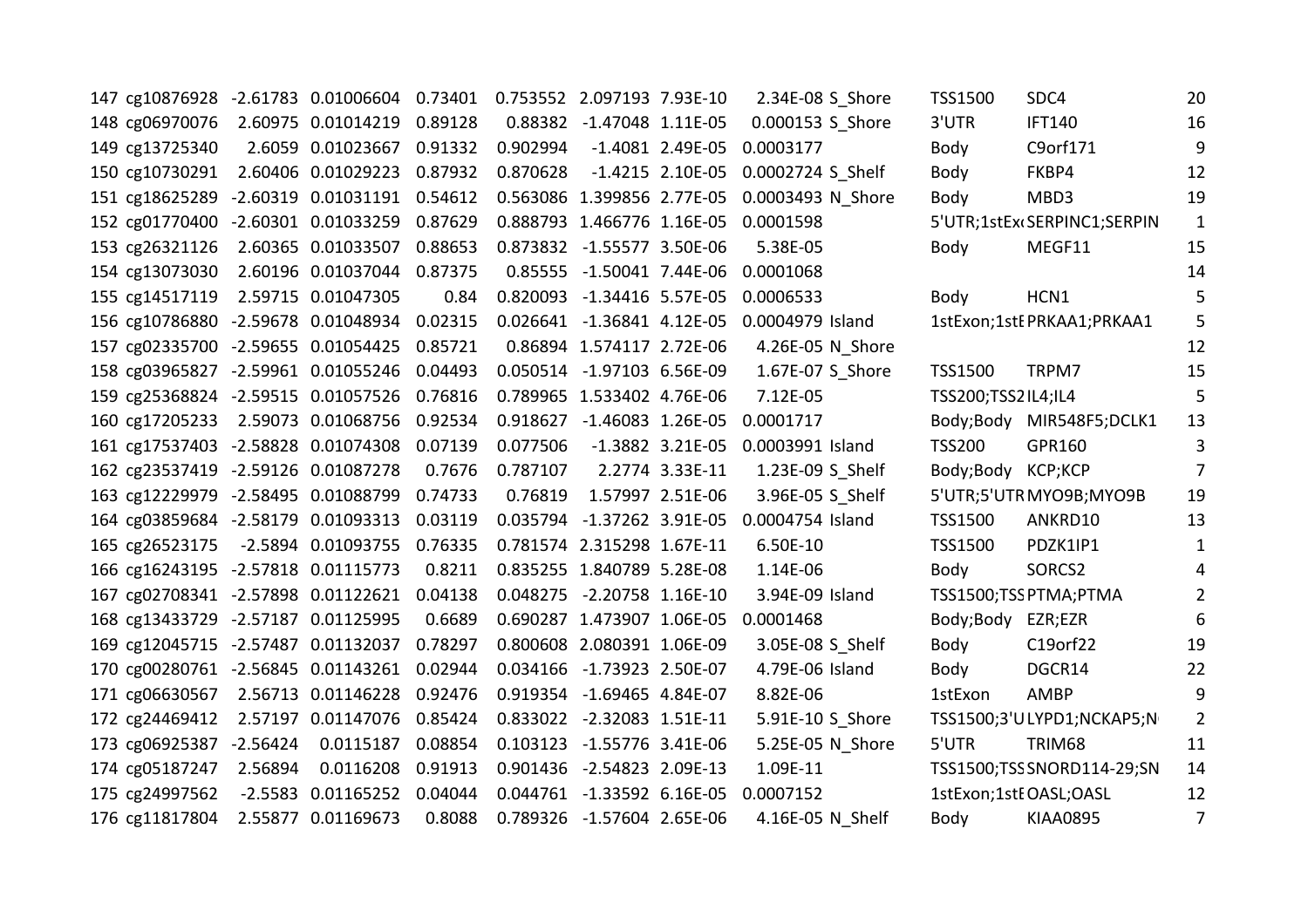| 177 cg13529101 2.55817 0.01179686 0.92855 0.924077 -1.88927 2.46E-08       |                                                      |        |                                     |                            |                  | 5.66E-07          |                | Body;Body;ECUX1;CUX1;CUX1  | 7              |  |
|----------------------------------------------------------------------------|------------------------------------------------------|--------|-------------------------------------|----------------------------|------------------|-------------------|----------------|----------------------------|----------------|--|
| 178 cg10213059                                                             | 2.5534 0.01187509 0.89639 0.885146 -1.59905 1.92E-06 |        |                                     |                            |                  | 3.10E-05          | Body           | KLHL1                      | 13             |  |
| 179 cg17758905 2.54633 0.01208202 0.86157 0.846142 -1.50557 6.95E-06       |                                                      |        |                                     |                            |                  | 0.0001003         | <b>TSS1500</b> | <b>SKINTL</b>              | $\mathbf{1}$   |  |
| 180 cg14110548 -2.54519 0.01212061 0.34033 0.354853 -1.50922 6.61E-06      |                                                      |        |                                     |                            |                  | 9.59E-05 S_Shelf  |                | Body;Body HCST;HCST        | 19             |  |
| 181 cg18553202                                                             | 2.5435 0.01216695 0.88015 0.863811                   |        |                                     |                            | -1.4719 1.09E-05 | 0.0001504         | <b>TSS200</b>  | LOC649395                  | $\overline{7}$ |  |
| 182 cg10006897 -2.54448 0.01217491                                         |                                                      |        | 0.8535 0.863525                     |                            | 1.62963 1.24E-06 | 2.08E-05 S_Shelf  |                | Body;Body PCBP3;PCBP3      | 21             |  |
| 183 cg14914246 2.54524 0.01217904                                          |                                                      |        | 0.921  0.912414  -1.74124  2.42E-07 |                            |                  | 4.67E-06          |                |                            | 11             |  |
| 184 cg25152115 2.54839 0.01218314                                          |                                                      | 0.9329 | 0.923513 -2.14965 3.21E-10          |                            |                  | 1.01E-08          |                |                            | 2              |  |
| 185 cg03977443 -2.54447 0.0122175 0.85758                                  |                                                      |        | 0.867145 1.789951 1.16E-07          |                            |                  | 2.37E-06          | Body           | ACSL1                      | 4              |  |
| 186 cg03406131 2.54578 0.01231623 0.86884                                  |                                                      |        | 0.850985 -2.33027 1.27E-11          |                            |                  | 5.03E-10          |                |                            | 17             |  |
| 187 cg01166180 -2.53593 0.01240996 0.05353                                 |                                                      |        | 0.058157 -1.43262 1.82E-05          |                            |                  | 0.0002394 Island  |                | TSS1500;1st POLR2I;TBCB    | 19             |  |
| 188 cg01420889 2.53785 0.01250473 0.86757                                  |                                                      |        | 0.853637 -2.03623 2.23E-09          |                            |                  | 6.13E-08 S Shelf  |                | Body;Body;EGFRA2;GFRA2;GF  | 8              |  |
| 189 cg05100846 -2.53476 0.01251916 0.81148                                 |                                                      |        | 0.822622 1.700082 4.47E-07          |                            |                  | 8.20E-06          |                | Body;Body;EWDR20;WDR20;V   | 14             |  |
| 190 cg13398658 -2.53226 0.01254629 0.83587                                 |                                                      |        | 0.846456 1.480815 9.67E-06          |                            |                  | 0.0001352         |                | Body;Body;EZDHHC3;ZDHHC3   | 3              |  |
| 191 cg15043711 -2.53547 0.01257228 0.06349                                 |                                                      |        |                                     | 0.072307 -1.98787 4.98E-09 |                  | 1.29E-07 S_Shore  |                | 3'UTR;1stEx(HSPA1B;HSPA1B  | 6              |  |
| 192 cg03379894 -2.53134 0.01261381 0.83465                                 |                                                      |        | 0.846911 1.618576 1.45E-06          |                            |                  | 2.41E-05 N Shore  |                |                            | 5              |  |
| 193 cg24312843 2.53165 0.01268467 0.87268                                  |                                                      |        |                                     | 0.860914 -1.92134 1.47E-08 |                  | 3.51E-07          |                |                            | 13             |  |
| 194 cg05359518 2.52496 0.01276297 0.87474                                  |                                                      |        |                                     | 0.859253 -1.34648 5.41E-05 |                  | 0.0006363         |                | Body;Body;ETCF12;TCF12;TCF | 15             |  |
| 195 cg19850728 -2.52632 0.01277978                                         |                                                      | 0.6481 | 0.66576                             |                            | 1.59382 2.06E-06 | 3.31E-05 N Shelf  |                | 5'UTR;5'UTRMINA;MINA;MIN/  | 3              |  |
| 196 cg01122318 2.52472 0.01280282 0.90328                                  |                                                      |        |                                     | 0.891495 -1.47072 1.11E-05 |                  | 0.0001525 N Shore | <b>TSS1500</b> | NIPSNAP3B                  | 9              |  |
| 197 cg25960567 -2.52336 0.01280834 0.03956                                 |                                                      |        |                                     | 0.044662 -1.30631 8.83E-05 |                  | 0.0009835 N Shore | Body           | ITPR2                      | 12             |  |
| 198 cg13991631 -2.52661 0.01281632 0.79753                                 |                                                      |        | 0.808642 1.766843 1.65E-07          |                            |                  | 3.27E-06          |                |                            | 5              |  |
| 199 cg09681286 -2.52601 0.01286021 0.86907                                 |                                                      |        | 0.878711                            | 1.85209 4.42E-08           |                  | 9.74E-07 Island   | Body           | ABCA3                      | 16             |  |
| 200 cg22949004 -2.5225 0.01289419 0.81781                                  |                                                      |        | 0.826892 1.525467 5.31E-06          |                            |                  | 7.85E-05          |                | Body;Body;5NUP62;NUP62;IL4 | 19             |  |
| 201 cg13829638 -2.51797 0.01300787 0.80242                                 |                                                      |        |                                     | 0.813723 1.351568 5.08E-05 |                  | 0.000601 N_Shelf  | Body           | RPL35                      | 9              |  |
| 202 cg04152151 2.51984 0.01305116 0.88348                                  |                                                      |        | 0.865054 -1.76214 1.77E-07          |                            |                  | 3.49E-06          | <b>TSS200</b>  | MBD5                       | $\overline{2}$ |  |
| 203 cg19642007                                                             | -2.5171  0.01306769  0.83941                         |        |                                     | 0.849672 1.465082 1.19E-05 |                  | 0.0001631 N_Shelf |                | Body;Body;ETNNT3;TNNT3;TN  | 11             |  |
| 204 cg19788600 -2.51925 0.01308961 0.07384                                 |                                                      |        | 0.080028 -1.82608 6.64E-08          |                            |                  | 1.42E-06 Island   | Body           | <b>ZNF429</b>              | 19             |  |
| 205 cg08647091 -2.52129 0.01313978                                         |                                                      | 0.8183 | 0.829431 2.274042 3.54E-11          |                            |                  | 1.30E-09          | Body           | GLIS2                      | 16             |  |
| 206 cg14472810  2.51044  0.01327626  0.69143  0.674342  -1.35476  4.88E-05 |                                                      |        |                                     |                            |                  | 0.00058 N Shore   |                | Body;Body;EMAD1L1;MAD1L1   | 7              |  |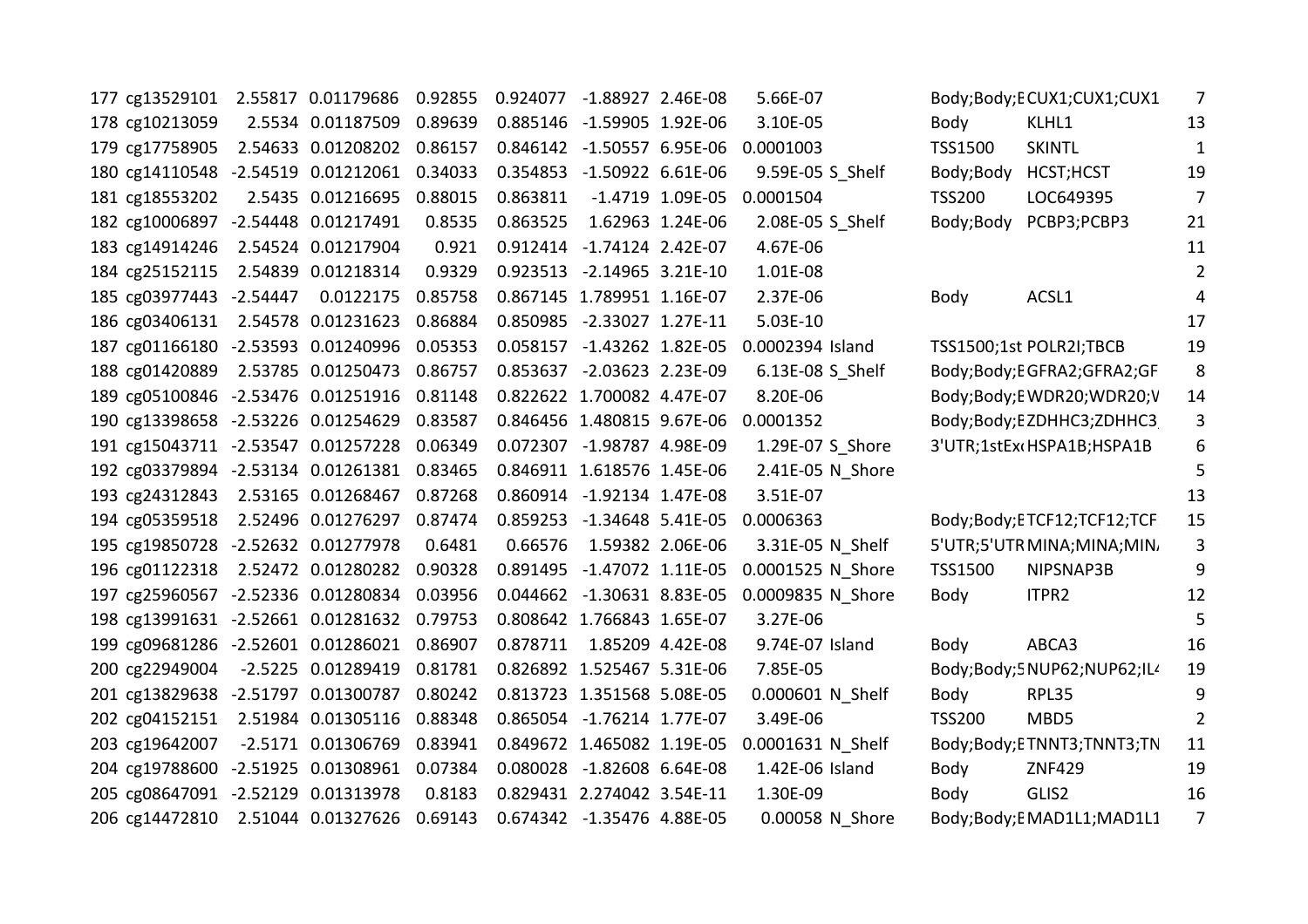| 207 cg22038333 | 2.5144 0.01334162 0.89472 0.877171 -2.11598 5.75E-10                                  |        |                                      |                            |                    | 1.74E-08                   |                |                           | 6                |
|----------------|---------------------------------------------------------------------------------------|--------|--------------------------------------|----------------------------|--------------------|----------------------------|----------------|---------------------------|------------------|
|                | 208 cg11676109 -2.50738 0.01338492 0.05009                                            |        | 0.056485 -1.34953 5.21E-05           |                            |                    | 0.0006148 Island           |                | 5'UTR;5'UTRHINFP;HINFP    | 11               |
|                | 209 cg11727029 -2.50551 0.01349189                                                    |        | 0.0311  0.036816  -1.49985  7.50E-06 |                            |                    | 0.0001076 N Shore          |                | TSS200;5'UT UNC45A;UNC45A | 15               |
|                | 210 cg22126690 -2.50244 0.01362057 0.06565 0.070632 -1.56105 3.26E-06                 |        |                                      |                            |                    | 5.04E-05 Island            | <b>TSS200</b>  | EEF1G                     | 11               |
|                | 211 cg16175294   2.50375   0.01365515   0.84191   0.823409   -1.85752   4.06E-08      |        |                                      |                            |                    | 8.99E-07                   |                | Body;Body;ECD44;CD44;CD44 | 11               |
|                | 212 cg25684392 2.50497 0.01368387 0.92171 0.911703 -2.11954 5.40E-10                  |        |                                      |                            |                    | 1.64E-08 N Shelf           |                |                           | 6                |
|                | 213 cg10156739 2.49823 0.01372254 0.90752 0.899059 -1.36369 4.37E-05                  |        |                                      |                            |                    | 0.0005249                  | <b>TSS200</b>  | LOC100287718              | 6                |
|                | 214 cg20201971  2.50493  0.01385307  0.89483  0.875512  -2.75458  3.51E-15            |        |                                      |                            |                    | 2.38E-13 S_Shore           |                |                           | 2                |
|                | 215 cg13726814 -2.49438 0.01388408 0.86497                                            |        | 0.877453  1.43461  1.77E-05          |                            |                    | 0.0002339                  | Body           | <b>SCTR</b>               |                  |
|                | 216 cg16143325 -2.49106 0.01398945 0.73025                                            |        |                                      | 0.75248 1.364256 4.34E-05  |                    | 0.0005216 N Shore          |                |                           |                  |
|                | 217 cg23352747 -2.49158 0.01399889 0.09854                                            |        | 0.105954 -1.47164 1.09E-05           |                            |                    | 0.0001509 N_Shore          | <b>TSS1500</b> | <b>ALPL</b>               |                  |
|                | 218 cg12617225 -2.49149 0.01402744 0.78262 0.795173 1.563426 3.15E-06                 |        |                                      |                            |                    | 4.89E-05                   |                |                           |                  |
|                | 219 cg12135769 2.48993 0.01405347 0.91607                                             |        | 0.903709 -1.44427 1.56E-05           |                            |                    | 0.000209 S_Shelf           |                | 5'UTR;5'UTRZNF197;ZNF197  | 3                |
|                | 220 cg17032005 -2.49315 0.01409663 0.84997                                            |        |                                      | 0.860429 2.028113 2.55E-09 |                    | 6.95E-08                   |                |                           | 1                |
|                | 221 cg17877485 2.49452 0.01413285 0.88213                                             |        |                                      | 0.859899 -2.34228 1.02E-11 |                    | 4.09E-10                   |                | 3'UTR;3'UTRCCNG1;CCNG1    | 5                |
|                | 222 cg04266873 2.48926 0.01414184 0.93689                                             |        |                                      | 0.928696 -1.67261 6.69E-07 |                    | 1.18E-05                   |                | 3'UTR;3'UTRLUC7L3;LUC7L3  | 17               |
|                | 223 cg10214968 2.48838 0.01419011 0.84235                                             |        |                                      | 0.820852 -1.72539 3.07E-07 |                    | 5.80E-06 N Shelf           |                |                           | 16               |
|                | 224 cg10746447 -2.4844 0.01425493 0.80101 0.819957 1.41451 2.30E-05                   |        |                                      |                            |                    | 0.0002952                  | Body           | MAML2                     | 11               |
|                | 225 cg22819824 2.48771 0.01425816 0.89493 0.873152 -1.87334 3.17E-08                  |        |                                      |                            |                    | 7.14E-07 S Shelf           | Body           | NHLRC2                    | 10               |
|                | 226 cg15558969 2.48481 0.01427752 0.94163 0.934698                                    |        |                                      | -1.5539 3.60E-06           |                    | 5.51E-05                   |                |                           | 2                |
|                | 227 cg06220521 -2.48304 0.01435762                                                    | 0.034  |                                      | 0.038299 -1.59715 1.97E-06 |                    | 3.17E-05 Island            | 1stExon        | <b>GPR180</b>             | 13               |
|                | 228 cg10665848 2.47957 0.01441425 0.86108                                             |        | 0.845449 -1.31561 7.89E-05           |                            |                    | 0.0008904                  |                | Body;Body;EMOG;MOG;MOG;   | $\boldsymbol{6}$ |
|                | 229 cg19813724 2.47941 0.01449377 0.93479                                             |        | 0.924546                             |                            | $-1.5841$ 2.36E-06 | 3.75E-05 N Shelf           |                |                           | 13               |
|                | 230 cg06800421  2.47514  0.01459526  0.91726  0.908987  -1.35138  5.09E-05            |        |                                      |                            |                    | 0.0006022                  | Body           | CPEB3                     | 10               |
|                | 231 cg13720472 -2.47583 0.01462689 0.08649                                            |        |                                      | 0.094074 -1.56294 3.17E-06 |                    | 4.92E-05 Island            | <b>TSS1500</b> | ICAM1                     | 19               |
| 232 cg11979779 | 2.4771  0.0146713  0.93185                                                            |        | 0.925303 -1.88938 2.45E-08           |                            |                    | 5.65E-07                   |                | Body;Body;ECAMKK1;CAMKK1  | 17               |
|                | 233 cg16653495 -2.48005 0.01468068 0.04222                                            |        |                                      | 0.0473 -2.32108 1.51E-11   |                    | 5.89E-10 N_Shore           |                |                           | $\overline{2}$   |
| 234 cg14340619 | -2.4763  0.0147616  0.88328                                                           |        | 0.89469                              | 2.09249 8.60E-10           |                    | 2.52E-08 N Shelf           |                |                           |                  |
|                | 235 cg02157002 2.47112 0.01476761                                                     | 0.9108 | 0.903906                             |                            |                    | -1.4054 2.58E-05 0.0003278 |                |                           |                  |
|                | 236 cg02786267  2.47108  0.01477264  0.90591  0.896527  -1.41808  2.20E-05  0.0002832 |        |                                      |                            |                    |                            | <b>TSS1500</b> | HLA-DQA2                  | 6                |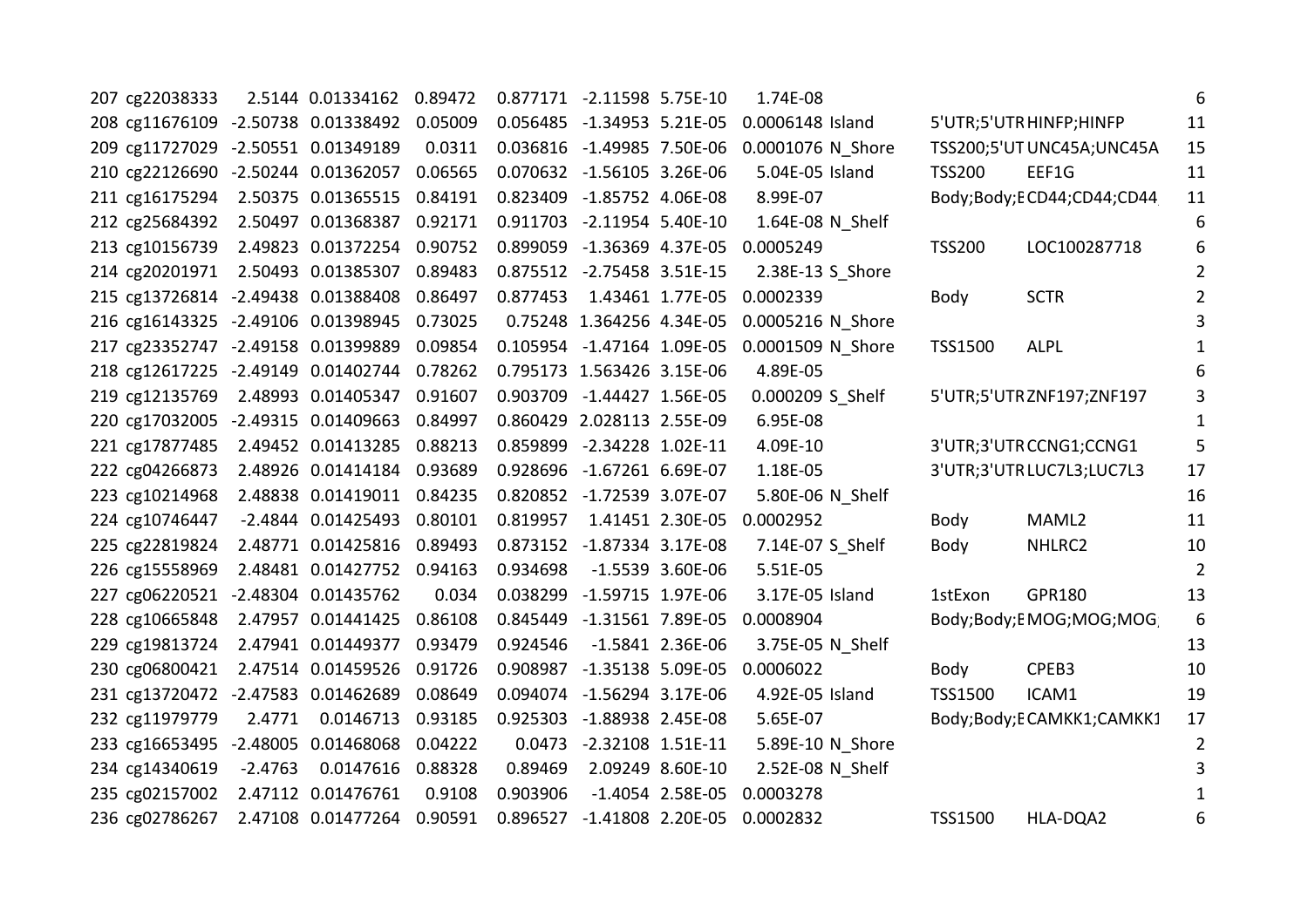| 237 cg18965322 2.47104                                                     | 0.0147743 0.91041            |        |                            |                            |                  | 0.898737 -1.41833 2.19E-05 0.0002824         |                | 5'UTR;5'UTRTSGA10;TSGA10      | $\overline{2}$ |
|----------------------------------------------------------------------------|------------------------------|--------|----------------------------|----------------------------|------------------|----------------------------------------------|----------------|-------------------------------|----------------|
| 238 cg02985445 -2.47699 0.01483003 0.78135 0.800392 2.429337 2.02E-12      |                              |        |                            |                            |                  | 9.06E-11 N_Shore                             |                |                               | 7              |
| 239 cg25400358 -2.46879 0.01486811 0.80014                                 |                              |        |                            |                            |                  | 0.811721 1.435598 1.75E-05 0.0002313 N Shore |                | Body;Body;1GPR137;GPR137;     | 11             |
| 240 cg15032393                                                             | -2.468 0.01487444 0.04809    |        |                            |                            |                  | 0.052068 -1.34424 5.56E-05 0.0006527 Island  | TSS1500        | ZNF <sub>8</sub>              | 19             |
| 241 cg16162536 2.46918 0.01487558 0.84145                                  |                              |        |                            | 0.827041 -1.51788 5.88E-06 |                  | 8.62E-05 Island                              | Body           | LOC100133612                  | $\mathbf 1$    |
| 242 cg09500565 2.46718 0.01494475 0.92347                                  |                              |        |                            |                            |                  | 0.915166 -1.48117 9.62E-06 0.0001346         |                | Body;Body REV1;REV1           | 2              |
| 243 cg27271298 2.46402 0.01505677 0.88636                                  |                              |        |                            |                            |                  | 0.872147 -1.43147 1.85E-05 0.0002426         |                | Body;Body RIMS2;RIMS2         | 8              |
| 244 cg18238718 2.46386 0.01508222 0.89895                                  |                              |        |                            |                            |                  | 0.891878 -1.49961 7.52E-06 0.0001079 Island  | Body           | <b>ZNF362</b>                 | $\mathbf{1}$   |
| 245 cg18553223 -2.46328 0.01509841 0.04882                                 |                              |        |                            |                            |                  | 0.054336 -1.47384 1.06E-05 0.0001469         |                | TSS1500;TSSRAP1GAP2;RAP1C     | 17             |
| 246 cg08171933 2.46346 0.01515979 0.88221                                  |                              |        |                            | 0.87269 -1.71189 3.75E-07  |                  | 6.97E-06                                     | Body           | ATF6                          | 1              |
| 247 cg23419328                                                             | -2.4713 0.01525778 0.02934   |        |                            | 0.033715 -3.24634 1.06E-19 |                  | 1.40E-17 Island                              |                |                               | 6              |
| 248 cg17955635 -2.45813 0.01529675 0.02304                                 |                              |        |                            | 0.025323 -1.44003 1.65E-05 |                  | 0.0002197 S Shore                            | <b>TSS1500</b> | ZBTB44                        | 11             |
| 249 cg09439260 2.45747 0.01530031 0.92885                                  |                              |        |                            |                            |                  | 0.918872 -1.35563 4.83E-05 0.0005745 N Shore | Body           | <b>DAZL</b>                   | 3              |
| 250 cg21188731 -2.46131 0.01535079                                         |                              | 0.8258 |                            | 0.84075 2.063986 1.40E-09  |                  | 3.96E-08 S Shelf                             | Body           | TMPRSS6                       | 22             |
| 251 cg17853089 2.45474 0.01548623 0.87226                                  |                              |        |                            | 0.864607 -1.61765 1.47E-06 |                  | 2.44E-05                                     |                | Body;Body;EABLIM2;ABLIM2;/    | 4              |
| 252 cg02527375 -2.45149 0.01563422 0.87461                                 |                              |        |                            | 0.882382 1.664799 7.49E-07 |                  | 1.31E-05                                     | Body           | ULK4                          | 3              |
| 253 cg07808859 2.45178 0.01565789 0.90598                                  |                              |        |                            | 0.893766 -1.78478 1.25E-07 |                  | 2.55E-06                                     |                |                               | 5              |
| 254 cg18663874 -2.45142 0.01566581 0.04469                                 |                              |        | 0.048619                   |                            | -1.7613 1.79E-07 | 3.53E-06 N_Shore                             |                | Body; TSS15(RAD1; BRIX1; RAD1 | 5              |
| 255 cg06795425                                                             | 2.45024 0.01567331 0.88445   |        |                            | 0.876156 -1.62265 1.37E-06 |                  | 2.28E-05                                     |                |                               | $\overline{2}$ |
| 256 cg17125141 2.44673 0.01575584 0.82821                                  |                              |        |                            | 0.819652 -1.40313 2.66E-05 |                  | 0.0003364                                    |                | Body;Body AGAP1;AGAP1         | $\overline{2}$ |
| 257 cg03716388 2.45264 0.01581465 0.88457                                  |                              |        |                            | 0.869973 -2.43428 1.84E-12 |                  | 8.31E-11                                     |                | Body;Body MDFIC;MDFIC         | 7              |
| 258 cg05722371 2.44523 0.01592137 0.90437                                  |                              |        |                            | 0.895148 -1.75202 2.06E-07 |                  | 4.02E-06                                     |                | 3'UTR;3'UTRPEX19;PEX19        | $\mathbf{1}$   |
| 259 cg13189979                                                             | 2.44651 0.01594331 0.87475   |        | 0.86302                    |                            | -2.0029 3.88E-09 | 1.03E-07                                     | Body           | <b>PTPRQ</b>                  | 12             |
| 260 cg15492982                                                             | -2.4448  0.01597262  0.86512 |        |                            | 0.876266 1.862864 3.73E-08 |                  | 8.32E-07 S_Shelf                             |                |                               | 6              |
| 261 cg07124686 -2.43982 0.01602089 0.06655                                 |                              |        |                            | 0.072312 -1.31105 8.34E-05 |                  | 0.0009347 Island                             |                | Body;TSS15(RGS20;RGS20        | 8              |
| 262 cg15248889 -2.44026 0.01602634 0.80432                                 |                              |        | 0.822601 1.396492 2.89E-05 |                            |                  | 0.0003632 S Shelf                            |                |                               | 4              |
| 263 cg19768607                                                             | 2.43778 0.01613801 0.90714   |        |                            | 0.900697 -1.41854 2.18E-05 |                  | 0.0002817 N Shelf                            |                |                               | 11             |
| 264 cg02570501 2.43868 0.01621143 0.86223                                  |                              |        |                            | 0.841358 -1.79495 1.07E-07 |                  | 2.21E-06 N Shore                             |                | TSS1500;TSSZNF107;ZNF107      | 7              |
| 265 cg23316191 -2.44569 0.01628036                                         |                              | 0.8032 |                            | 0.821414 3.101167 2.51E-18 |                  | 2.67E-16                                     |                |                               | 6              |
| 266 cg08838602  2.43323  0.01633769  0.91086  0.894645  -1.43547  1.75E-05 |                              |        |                            |                            |                  | 0.0002316                                    |                |                               | 8              |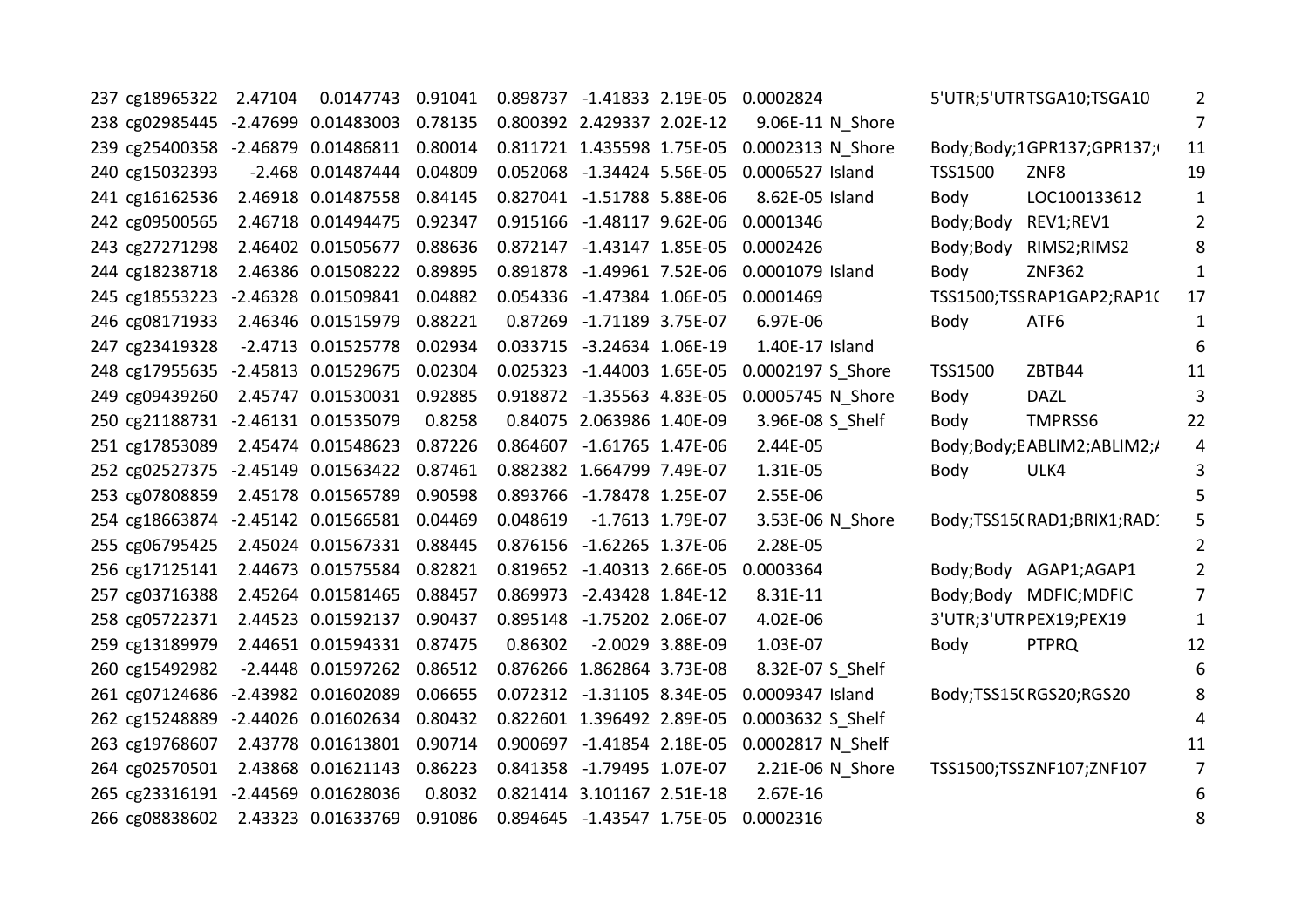| 267 cg14198950 2.43332 0.01639198 0.91026  |                            |         | 0.905179 -1.63167 1.21E-06 |                            |                    | 2.03E-05 N_Shore  | Body                 | DENND4B                    | 1              |
|--------------------------------------------|----------------------------|---------|----------------------------|----------------------------|--------------------|-------------------|----------------------|----------------------------|----------------|
| 268 cg17959962 2.43679 0.01640806 0.89938  |                            |         | 0.885279 -2.17325 2.13E-10 |                            |                    | 6.89E-09          | Body                 | TMTC1                      | 12             |
| 269 cg03439065 2.43211 0.01644967 0.89384  |                            |         | 0.884242 -1.64998 9.28E-07 |                            |                    | 1.60E-05          | Body                 | EYA3                       | $\mathbf{1}$   |
| 270 cg20001666 -2.43475 0.01646355         |                            | 0.88449 |                            | 0.894902 2.067881 1.31E-09 |                    | 3.72E-08 S_Shelf  |                      | 3'UTR; 3'UTR KIF17; KIF17  | $\mathbf{1}$   |
| 271 cg18023771 -2.43593 0.01654948         |                            | 0.9016  | 0.912596 2.529416 3.01E-13 |                            |                    | 1.53E-11          |                      | Body;Body;EOSBPL3;OSBPL3;C | 7              |
| 272 cg07118196 -2.42984 0.01655998 0.85481 |                            |         | 0.864865 1.688273 5.32E-07 |                            |                    | 9.60E-06          | 5'UTR                | ANKRD11                    | 16             |
| 273 cg07575204 2.42987 0.01659846 0.85926  |                            |         | 0.845515 -1.81787 7.54E-08 |                            |                    | 1.60E-06 N_Shelf  | Body                 | EFNA5                      | 5              |
| 274 cg24089400 2.43107 0.01663893 0.89022  |                            |         | 0.873065 -2.11923 5.43E-10 |                            |                    | 1.65E-08 N Shelf  |                      |                            | 1              |
| 275 cg18125326 2.42989 0.01668482 0.90624  |                            |         | 0.894493 -2.10102 7.43E-10 |                            |                    | 2.20E-08 S Shelf  |                      |                            | 3              |
| 276 cg26210364 -2.42604                    | 0.016747 0.73391           |         | 0.750569 1.755746 1.95E-07 |                            |                    | 3.81E-06          |                      |                            | 11             |
| 277 cg10309642 2.42196 0.01686891          |                            | 0.9215  | 0.912177 -1.56645 3.02E-06 |                            |                    | 4.70E-05          |                      | Body;Body;EDYNC1I1;DYNC1I1 | $\overline{7}$ |
| 278 cg08128826 -2.42018 0.01691006 0.15131 |                            |         | 0.175206                   |                            | $-1.4404$ 1.65E-05 | 0.0002188         |                      | Body;Body LHX9;LHX9        | $\mathbf{1}$   |
| 279 cg11553919 2.41996 0.01700277          |                            | 0.86876 | 0.847555 -1.71362 3.66E-07 |                            |                    | 6.81E-06          |                      | 3'UTR;3'UTRGNRHR;GNRHR     | 4              |
| 280 cg02374294 -2.41598 0.01710385         |                            | 0.7821  | 0.793183 1.461611 1.25E-05 |                            |                    | 0.0001701         |                      |                            | 5              |
| 281 cg08616182 -2.41837 0.01712125 0.84124 |                            |         | 0.852695 1.865099 3.61E-08 |                            |                    | 8.05E-07 N_Shelf  | Body                 | SPATA2L                    | 16             |
| 282 cg13441193 2.41657 0.01722933 0.90013  |                            |         | 0.886665 -1.95215 8.93E-09 |                            |                    | 2.22E-07 N Shelf  |                      |                            | 6              |
| 283 cg16648094 2.41966                     | 0.017261 0.89832           |         | 0.885565                   |                            | $-2.5114$ 4.26E-13 | 2.10E-11          | 3'UTR                | CLVS1                      | 8              |
| 284 cg26085385 2.41191 0.01731777          |                            | 0.8749  | 0.865964 -1.56097 3.26E-06 |                            |                    | 5.04E-05          |                      |                            | $\overline{2}$ |
| 285 cg13312195 -2.41485 0.01735134 0.82349 |                            |         | 0.835355 2.093973 8.38E-10 |                            |                    | 2.46E-08 N Shelf  | Body                 | TRPM5                      | 11             |
| 286 cg00145093 2.40845 0.01741953 0.91056  |                            |         |                            | 0.897753 -1.37658 3.72E-05 |                    | 0.000455          |                      |                            | 10             |
| 287 cg24354784 2.41184 0.0174347 0.86966   |                            |         | 0.847361 -1.92567 1.37E-08 |                            |                    | 3.30E-07 S_Shelf  |                      |                            | 6              |
| 288 cg26068180 -2.40858 0.01748145 0.72992 |                            |         |                            | 0.74889 1.601174 1.86E-06  |                    | 3.02E-05 S_Shelf  |                      | Body;5'UTR; NASP;NASP;NASP | $\mathbf{1}$   |
| 289 cg08244656 2.40989 0.01750279 0.88495  |                            |         |                            | 0.867066 -1.85904 3.97E-08 |                    | 8.80E-07          | <b>TSS1500</b>       | <b>OR13A1</b>              | 10             |
| 290 cg08230658 -2.40572 0.01753146         |                            | 0.04086 |                            | 0.044511 -1.33089 6.55E-05 |                    | 0.0007553 N_Shore |                      | 5'UTR;1stEx(ZNF319;ZNF319  | 16             |
| 291 cg11865883 -2.40931 0.01756102         |                            | 0.04406 |                            | 0.049866 -1.95935 7.95E-09 |                    | 1.99E-07 N_Shore  |                      | 5'UTR;1stEx‹TIMM50;TIMM50  | 19             |
| 292 cg04874463 -2.40665 0.01759956 0.72777 |                            |         |                            | 0.746223 1.696507 4.71E-07 |                    | 8.60E-06          |                      |                            | 16             |
| 293 cg18210526                             | 2.4042 0.01762755 0.83922  |         |                            | 0.822971 -1.42046 2.13E-05 |                    | 0.0002756         | 5'UTR;5'UTRSYT1;SYT1 |                            | 12             |
| 294 cg16991298                             | 2.40497 0.01763018 0.95251 |         | 0.948547 -1.54607 4.01E-06 |                            |                    | 6.08E-05 S_Shelf  | Body                 | ATP1B2                     | 17             |
| 295 cg16177693 -2.40306 0.01773508 0.80789 |                            |         | 0.821656 1.600323 1.88E-06 |                            |                    | 3.05E-05          | <b>TSS200</b>        | NR0B2                      | 1              |
| 296 cg21982660 2.40343 0.01775603 0.87755  |                            |         | 0.868959 -1.72096 3.28E-07 |                            |                    | 6.16E-06          |                      | 3'UTR;3'UTRSNX5;SNX5       | 20             |
|                                            |                            |         |                            |                            |                    |                   |                      |                            |                |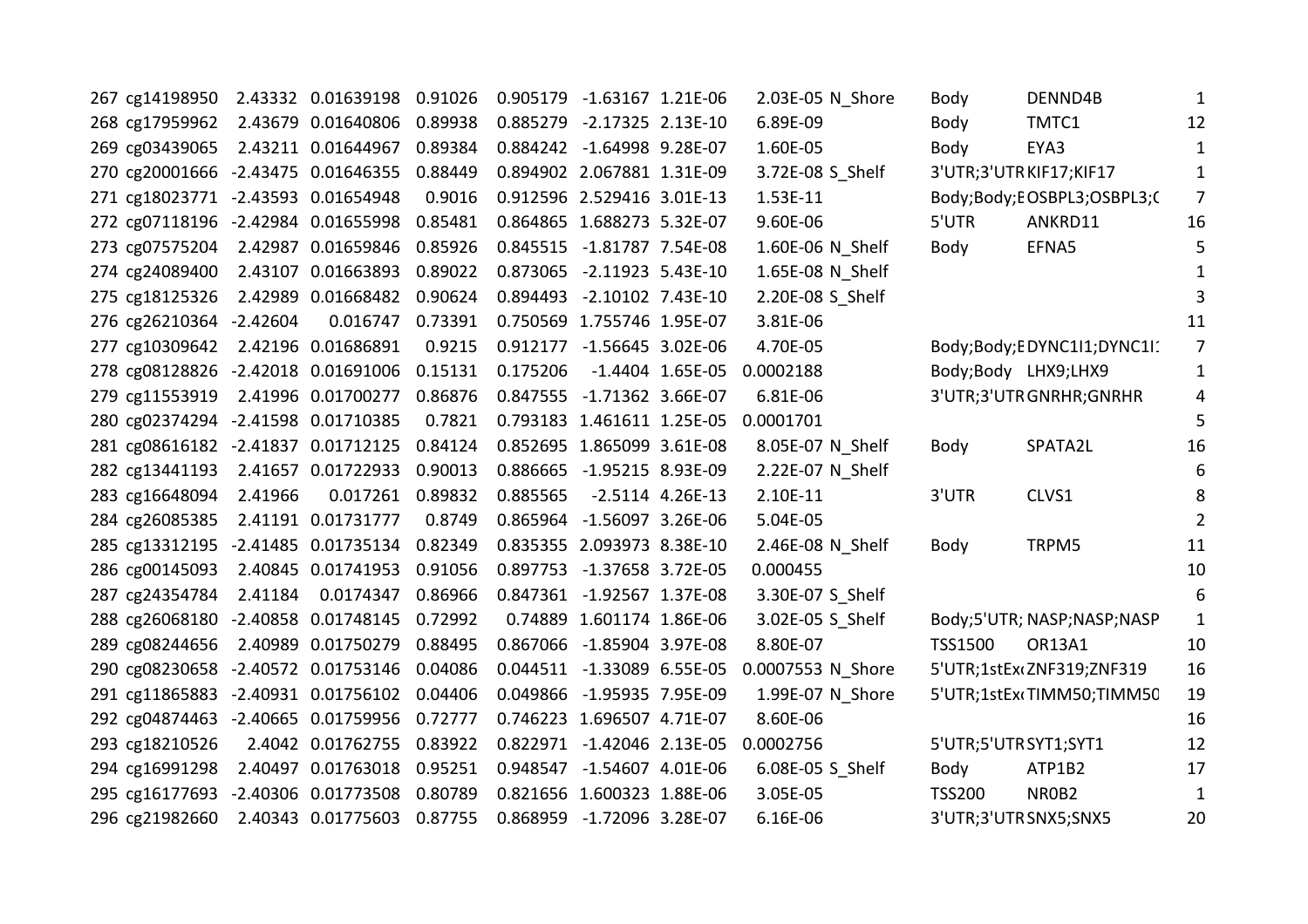| 297 cg24980904 -2.40296 0.01779192 0.03875                                 |  |        |                             | 0.04427 -1.76625 1.66E-07 | 3.30E-06 S Shore                            | 5'UTR               | MYL12A                      | 18 |
|----------------------------------------------------------------------------|--|--------|-----------------------------|---------------------------|---------------------------------------------|---------------------|-----------------------------|----|
| 298 cg22920289 -2.39846 0.01787376 0.05317                                 |  |        |                             |                           | 0.057757 -1.35246 5.03E-05 0.0005949 Island | <b>TSS200</b>       | FEM1A                       | 19 |
| 299 cg03724759 -2.39861 0.01788122 0.0422                                  |  |        |                             |                           | 0.04564 -1.40177 2.70E-05 0.0003417 S Shore |                     | 5'UTR;TSS15UBXN11;UBXN11;   | 1  |
| 300 cg25140501 -2.39844 0.01788448 0.03139                                 |  |        |                             |                           | 0.036874 -1.38553 3.32E-05 0.0004117 Island |                     | 5'UTR;5'UTRACIN1;ACIN1;ACII | 14 |
| 301 cg05674990 -2.39627 0.0179708 0.04114                                  |  |        |                             |                           | 0.048633 -1.33402 6.31E-05 0.0007303 Island | Body                | MMP25                       | 16 |
| 302 cg25002129 -2.39646 0.01798405 0.88555                                 |  |        |                             |                           | 0.893976 1.408974 2.47E-05 0.0003146        |                     | Body;Body;ENTM;NTM;NTM;N    | 11 |
| 303 cg03906304 2.39583 0.01799188 0.90414                                  |  |        |                             |                           | 0.894411 -1.33512 6.22E-05 0.0007216        |                     |                             | 10 |
| 304 cg27158011 2.39802 0.01804026 0.86046                                  |  |        |                             | 0.83925 -1.82135 7.14E-08 | 1.52E-06                                    | Body                | FMN1                        | 15 |
| 305 cg12417744 -2.3951 0.01806779 0.66831                                  |  |        |                             |                           | 0.687674 1.473747 1.06E-05 0.0001471        |                     |                             | 2  |
| 306 cg03442467 -2.39676 0.01809254 0.07597                                 |  |        |                             | 0.08281 -1.79989 9.95E-08 | 2.06E-06                                    |                     | Body;TSS20(PDE4B;PDE4B;PD   | 1  |
| 307 cg17892588 -2.39349 0.01813739 0.06189                                 |  |        |                             |                           | 0.067139 -1.45331 1.39E-05 0.0001876        |                     |                             | 8  |
| 308 cg26319800 -2.39522 0.01814535 0.88736                                 |  |        | 0.896932 1.738388 2.53E-07  |                           | 4.85E-06                                    | <b>TSS200</b>       | SLC4A5                      | 2  |
| 309 cg11807040 2.39064 0.01825246 0.88982                                  |  |        | 0.883086 -1.38647 3.28E-05  |                           | 0.0004072                                   |                     |                             | 13 |
| 310 cg23011886 -2.38989 0.01827515 0.79541                                 |  |        | 0.817963  1.34276  5.66E-05 |                           | 0.0006631 S Shore                           |                     | Body; TSS20(MGAT4B; MGAT4I  | 5  |
| 311 cg18432572 -2.40065 0.01828596 0.89585                                 |  |        | 0.904244 3.066016 5.34E-18  |                           | 5.43E-16                                    |                     | Body;Body;ECYFIP2;CYFIP2;CY | 5  |
| 312 cg15152201 -2.39124 0.01832433 0.03047                                 |  |        | 0.033561 -1.70904 3.92E-07  |                           | 7.25E-06 Island                             | <b>TSS200</b>       | RPS21                       | 20 |
| 313 cg26152388 -2.38777 0.01837501 0.06714                                 |  |        | 0.073274 -1.33814 6.00E-05  |                           | 0.000698 Island                             |                     | TSS1500;TSSPTPN12;PTPN12;I  | 7  |
| 314 cg15287987 2.38754 0.01839462 0.85451                                  |  |        | 0.832841 -1.36797 4.14E-05  |                           | 0.0005003                                   |                     |                             | 7  |
| 315 cg12008613 2.38727 0.01840634                                          |  | 0.8398 | 0.823494 -1.36401 4.35E-05  |                           | 0.0005231 N Shelf                           |                     | Body;Body;EMBD1;MBD1;MBI    | 18 |
| 316 cg02332492 -2.38587 0.01855886 0.83921                                 |  |        | 0.851334 1.638071 1.10E-06  |                           | 1.87E-05 S Shore                            | Body                | C8G                         | 9  |
| 317 cg14616574 -2.38385 0.0185589 0.06963                                  |  |        | 0.074969 -1.32239 7.27E-05  |                           | 0.0008276 S Shore                           |                     |                             | 3  |
| 318 cg07536419  2.38268  0.01864753  0.89011  0.879145  -1.42982  1.89E-05 |  |        |                             |                           | 0.0002473                                   | 5'UTR;5'UTRPC;PC;PC |                             | 11 |
| 319 cg18160302 -2.38632 0.01870759 0.83113                                 |  |        | 0.844259 2.163903 2.50E-10  |                           | 8.02E-09                                    |                     | Body;Body CADM1;CADM1       | 11 |
| 320 cg27637842 2.38642 0.01874556 0.88624                                  |  |        | 0.876594 -2.29873 2.26E-11  |                           | 8.61E-10                                    | 3'UTR               | ASB5                        | 4  |
| 321 cg07870378 -2.37979 0.0187509 0.81418                                  |  |        | 0.826346 1.307037 8.76E-05  |                           | 0.0009757 Island                            | <b>TSS1500</b>      | <b>FAM100A</b>              | 16 |
| 322 cg09684245 2.38275 0.01876485                                          |  | 0.8829 | 0.873663 -1.80845 8.72E-08  |                           | 1.82E-06                                    | Body                | C1orf168                    | 1  |
| 323 cg08204155 2.38175 0.01876992 0.90805                                  |  |        | 0.900329 -1.67453 6.50E-07  |                           | 1.15E-05 N_Shore                            | 3'UTR               | ZDHHC8                      | 22 |
| 324 cg14527213 -2.37813 0.01888019 0.05612                                 |  |        |                             |                           | 0.060389 -1.46443 1.20E-05 0.0001644 Island |                     | 1stExon;5'U MLL5;MLL5;MLL5  | 7  |
| 325 cg01745867 -2.37915 0.01891875 0.08276                                 |  |        | 0.089052 -1.74082 2.44E-07  |                           | 4.69E-06 Island                             | <b>TSS1500</b>      | FLOT1                       | 6  |
| 326 cg15772797 -2.38006 0.0189269 0.03234 0.036606 -1.90233 2.00E-08       |  |        |                             |                           | 4.66E-07 Island                             | <b>TSS200</b>       | SETD8                       | 12 |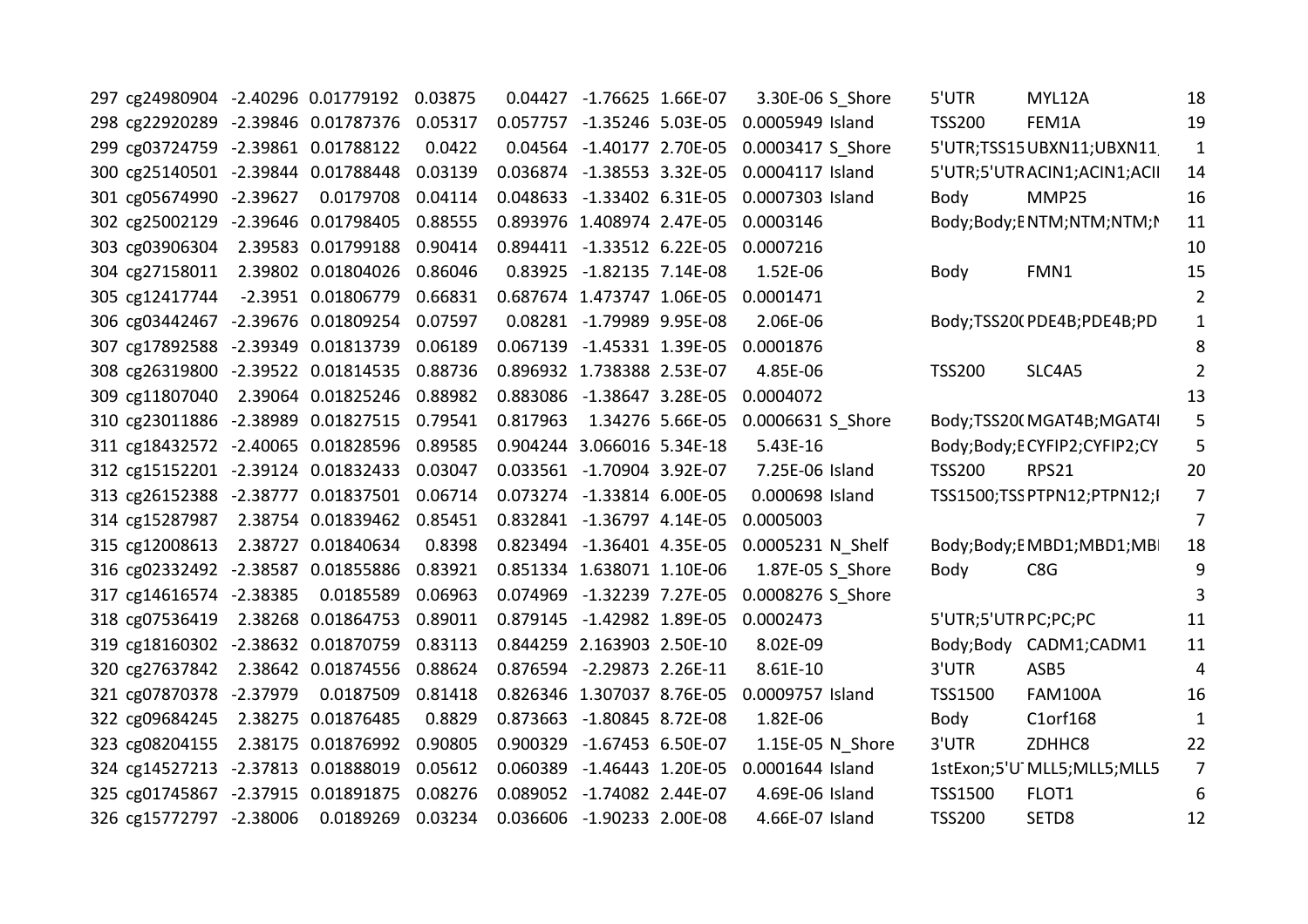| 327 cg24838136 -2.37771 0.0190116 0.85861                             |                                                      |        | 0.869038 1.809255 8.61E-08 |                             |                  | 1.80E-06          | Body          | SLC12A8                     | 3              |
|-----------------------------------------------------------------------|------------------------------------------------------|--------|----------------------------|-----------------------------|------------------|-------------------|---------------|-----------------------------|----------------|
| 328 cg26942952 -2.37437 0.01908278 0.84405 0.858206 1.520548 5.67E-06 |                                                      |        |                            |                             |                  | 8.34E-05 S_Shore  |               |                             | 12             |
| 329 cg14182730 -2.37738 0.01912513 0.88465                            |                                                      |        | 0.893235 2.105103 6.93E-10 |                             |                  | 2.07E-08          |               |                             | 13             |
| 330 cg14096899 -2.37284 0.01918505 0.65238                            |                                                      |        | 0.669344 1.604406 1.78E-06 |                             |                  | 2.89E-05          |               |                             | $\overline{2}$ |
| 331 cg00905312 2.36876 0.01938013 0.92929                             |                                                      |        | 0.923131 -1.57807 2.57E-06 |                             |                  | 4.06E-05          | Body          | TRIP12                      | $\overline{2}$ |
| 332 cg15906409 -2.3666 0.01941874 0.07092                             |                                                      |        | 0.083283 -1.35646 4.78E-05 |                             |                  | 0.0005693 Island  | 5'UTR         | RAI1                        | 17             |
| 333 cg18857216 -2.36865 0.01942688 0.06979                            |                                                      |        |                            | 0.078575 -1.70395 4.22E-07  |                  | 7.78E-06          |               | Body;Body C1orf127;C1orf12  | $\mathbf{1}$   |
| 334 cg04305912 2.36706                                                | 0.01949                                              | 0.836  |                            | 0.813516 -1.65347 8.82E-07  |                  | 1.52E-05 N_Shelf  |               | 3'UTR;Body; BCL11A;BCL11A;E | $\overline{2}$ |
| 335 cg14513448 -2.36647 0.01952894 0.79729                            |                                                      |        | 0.809831 1.682247 5.81E-07 |                             |                  | 1.04E-05 S_Shore  |               |                             | 9              |
| 336 cg14201717 2.36651 0.01956678 0.85873                             |                                                      |        | 0.849432 -1.80126 9.74E-08 |                             |                  | 2.02E-06          |               |                             | 7              |
| 337 cg02100365                                                        | 2.3675 0.01958452 0.91472                            |        | 0.898542 -2.00515 3.74E-09 |                             |                  | 9.92E-08 N_Shore  | Body          | <b>GLMN</b>                 | 1              |
| 338 cg27281765                                                        | 2.366 0.01966546 0.90013                             |        | 0.886926                   |                             | -2.0214 2.85E-09 | 7.72E-08          | Body          | PMP <sub>2</sub>            | 8              |
| 339 cg14563115 2.36151 0.01970517                                     |                                                      | 0.9125 | 0.899959 -1.45028 1.45E-05 |                             |                  | 0.0001946         |               | Body;Body;5PRDM2;PRDM2;P    | $\mathbf{1}$   |
| 340 cg22918949 -2.36563 0.01976039 0.91886                            |                                                      |        |                            | 0.9259 2.252048 5.26E-11    |                  | 1.88E-09          |               |                             | 10             |
| 341 cg14858951 -2.35965 0.01977258 0.02686 0.031158 -1.36215 4.46E-05 |                                                      |        |                            |                             |                  | 0.0005339 Island  | <b>TSS200</b> | NR1D1                       | 17             |
| 342 cg20226253 -2.36034 0.01977799 0.86047                            |                                                      |        | 0.872136 1.492373 8.29E-06 |                             |                  | 0.0001177 S_Shore | Body          | GDF5                        | 20             |
| 343 cg00818480 -2.36079 0.01980582 0.08679                            |                                                      |        | 0.096328 -1.64745 9.62E-07 |                             |                  | 1.65E-05 N_Shore  | TSS1500       | NXPH4                       | 12             |
| 344 cg02336442 -2.36178 0.01981776 0.86451 0.873503 1.835227 5.76E-08 |                                                      |        |                            |                             |                  | 1.24E-06 N Shore  |               |                             | $\overline{2}$ |
| 345 cg12318408 -2.36108 0.01984849                                    |                                                      | 0.0519 |                            | 0.056297 -1.81998 7.30E-08  |                  | 1.55E-06          |               | 1stExon;5'U RAP1GAP2;RAP10  | 17             |
| 346 cg19639021 2.36021 0.01988099 0.90641                             |                                                      |        | 0.895524 -1.78532 1.24E-07 |                             |                  | 2.53E-06          |               | Body;Body MLLT10;MLLT10     | 10             |
| 347 cg13915754 -2.35622 0.01995119 0.06481 0.071074 -1.37107 3.99E-05 |                                                      |        |                            |                             |                  | 0.0004836 Island  | Body          | SLC32A1                     | 20             |
| 348 cg17333424 -2.35534 0.01999364 0.06201                            |                                                      |        | 0.06755 -1.36255 4.43E-05  |                             |                  | 0.0005315 Island  |               | 5'UTR;1stEx(RAB5C;RAB5C;RA  | 17             |
| 349 cg23814734 -2.35763 0.02000427 0.89794                            |                                                      |        |                            | 0.907275  1.75832  1.87E-07 |                  | 3.68E-06          |               |                             | 10             |
| 350 cg19977501 -2.35875 0.02000803 0.85134                            |                                                      |        | 0.862953 1.939635 1.10E-08 |                             |                  | 2.68E-07 N Shelf  |               |                             | 14             |
| 351 cg19397801                                                        | 2.3548 0.02001109 0.92874                            |        |                            | 0.922277 -1.32837 6.76E-05  |                  | 0.0007758         | 3'UTR         | PIP4K2A                     | 10             |
| 352 cg09849798                                                        | 2.3602 0.02002598 0.88593                            |        |                            | 0.87093 -2.21682 9.86E-11   |                  | 3.38E-09          |               |                             | 14             |
| 353 cg13455110                                                        | 2.35505 0.02005077                                   | 0.9464 |                            | 0.94101 -1.49573 7.93E-06   |                  | 0.000113 Island   | 3'UTR         | PANK4                       | $\mathbf{1}$   |
| 354 cg05954147 2.35827 0.02009091 0.86113                             |                                                      |        |                            | 0.837101 -2.11443 5.90E-10  |                  | 1.78E-08          |               | Body;Body;EGRM8;GRM8;GRN    | $\overline{7}$ |
| 355 cg01712425                                                        | 2.35294 0.02012943 0.88289                           |        |                            | 0.872693 -1.39903 2.80E-05  |                  | 0.0003528 N_Shelf |               | Body;Body GOPC;GOPC         | 6              |
| 356 cg01578265                                                        | 2.3589 0.02017066 0.84231 0.823818 -2.45878 1.16E-12 |        |                            |                             |                  | 5.38E-11          |               |                             | 5              |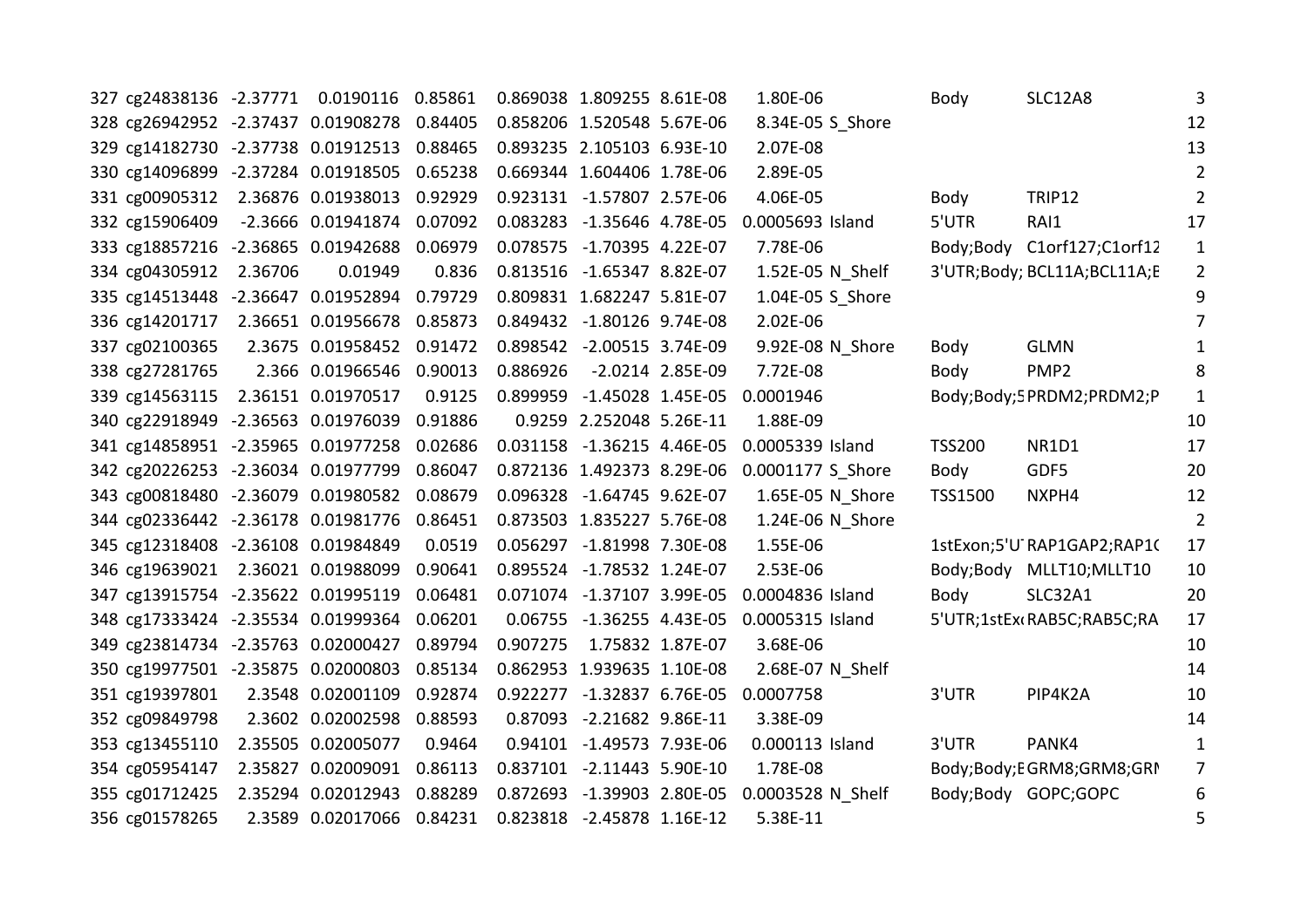| 357 cg14110885 2.35266 0.02021703 0.90697  |                           | 0.900794                   |                           | $-1.6247$ 1.33E-06 | 2.22E-05                                                                               | <b>TSS1500</b> | WFIKKN <sub>2</sub>        | 17             |
|--------------------------------------------|---------------------------|----------------------------|---------------------------|--------------------|----------------------------------------------------------------------------------------|----------------|----------------------------|----------------|
| 358 cg03529555 2.35006 0.02025358 0.92527  |                           | 0.917621                   |                           | -1.3179 7.68E-05   | 0.000869                                                                               | Body           | NAV <sub>2</sub>           | 11             |
|                                            |                           |                            |                           |                    | 359 cg07842594 -2.35055 0.02026217 0.03511 0.040588 -1.42613 1.98E-05 0.0002581 Island |                | 5'UTR;1stEx(BMS1;BMS1      | 10             |
| 360 cg11114211 -2.35479 0.02027321 0.85494 |                           | 0.865797 2.121533 5.22E-10 |                           |                    | 1.59E-08 S Shore                                                                       |                |                            | 7              |
| 361 cg26906737 -2.35081 0.02039293 0.65205 |                           | 0.668712 1.862145 3.78E-08 |                           |                    | 8.41E-07                                                                               | Body           | TMEM206                    | $\mathbf{1}$   |
| 362 cg05270106 2.34627 0.02047282 0.93035  |                           | 0.924754 -1.38388 3.39E-05 |                           |                    | 0.0004194                                                                              | Body           | <b>EEFSEC</b>              | 3              |
| 363 cg08262269 2.34941 0.02048466 0.90865  |                           | 0.896171                   | -1.9161 1.60E-08          |                    | 3.80E-07                                                                               | Body           | STK39                      | $\overline{2}$ |
| 364 cg19672209 2.34649 0.02049661 0.90166  |                           | 0.891628 -1.49447 8.06E-06 |                           |                    | 0.0001147                                                                              | <b>TSS1500</b> | C14orf105                  | 14             |
| 365 cg11878146 2.34527 0.02065586 0.82545  |                           | 0.809438 -1.77771 1.40E-07 |                           |                    | 2.81E-06                                                                               |                |                            | 7              |
| 366 cg13097102 -2.34592 0.02072699 0.86934 |                           | 0.877785 2.087524 9.36E-10 |                           |                    | 2.73E-08                                                                               |                |                            | $\mathbf{1}$   |
| 367 cg20358902 2.34685 0.0207553 0.88058   |                           | 0.856596 -2.31944 1.55E-11 |                           |                    | 6.05E-10 N Shelf                                                                       |                | Body;Body LCORL;LCORL      | 4              |
| 368 cg08919443 2.34072 0.02079059 0.90549  |                           | 0.89956                    |                           | $-1.4572$ 1.32E-05 | 0.0001792 Island                                                                       | Body           | COL6A1                     | 21             |
| 369 cg14627538                             | 2.3395 0.02081222 0.8811  |                            |                           |                    | 0.875044 -1.32104 7.39E-05 0.0008396 S Shore                                           |                | Body;Body PRMT2;PRMT2      | 21             |
| 370 cg19637591                             | 2.3411 0.02082189 0.83394 | 0.819792 -1.61415 1.55E-06 |                           |                    | 2.55E-05                                                                               | Body           | PCDH17                     | 13             |
| 371 cg12562245 2.33858 0.02088866 0.88989  |                           | 0.882867 -1.40724 2.52E-05 |                           |                    | 0.000321                                                                               | 3'UTR          | SLC5A5                     | 19             |
| 372 cg03292648 2.33801 0.02094196 0.90802  |                           | 0.902718 -1.47662 1.02E-05 |                           |                    | 0.0001422 N_Shore                                                                      | <b>TSS1500</b> | EXO1                       | $\mathbf{1}$   |
| 373 cg27596766 2.34244 0.02094658 0.90791  |                           | 0.896295 -2.18919 1.61E-10 |                           |                    | 5.31E-09                                                                               |                |                            | $\overline{2}$ |
| 374 cg07762347 -2.34234 0.02096463 0.84984 |                           | 0.861542 2.22763 8.14E-11  |                           |                    | 2.82E-09                                                                               |                |                            | $\overline{7}$ |
| 375 cg01719895 -2.33616 0.0210051 0.06104  |                           | 0.065739 -1.36547 4.27E-05 |                           |                    | 0.0005145 Island                                                                       | 5'UTR          | CHST12                     | 7              |
| 376 cg27661869 -2.33471 0.02107135 0.04635 |                           | 0.051123 -1.32629 6.93E-05 |                           |                    | 0.0007933 Island                                                                       | <b>TSS200</b>  | DCAF7                      | 17             |
| 377 cg24687051 -2.33709 0.02113256 0.05002 |                           |                            | 0.05587 -1.89356 2.30E-08 |                    | 5.31E-07 Island                                                                        |                | 1stExon;1stEKCNQ5;KCNQ5;KC | 6              |
| 378 cg26836382 2.33388 0.02127331 0.84526  |                           | 0.833982 -1.79867 1.01E-07 |                           |                    | 2.09E-06 N_Shelf                                                                       |                |                            | 5              |
| 379 cg04557294 -2.3371 0.02139714 0.79413  |                           | 0.810941 2.694719 1.17E-14 |                           |                    | 7.30E-13                                                                               | 5'UTR          | <b>KIAA0247</b>            | 14             |
| 380 cg06716698 -2.33012 0.02154301 0.73118 |                           | 0.750131 1.984876 5.23E-09 |                           |                    | 1.35E-07                                                                               | 5'UTR          | TEAD1                      | 11             |
| 381 cg22950210 2.32586 0.02158042 0.03656  |                           | 0.033281 1.409082 2.46E-05 |                           |                    | 0.0003142 Island                                                                       |                | 1stExon;5'U ARHGAP29;ARHG  | $\mathbf{1}$   |
| 382 cg01178070 2.32561 0.02161611 0.88622  |                           | 0.871883 -1.47545 1.04E-05 |                           |                    | 0.0001442                                                                              | Body           | PLXDC2                     | 10             |
| 383 cg26964901 2.33051 0.02163175 0.88725  |                           | 0.872575 -2.30665 1.96E-11 |                           |                    | 7.53E-10                                                                               |                | Body;Body;EPDE8B;PDE8B;PD  | 5              |
| 384 cg08798148 2.32608 0.02163599 0.92362  |                           | 0.918926 -1.61073 1.63E-06 |                           |                    | 2.67E-05 S_Shore                                                                       | Body           | ALKBH4                     | $\overline{7}$ |
| 385 cg08268892 -2.33192 0.02165088 0.7927  |                           | 0.810323 2.602055 7.33E-14 |                           |                    | 4.06E-12                                                                               |                | Body;Body;EARID1B;ARID1B;A | 6              |
| 386 cg10501629                             | 2.3308 0.02166879 0.90144 |                            | 0.89064 -2.46704 9.93E-13 |                    | 4.65E-11                                                                               |                | 1stExon;1stEATP2B1;ATP2B1  | 12             |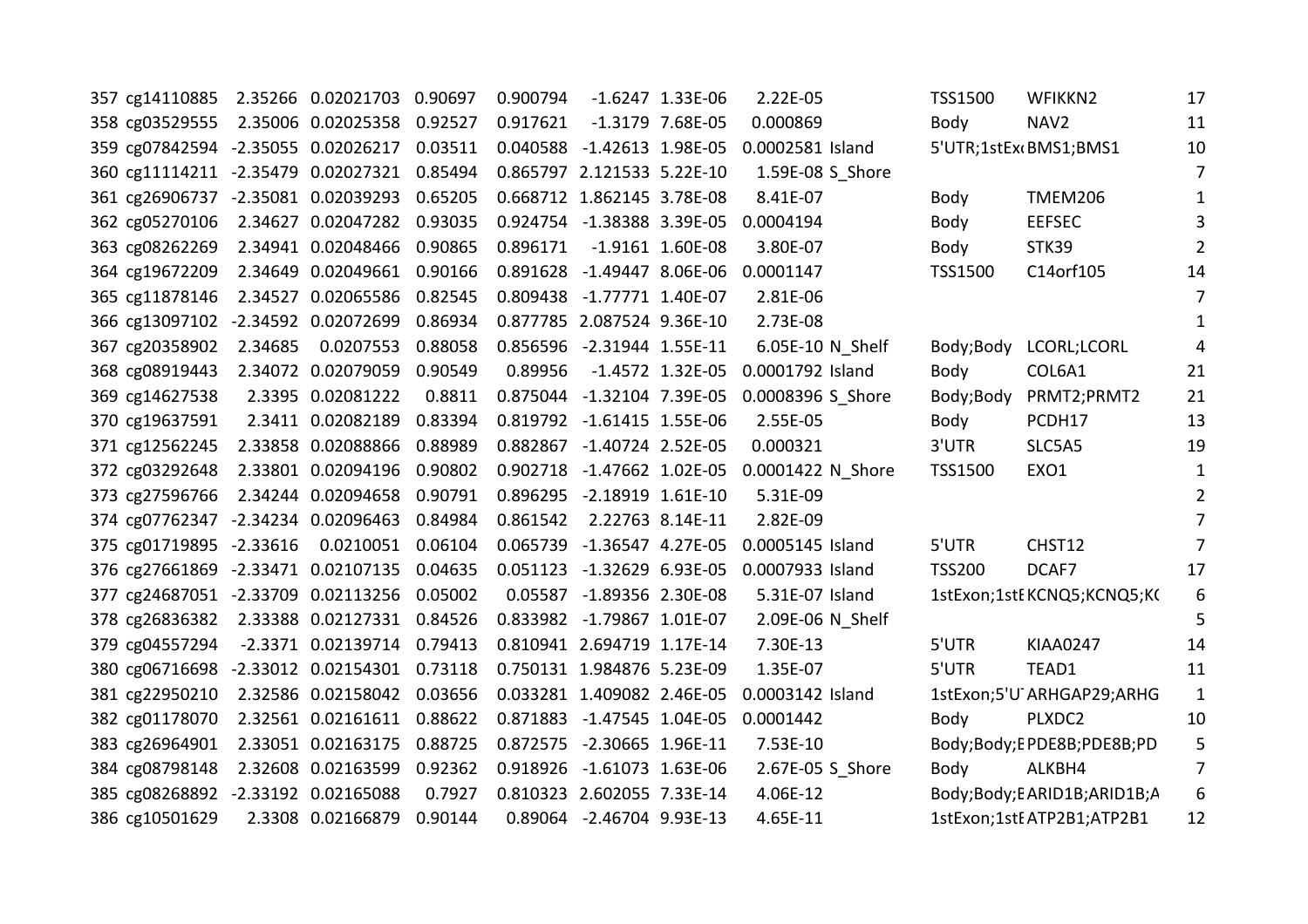|                                    | 387 cg02756170 2.32742 0.02171519 0.89037 0.878191 -2.05232 1.70E-09       |        |                            |                           | 4.76E-08                                                                               | 1stExon           | HISPPD1                      | 5              |
|------------------------------------|----------------------------------------------------------------------------|--------|----------------------------|---------------------------|----------------------------------------------------------------------------------------|-------------------|------------------------------|----------------|
|                                    |                                                                            |        |                            |                           | 388 cg17407677 -2.32293 0.02172785 0.08894 0.097282 -1.3626 4.43E-05 0.0005312 S Shore |                   |                              |                |
|                                    | 389 cg01324963 -2.33079 0.0217779 0.81866 0.835106 2.815142 1.02E-15       |        |                            |                           | 7.46E-14                                                                               | 5'UTR             | GPR160                       |                |
|                                    | 390 cg22686716 2.32186 0.02194876 0.91128                                  |        | 0.893219                   | -1.8383 5.49E-08          | 1.19E-06                                                                               |                   | Body;Body TRIM33;TRIM33      | 1              |
| 391 cg20406758 -2.31932 0.02203093 |                                                                            | 0.8043 | 0.820466 1.666773 7.28E-07 |                           | 1.28E-05                                                                               |                   | Body;Body;EKCNQ1;KCNQ1OT     | 11             |
|                                    | 392 cg06174606  2.31797  0.02204035  0.91171  0.900132  -1.47144  1.10E-05 |        |                            |                           | 0.0001512 S_Shelf                                                                      |                   |                              | 11             |
|                                    | 393 cg02622809 -2.31877 0.02204847 0.89742 0.905727 1.628342 1.27E-06      |        |                            |                           | 2.12E-05 S Shelf                                                                       |                   |                              | 13             |
|                                    | 394 cg09514366 -2.31578 0.02210958 0.73669 0.749686 1.306573 8.81E-05      |        |                            |                           | 0.0009807                                                                              |                   |                              | 16             |
|                                    | 395 cg00809917 -2.31659 0.02217007 0.81545 0.825252 1.62498 1.33E-06       |        |                            |                           | 2.21E-05                                                                               | Body              | AGPAT4                       | 6              |
|                                    | 396 cg04826284 -2.31772 0.02226532 0.04857                                 |        | 0.052263 -2.07898 1.08E-09 |                           | 3.12E-08 Island                                                                        | <b>TSS200</b>     | TMBIM4                       | 12             |
| 397 cg01293346                     | 2.3155 0.02237491 0.75802 0.725923 -2.03389 2.32E-09                       |        |                            |                           | 6.35E-08                                                                               |                   | 3'UTR;1stEx(TAS2R20;TAS2R2(  | 12             |
| 398 cg27609489                     | 2.3143 0.02247227 0.87732 0.865606 -2.11668 5.68E-10                       |        |                            |                           | 1.72E-08                                                                               | <b>TSS1500</b>    | KRTAP4-3                     | 17             |
|                                    | 399 cg05874309  2.31281  0.0224935  0.91356  0.901232  -1.93548  1.17E-08  |        |                            |                           | 2.85E-07                                                                               |                   | Body;Body;ECPEB1;CPEB1;CPE   | 15             |
|                                    | 400 cg13153796 2.31087 0.02250221 0.90682 0.895339 -1.64744 9.63E-07       |        |                            |                           | 1.65E-05                                                                               | <b>TSS1500</b>    | SNORD113-6                   | 14             |
|                                    | 401 cg04735886 2.31217 0.02251848 0.90833                                  |        | 0.899474 -1.90364 1.95E-08 |                           | 4.57E-07                                                                               |                   |                              | 3              |
|                                    | 402 cg00863913 -2.31208 0.02257977 0.90036 0.910146 2.062084 1.44E-09      |        |                            |                           | 4.08E-08 N Shore                                                                       |                   |                              |                |
|                                    | 403 cg21436444 2.30815 0.02261591 0.76262 0.750206 -1.52491 5.35E-06       |        |                            |                           | 7.90E-05 Island                                                                        |                   |                              | 18             |
|                                    | 404 cg27351449 2.31047 0.02262013 0.90912 0.896751 -1.91612 1.60E-08       |        |                            |                           | 3.80E-07                                                                               |                   | 3'UTR;3'UTRAHI1;AHI1;AHI1    | 6              |
|                                    | 405 cg21792983 -2.3127 0.02262427 0.88123                                  |        | 0.890252 2.292357 2.54E-11 |                           | 9.58E-10                                                                               | Body              | SEL1L3                       | 4              |
|                                    | 406 cg05514531 2.30705 0.02269139 0.87753                                  |        |                            | 0.85533 -1.56161 3.23E-06 | 5.00E-05                                                                               | Body              | GBE1                         |                |
|                                    | 407 cg23784046 -2.31152 0.02272448 0.78791                                 |        | 0.804228 2.388538 4.34E-12 |                           | 1.84E-10                                                                               | <b>TSS1500</b>    | HIGD1C                       | 12             |
|                                    | 408 cg03822267 -2.31322 0.02275651 0.77577 0.793998 2.790322 1.70E-15      |        |                            |                           | 1.20E-13 S Shore                                                                       | <b>TSS1500</b>    | <b>NFKBIE</b>                | 6              |
|                                    | 409 cg17501982 -2.30633 0.02278345 0.71239                                 |        | 0.727503 1.705422 4.13E-07 |                           | 7.62E-06                                                                               |                   | 5'UTR;5'UTRNCK2;NCK2         | $\overline{2}$ |
|                                    | 410 cg24768245 -2.30702 0.02286207 0.06485                                 |        |                            | 0.07111 -2.03985 2.10E-09 | 5.79E-08 Island                                                                        |                   | 5'UTR;5'UTRIFNAR2;IFNAR2;IF  | 21             |
| 411 cg16519495                     | 2.3016 0.02293552 0.92422                                                  |        | 0.914787 -1.34994 5.18E-05 |                           | 0.000612                                                                               |                   | Body;Body ENAH;ENAH          | $\mathbf{1}$   |
|                                    | 412 cg02039485 -2.30436 0.02294693 0.79189                                 |        | 0.803882 1.844703 4.97E-08 |                           | 1.08E-06                                                                               |                   | Body;Body;EITPK1;ITPK1;ITPK1 | 14             |
| 413 cg18159684                     | 2.3021 0.02296416 0.89217                                                  |        | 0.876531 -1.52189 5.57E-06 |                           | 8.20E-05                                                                               |                   | 3'UTR;3'UTRAZIN1;AZIN1       | 8              |
|                                    | 414 cg25206451  2.30183  0.02301222  0.85212  0.836374  -1.61425  1.55E-06 |        |                            |                           | 2.55E-05                                                                               | <b>TSS1500</b>    | OR2A2                        | 7              |
|                                    | 415 cg09007244 -2.29904 0.02307591 0.03701                                 |        |                            |                           | 0.04282 -1.32173 7.33E-05 0.0008335 N_Shore                                            |                   | Body;5'UTR; RPL23AP82;RABL.  | 22             |
|                                    | 416 cg04664179 -2.30151 0.02320582 0.80495 0.820034 2.106259 6.79E-10      |        |                            |                           | 2.03E-08 S Shelf                                                                       | Body;Body PRX;PRX |                              | 19             |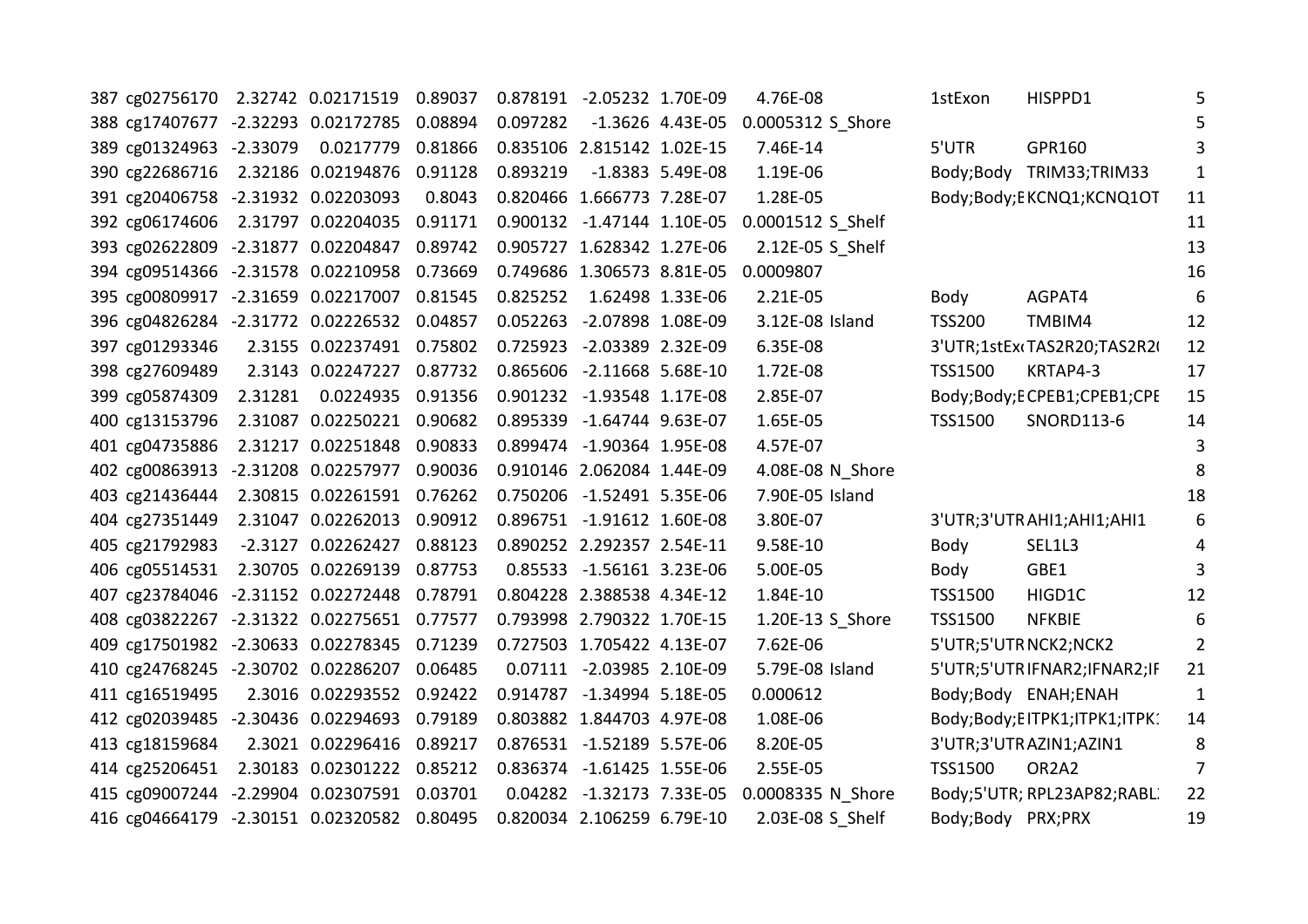| 417 cg23731595 -2.29865 0.02321466 0.73683                            |                           | 0.754278 1.661278 7.88E-07 |                            |                    | 1.37E-05 N_Shore  | 5'UTR          | <b>KIAA1462</b>                  | 10             |  |
|-----------------------------------------------------------------------|---------------------------|----------------------------|----------------------------|--------------------|-------------------|----------------|----------------------------------|----------------|--|
| 418 cg16676200 -2.29838 0.02327989 0.77534                            |                           | 0.787259 1.799124 1.01E-07 |                            |                    | 2.08E-06 N_Shelf  |                |                                  | 2              |  |
| 419 cg14941654 2.29648 0.02346888 0.85449                             |                           | 0.844434 -2.01385 3.24E-09 |                            |                    | 8.66E-08 N Shore  | <b>TSS1500</b> | HLA-G                            | 6              |  |
| 420 cg17640684 2.29032 0.02360278 0.87207                             |                           |                            | 0.852549 -1.35741 4.73E-05 |                    | 0.0005633         | Body           | <b>LRBA</b>                      | 4              |  |
| 421 cg27536084 2.29136 0.02360693 0.83102                             |                           |                            | 0.81068 -1.55152 3.72E-06  |                    | 5.68E-05          |                | 3'UTR;3'UTRLARP4;LARP4;LAR       | 12             |  |
| 422 cg03303300 2.29239 0.0236657 0.92105                              |                           |                            | 0.911202 -1.88626 2.58E-08 |                    | 5.91E-07          | 3'UTR          | <b>IBTK</b>                      | 6              |  |
| 423 cg22866875 -2.28867 0.02372006 0.58516                            |                           |                            | 0.59924 1.413284 2.33E-05  |                    | 0.0002994 N Shelf | Body           | XKR6                             | 8              |  |
| 424 cg04782396 -2.28854 0.02373322 0.05011                            |                           |                            | 0.053568 -1.42937 1.90E-05 |                    | 0.0002486 Island  | <b>1stExon</b> | SF3B2                            | 11             |  |
| 425 cg00846968 -2.29046 0.02376519 0.90074                            |                           |                            | 0.909207 1.842737 5.12E-08 |                    | 1.11E-06 S_Shore  |                | Body;TSS15(NHP2L1;NHP2L1         | 22             |  |
| 426 cg23280064 -2.28704 0.02382368 0.05184                            |                           |                            | 0.056423 -1.43013 1.88E-05 |                    | 0.0002464 Island  | Body           | EDC4                             | 16             |  |
| 427 cg13976610 2.28754 0.02401201 0.90959                             |                           | 0.894978 -2.04061 2.07E-09 |                            |                    | 5.72E-08          |                |                                  | $\overline{7}$ |  |
| 428 cg22997768 2.28536 0.02411431 0.84726                             |                           | 0.824573                   |                            | -1.9599 7.88E-09   | 1.97E-07          |                | TSS1500;BocTAS2R14;PRR4;PF       | 12             |  |
| 429 cg25061697 2.28268 0.02428737 0.90047                             |                           |                            | 0.892735 -1.98766 4.99E-09 |                    | 1.29E-07 Island   |                |                                  | 4              |  |
| 430 cg19982471 -2.28171 0.02430053 0.05164                            |                           | 0.056273 -1.86237 3.76E-08 |                            |                    | 8.38E-07 N_Shore  |                | Body;5'UTR MIR1258;ZNF385        | $\overline{2}$ |  |
| 431 cg22450342 -2.28004 0.02430166 0.68928                            |                           | 0.705892 1.583128 2.40E-06 |                            |                    | 3.80E-05          | Body           | MR1                              | $\mathbf 1$    |  |
| 432 cg02320356 -2.28198 0.02434888 0.72072                            |                           | 0.738568 2.039733 2.10E-09 |                            |                    | 5.80E-08          |                |                                  | 8              |  |
| 433 cg15779843 2.28842 0.02435817 0.91758                             |                           | 0.90247                    |                            | -3.2874 4.30E-20   | 6.01E-18 N_Shore  | Body           | RPA3                             | 7              |  |
| 434 cg04414865 2.28104 0.02441535 0.90965                             |                           | 0.894984 -2.06406 1.39E-09 |                            |                    | 3.95E-08          | Body           | BLZF1                            | $\mathbf{1}$   |  |
| 435 cg11038507 2.27644 0.02449466 0.90244                             |                           |                            | 0.891853 -1.50524 6.98E-06 |                    | 0.0001007         |                | TSS1500;BocMITF;MITF;MITF;I      | 3              |  |
| 436 cg13276570 -2.27903 0.02449678 0.85821 0.879903 1.949547 9.32E-09 |                           |                            |                            |                    | 2.31E-07 S_Shore  | Body           | ANKRD33B                         | 5              |  |
| 437 cg09302724 -2.27649 0.02451208 0.85461                            |                           | 0.862694 1.562043 3.21E-06 |                            |                    | 4.97E-05 N_Shelf  |                | Body;Body;ETMEM205;TMEM          | 19             |  |
| 438 cg23641514 2.27781 0.02451353 0.85572                             |                           | 0.840234 -1.79021 1.15E-07 |                            |                    | 2.36E-06 N Shelf  | Body           | TSPAN10                          | 17             |  |
| 439 cg07874484 -2.27531 0.02452383 0.79569                            |                           |                            | 0.806644 1.387649 3.24E-05 |                    | 0.0004017 S Shelf | Body;Body      | CACNA1H;CACNA                    | 16             |  |
| 440 cg06891858 2.27688 0.02458416 0.92929                             |                           | 0.923507 -1.82788 6.46E-08 |                            |                    | 1.38E-06 S Shore  | Body           | MIB1                             | 18             |  |
| 441 cg17407668 -2.27372 0.0246054 0.03153                             |                           | 0.035293                   |                            | $-1.3382$ 5.99E-05 | 0.0006976 Island  | <b>TSS200</b>  | WIPF <sub>2</sub>                | 17             |  |
| 442 cg23590262 2.27768 0.02465536 0.88167                             |                           | 0.861422 -2.15647 2.85E-10 |                            |                    | 9.05E-09          | Body           | GALNTL6                          | 4              |  |
| 443 cg24538947 -2.27679 0.02473146 0.08664                            |                           |                            | 0.093908 -2.21578 1.00E-10 |                    | 3.43E-09 Island   | <b>TSS200</b>  | C <sub>2</sub> orf <sub>70</sub> | $\overline{2}$ |  |
| 444 cg20102585                                                        | 2.2754 0.02473731 0.87641 | 0.860434 -1.99449 4.46E-09 |                            |                    | 1.16E-07          | <b>TSS1500</b> | MEP1B                            | 18             |  |
| 445 cg13769204 -2.27069 0.02482491 0.04608                            |                           |                            | 0.05122 -1.42999 1.88E-05  |                    | 0.0002468 Island  | Body           | GALNT2                           | 1              |  |
| 446 cg26224473 2.27115 0.02491617 0.82035                             |                           | 0.796723 -1.76377 1.73E-07 |                            |                    | 3.41E-06          | <b>TSS1500</b> | PER4                             | $\overline{7}$ |  |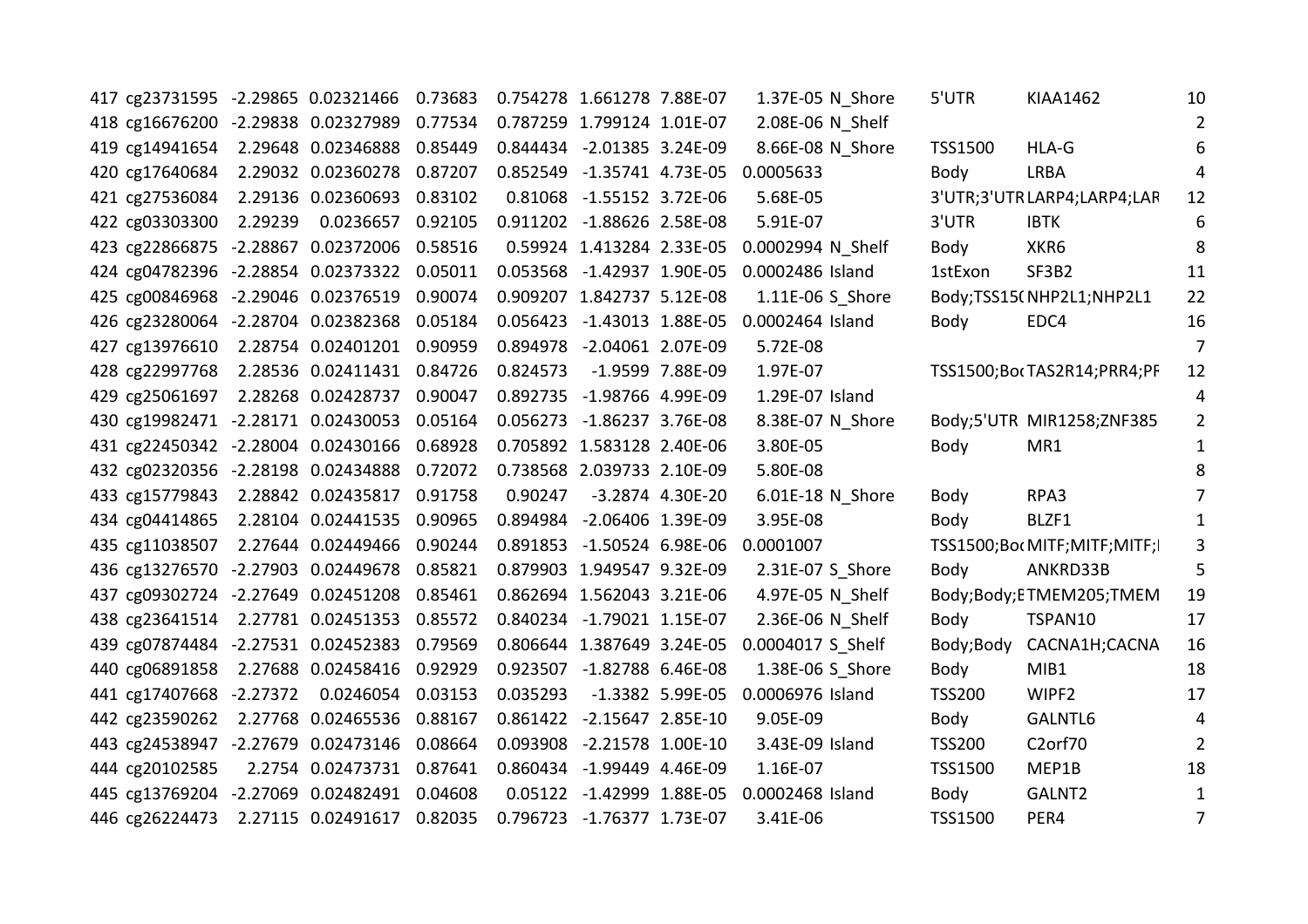| 447 cg03746115 2.26779 0.02497106 0.81958 0.800283 -1.32834 6.76E-05 0.0007761 |                                                           |        |                                                 |  |                                                                                         | 3'UTR;3'UTRELF2;ELF2 |                            | 4              |
|--------------------------------------------------------------------------------|-----------------------------------------------------------|--------|-------------------------------------------------|--|-----------------------------------------------------------------------------------------|----------------------|----------------------------|----------------|
| 448 cg14377370 -2.26773 0.02499284 0.03489 0.039137 -1.3798 3.57E-05           |                                                           |        |                                                 |  | 0.000439 Island                                                                         |                      | TSS1500;1st NCAPG;DCAF16;L | 4              |
| 449 cg18544938 2.26811 0.02500308 0.90927 0.901837 -1.47785 1.01E-05 0.0001401 |                                                           |        |                                                 |  |                                                                                         | <b>TSS1500</b>       | SOSTDC1                    |                |
| 450 cg26422935 -2.26681 0.02507004                                             |                                                           | 0.8122 |                                                 |  | 0.825851 1.436404 1.73E-05 0.0002292                                                    |                      |                            | 6              |
| 451 cg17315873 2.26665 0.02509403 0.90879 0.899851 -1.47606 1.03E-05 0.0001431 |                                                           |        |                                                 |  |                                                                                         |                      |                            | 14             |
| 452 cg02946185 -2.26654 0.02524358 0.06215 0.072136 -1.8675 3.47E-08           |                                                           |        |                                                 |  | 7.78E-07                                                                                |                      |                            | 7              |
| 453 cg04972566 -2.26731 0.0252981 0.10867                                      |                                                           |        | 0.119407 -2.14603 3.42E-10                      |  | 1.07E-08 Island                                                                         | Body                 | FGF19                      | 11             |
|                                                                                |                                                           |        |                                                 |  | 454 cg06826760 -2.26188 0.02534271 0.74601 0.764739 1.322741 7.24E-05 0.0008244 S Shore | TSS1500              | GLRX2                      | $\mathbf{1}$   |
| 455 cg16602816 -2.26156 0.02536976                                             |                                                           |        |                                                 |  | 0.8104  0.821181  1.343525  5.61E-05  0.0006577                                         |                      |                            | 5              |
|                                                                                |                                                           |        |                                                 |  | 456 cg02386983 -2.26129 0.02538039 0.06921 0.078987 -1.32355 7.17E-05 0.0008173 Island  |                      | 5'UTR;5'UTRKDM3A;KDM3A     | $\overline{2}$ |
| 457 cg23079727 2.26225 0.02544905 0.89837 0.892954 -1.68846 5.30E-07           |                                                           |        |                                                 |  | 9.58E-06                                                                                |                      | 3'UTR;3'UTRVGLL4;ATG7;VGLI | 3              |
| 458 cg06833564 -2.26167 0.02548828 0.85252 0.864551 1.693556 4.92E-07          |                                                           |        |                                                 |  | 8.95E-06 Island                                                                         | <b>TSS1500</b>       | <b>FAM100A</b>             | 16             |
| 459 cg17645598                                                                 | -2.261  0.02553747  0.71637  0.731684  1.711063  3.80E-07 |        |                                                 |  | 7.06E-06 S Shore                                                                        |                      | Body;Body;EUBTF;UBTF;UBTF  | 17             |
| 460 cg27388035 2.26215 0.0255566 0.92563 0.913723 -1.96009 7.85E-09            |                                                           |        |                                                 |  | 1.97E-07                                                                                | Body                 | BLZF1                      | $\mathbf{1}$   |
| 461 cg22976242 2.26067                                                         |                                                           |        | 0.025596  0.84149  0.817516  -1.81229  8.22E-08 |  | 1.73E-06 N_Shelf                                                                        |                      |                            | 6              |
| 462 cg25415265 2.25818 0.02560122 0.81035 0.794394 -1.38939 3.16E-05           |                                                           |        |                                                 |  | 0.0003938 N Shore                                                                       |                      |                            | 15             |
| 463 cg02245534 -2.25836 0.02566671 0.81961 0.831048 1.603621 1.80E-06          |                                                           |        |                                                 |  | 2.92E-05 N Shore                                                                        | Body                 | <b>METRNL</b>              | 17             |
| 464 cg02276695 -2.25885 0.0256804 0.06189 0.067271 -1.72748 2.98E-07           |                                                           |        |                                                 |  | 5.64E-06 Island                                                                         | <b>TSS200</b>        | ATP13A1                    | 19             |
| 465 cg14118453 -2.25598 0.0257241                                              |                                                           | 0.0333 | 0.037205 -1.33614 6.15E-05                      |  | 0.0007133 Island                                                                        |                      |                            | 2              |
| 466 cg01767599  2.25794  0.02574669  0.90896  0.894388  -1.7482  2.18E-07      |                                                           |        |                                                 |  | 4.23E-06 N Shelf                                                                        |                      | 5'UTR;5'UTRCNR1;CNR1;CNR1  | 6              |
| 467 cg06584784 2.25783 0.02576162 0.69894 0.686697 -1.76948 1.58E-07           |                                                           |        |                                                 |  | 3.15E-06 N Shelf                                                                        |                      |                            | 16             |
| 468 cg15769921 -2.25512 0.02576921 0.03544 0.039293 -1.30594 8.87E-05          |                                                           |        |                                                 |  | 0.0009874 Island                                                                        | Body                 | TOP2A                      | 17             |
| 469 cg24642916 -2.25423 0.02590116 0.03435 0.037885 -1.51849 5.83E-06          |                                                           |        |                                                 |  | 8.55E-05 Island                                                                         |                      | Body;TSS20(NOTCH4;GPSM3    | 6              |
| 470 cg13647486 -2.25309 0.02590644 0.89477 0.903229 1.324245 7.11E-05          |                                                           |        |                                                 |  | 0.0008109                                                                               |                      |                            | 5              |
| 471 cg24717078 -2.25402 0.02590697 0.80637                                     |                                                           |        |                                                 |  | 0.817231 1.496834 7.81E-06 0.0001115                                                    |                      | Body;Body KIRREL3;KIRREL3  | 11             |
| 472 cg15174951 -2.25424 0.0259154 0.03982 0.043746 -1.55878 3.36E-06           |                                                           |        |                                                 |  | 5.18E-05 S_Shore                                                                        |                      |                            | 6              |
| 473 cg16576160 -2.2555 0.02591621 0.87792 0.889166 1.780271 1.34E-07           |                                                           |        |                                                 |  | 2.71E-06 S_Shelf                                                                        |                      |                            | 16             |
| 474 cg22799510 2.25546 0.02597162 0.82576                                      |                                                           |        | 0.80337 -1.92251 1.44E-08                       |  | 3.45E-07                                                                                |                      | 3'UTR;3'UTR PROK2;PROK2    | 3              |
| 475 cg06618322 -2.25573 0.02604453 0.03979                                     |                                                           |        | 0.045671 -2.16278 2.55E-10                      |  | 8.17E-09 Island                                                                         |                      | TSS200;TSS2AKAP13;AKAP13   | 15             |
| 476 cg19162768 -2.2533 0.02607582 0.11423 0.124091 -1.8274 6.50E-08            |                                                           |        |                                                 |  | 1.39E-06 N Shore                                                                        |                      |                            | 15             |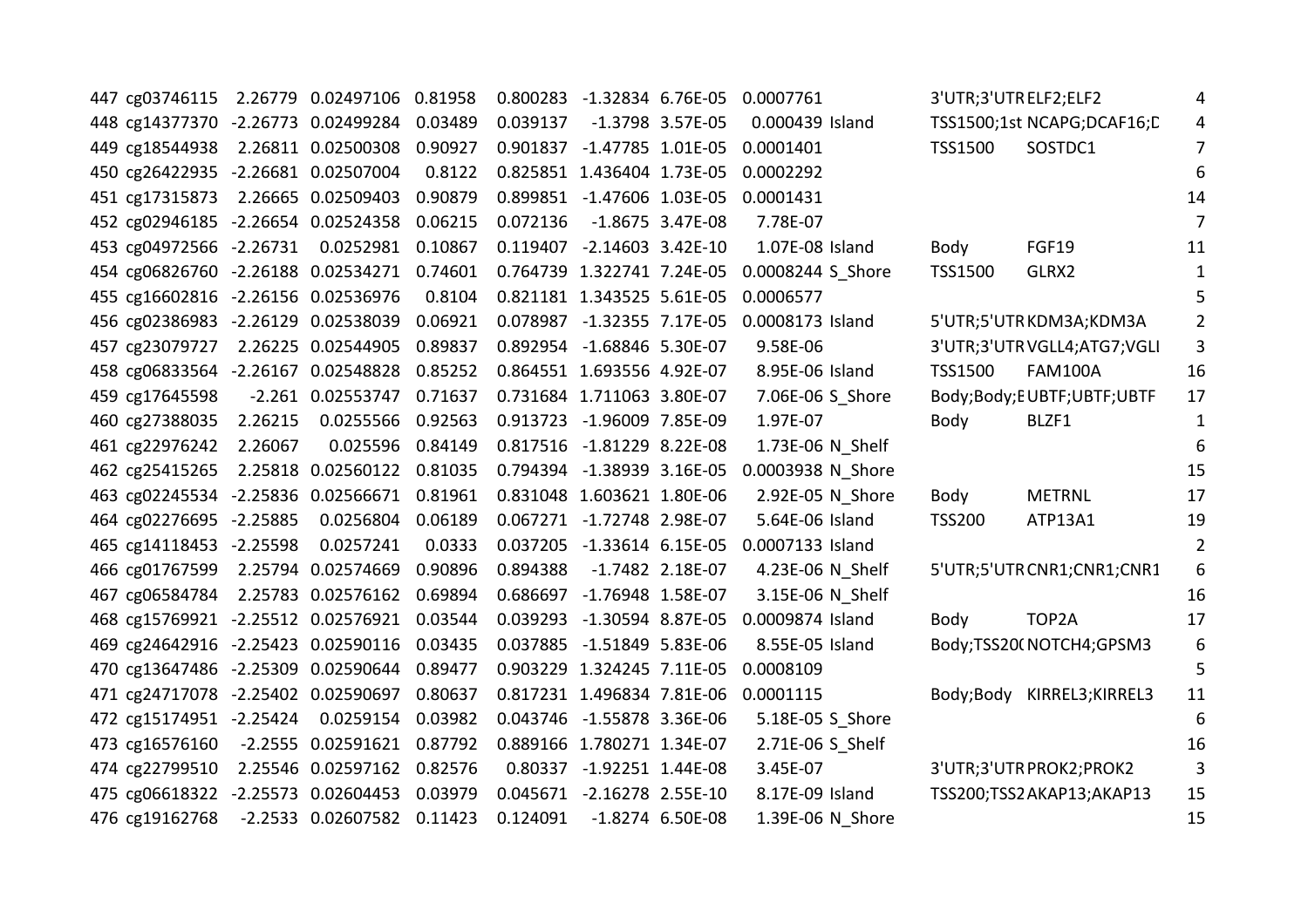|                        | 477 cg04905443 2.24965 0.02616597 0.82286 0.799466 -1.42587 1.99E-05 0.0002589          |                                      |                  |                    |                                            |                    | Body;Body LRP12;LRP12        | 8              |
|------------------------|-----------------------------------------------------------------------------------------|--------------------------------------|------------------|--------------------|--------------------------------------------|--------------------|------------------------------|----------------|
|                        | 478 cg07519485 -2.24861 0.02622305 0.72183 0.74096 1.394986 2.95E-05 0.0003695          |                                      |                  |                    |                                            | 3'UTR;3'UTRMLN;MLN |                              | 6              |
|                        | 479 cg15075241 -2.24872 0.02622762 0.77757 0.797142 1.42901 1.91E-05 0.0002496 N_Shore  |                                      |                  |                    |                                            |                    | TSS200;5'UT SNORA80B;ODC1    | $\overline{2}$ |
|                        | 480 cg02098905 2.24928 0.02624837 0.81969 0.799521 -1.58751 2.25E-06                    |                                      |                  |                    | 3.60E-05                                   |                    |                              | 8              |
|                        | 481 cg19120125 2.25055 0.02629536 0.85815 0.841367 -1.93338 1.21E-08                    |                                      |                  |                    | 2.94E-07                                   | <b>TSS200</b>      | <b>TAS2R10</b>               | 12             |
|                        | 482 cg12779575 -2.24669 0.02631777 0.83653 0.847791 1.304999 8.97E-05                   |                                      |                  |                    | 0.000997 S Shore                           | TSS1500            | ERN1                         | 17             |
|                        | 483 cg17252489 -2.24942 0.02633619 0.78246 0.801317 1.846942 4.80E-08                   |                                      |                  |                    | 1.05E-06                                   | Body               | STK39                        | $\overline{2}$ |
|                        | 484 cg26071414 2.25278 0.0263524 0.89008                                                | 0.870948 -2.48501 7.05E-13           |                  |                    | 3.37E-11                                   | 3'UTR              | HINT3                        | 6              |
| 485 cg20539961 2.25195 |                                                                                         | 0.026457  0.92348  0.917787          |                  | $-2.6308$ 4.17E-14 | 2.40E-12 Island                            |                    | Body;Body;ENCK2;NCK2;NCK2    | $\overline{2}$ |
|                        | 486 cg09236780  2.24826  0.02646221  0.94333  0.934274  -1.97786  5.87E-09              |                                      |                  |                    | 1.50E-07                                   | Body               | <b>MYO16</b>                 | 13             |
|                        | 487 cg21500092 -2.24577 0.02648906 0.79494 0.811713 1.614772 1.54E-06                   |                                      |                  |                    | 2.53E-05                                   | Body               | UBE2G1                       | 17             |
|                        | 488 cg14410395 -2.24408 0.02649362 0.05664 0.061109 -1.31798 7.67E-05                   |                                      |                  |                    | 0.0008681 Island                           |                    |                              |                |
|                        | 489 cg17868307 -2.24541 0.0265708 0.85057 0.861729 1.770123 1.57E-07                    |                                      |                  |                    | 3.13E-06                                   |                    | Body;Body EIF4H;EIF4H        | 7              |
|                        | 490 cg21198586 -2.24667 0.02659596 0.73613 0.751955 2.055849 1.60E-09                   |                                      |                  |                    | 4.50E-08                                   | Body               | TEAD1                        | 11             |
|                        | 491 cg19781376 -2.24431 0.02660644 0.06802 0.075055 -1.67211 6.73E-07                   |                                      |                  |                    | 1.19E-05 Island                            |                    | Body;Body;ERGMA;RGMA;RGI     | 15             |
|                        | 492 cg02094071 2.2467 0.02660788 0.91383 0.903683                                       |                                      | -2.0924 8.61E-10 |                    | 2.52E-08                                   | <b>TSS1500</b>     | LRRC69                       | 8              |
|                        | 493 cg16628205 -2.24681 0.02665136 0.76946 0.785254 2.227725 8.12E-11                   |                                      |                  |                    | 2.82E-09                                   | <b>TSS1500</b>     | TFR2                         |                |
|                        | 494 cg19869091 2.24278 0.0266514 0.86818 0.861044 -1.5193 5.77E-06                      |                                      |                  |                    | 8.47E-05 N_Shore                           |                    |                              |                |
|                        | 495 cg03060158 -2.24713 0.02667046 0.85316 0.863952 2.337279 1.12E-11                   |                                      |                  |                    | 4.46E-10 S_Shore                           |                    | TSS1500;TSSIP6K2;IP6K2;IP6K. | 3              |
|                        | 496 cg22721170 2.24393 0.02672824 0.86997 0.846363 -1.92713 1.34E-08                    |                                      |                  |                    | 3.23E-07                                   |                    |                              | 8              |
|                        | 497 cg10668189 -2.24201 0.02679908 0.87302 0.882901 1.776873 1.41E-07                   |                                      |                  |                    | 2.85E-06                                   | Body               | GPR84                        | 12             |
|                        | 498 cg04049225 -2.23926 0.02691873                                                      | 0.8237  0.832531  -1.60936  1.66E-06 |                  |                    | 2.71E-05 S_Shore                           |                    | 5'UTR;Body KIAA0182;KIAA01   | 16             |
|                        | 499 cg10869730 2.23936 0.02693306 0.88269 0.867568 -1.66396 7.58E-07                    |                                      |                  |                    | 1.33E-05                                   |                    |                              | 14             |
|                        | 500 cg25935831  2.24202  0.02697151  0.88438  0.865182  -2.23413  7.25E-11              |                                      |                  |                    | 2.54E-09                                   |                    | 3'UTR;3'UTR PAN3;PAN3        | 13             |
|                        | 501 cg23852646 -2.24521 0.02702983 0.91638 0.923878 3.031314 1.12E-17                   |                                      |                  |                    | 1.08E-15                                   | 3'UTR              | PAAF1                        | 11             |
|                        | 502 cg08957018 -2.23639 0.02703726 0.03958                                              |                                      |                  |                    | 0.04348 -1.4077 2.51E-05 0.0003192 S Shore | TSS1500            | NDUFA6                       | 22             |
| 503 cg08559459         | 2.2375 0.02708175 0.88118 0.865317 -1.72801 2.95E-07                                    |                                      |                  |                    | 5.59E-06 S_Shelf                           |                    | Body;Body ARL13B;ARL13B      | 3              |
|                        | 504 cg06428797 -2.23536 0.02712015 0.75562 0.774837 1.443942 1.57E-05 0.0002098 N Shelf |                                      |                  |                    |                                            |                    |                              | 19             |
|                        | 505 cg20948956 2.23467 0.02718222 0.90098 0.888185 -1.48782 8.81E-06 0.0001244          |                                      |                  |                    |                                            | Body               | LTBP1                        | $\overline{2}$ |
|                        | 506 cg23024136  2.23458  0.02720965  0.12941  0.116189  1.544677  4.08E-06              |                                      |                  |                    | 6.18E-05 Island                            |                    |                              | 5              |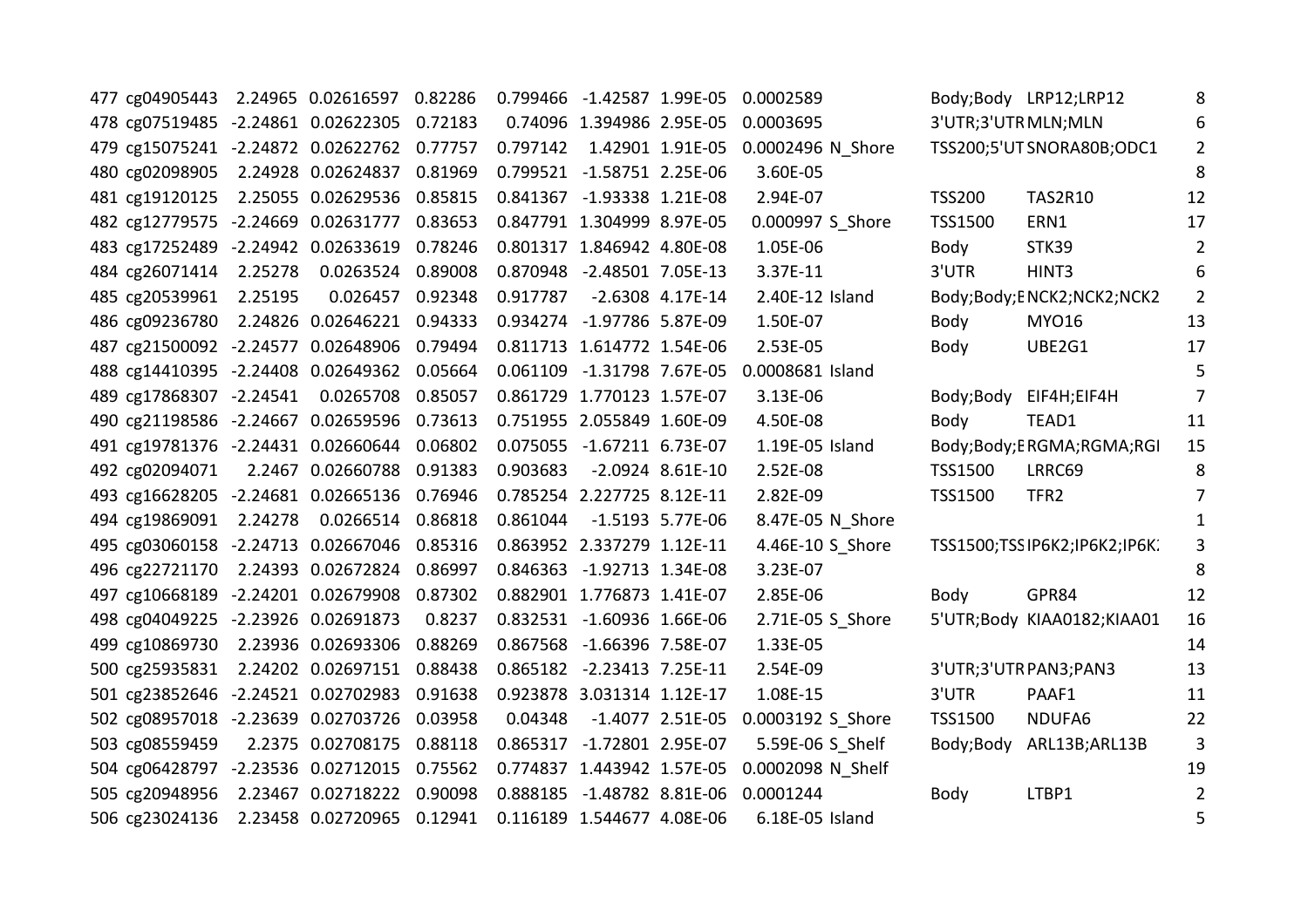| 507 cg25798341                             | 2.2348 0.02724588           | 0.85005 |          | 0.834521 -1.68101 5.91E-07 |                  | 1.06E-05                                     | Body           | TAP <sub>2</sub>             | 6              |
|--------------------------------------------|-----------------------------|---------|----------|----------------------------|------------------|----------------------------------------------|----------------|------------------------------|----------------|
| 508 cg26409748                             | 2.23732 0.02725009          | 0.88879 |          | 0.872148 -2.13792 3.93E-10 |                  | 1.22E-08                                     |                | 3'UTR;Body SPEF2;SPEF2       | 5              |
| 509 cg18581929 -2.23434 0.02727762 0.70735 |                             |         |          | 0.720894 1.684057 5.66E-07 |                  | 1.02E-05                                     |                |                              | $\overline{7}$ |
| 510 cg24886710                             | -2.2322 0.02730335 0.76872  |         | 0.779213 |                            | 1.36008 4.57E-05 | 0.0005464                                    | Body           | CHD <sub>5</sub>             | 1              |
| 511 cg00044372 -2.23416 0.02730906 0.73558 |                             |         |          | 0.753715 1.733902 2.71E-07 |                  | 5.16E-06                                     | 5'UTR          | <b>KIAA0513</b>              | 16             |
| 512 cg18376227 2.23626 0.02736737 0.88691  |                             |         |          | 0.868626 -2.25975 4.58E-11 |                  | 1.65E-09 S_Shelf                             |                | 5'UTR;5'UTRZFYVE16;ZFYVE16   | 5              |
| 513 cg17105689 -2.23159 0.02738596 0.02801 |                             |         |          | 0.031444 -1.47436 1.05E-05 |                  | 0.000146 Island                              | <b>TSS1500</b> | NAP1L4                       | 11             |
| 514 cg13817265 -2.23182 0.02741307 0.73783 |                             |         |          | 0.754968 1.589939 2.18E-06 |                  | 3.48E-05                                     | 5'UTR          | SOX5                         | 12             |
| 515 cg13548664                             | 2.23097  0.0274195  0.88385 |         |          | 0.873094 -1.45031 1.45E-05 |                  | 0.0001945                                    | Body           | GFOD1                        | 6              |
| 516 cg08784317 2.23022 0.02743283 0.92848  |                             |         |          | 0.921393 -1.34666 5.40E-05 |                  | 0.0006351                                    | Body           | <b>RALA</b>                  | $\overline{7}$ |
| 517 cg23163722                             | 2.2296 0.02747223 0.90853   |         |          | 0.895891 -1.33847 5.97E-05 |                  | 0.0006955 N_Shelf                            | Body;Body      | CGGBP1;CGGBP1                | 3              |
| 518 cg06331700 -2.22992 0.0274982 0.85088  |                             |         | 0.86316  |                            | 1.47143 1.10E-05 | 0.0001513                                    |                |                              | 13             |
| 519 cg04165366                             | 2.22926 0.02754724 0.91435  |         | 0.906014 |                            |                  | -1.4818 9.54E-06 0.0001337                   | Body           | ASAP1                        | 8              |
| 520 cg03138863                             | 2.23105 0.02756066          | 0.89825 |          | 0.884601 -1.84064 5.29E-08 |                  | 1.15E-06                                     | <b>TSS200</b>  | <b>TAS2R10</b>               | 12             |
| 521 cg13890972 -2.23113 0.02759525         |                             | 0.90755 |          | 0.915664 1.944761 1.01E-08 |                  | 2.48E-07                                     |                |                              | 12             |
| 522 cg03727333 -2.23193 0.02759916 0.81255 |                             |         |          | 0.828522 2.095529 8.16E-10 |                  | 2.40E-08 N Shelf                             | 5'UTR          | SGMS1                        | 10             |
| 523 cg14211310 -2.22986 0.02765242         |                             | 0.8176  |          | 0.831348 1.867274 3.48E-08 |                  | 7.80E-07                                     | Body           | COL28A1                      | $\overline{7}$ |
| 524 cg14577066 2.23393 0.02766005 0.89917  |                             |         |          | 0.883437 -2.63482 3.85E-14 |                  | 2.23E-12                                     |                | Body;3'UTR; ZFP161;ZFP161;ZI | 18             |
| 525 cg00732775 2.22668 0.02767453 0.86738  |                             |         |          | 0.854649 -1.34501 5.51E-05 |                  | 0.0006471 N_Shore                            | 3'UTR          | EGR3                         | 8              |
| 526 cg00359465 -2.2264 0.02769941 0.78495  |                             |         |          |                            |                  | 0.799728 1.360336 4.56E-05 0.0005448 N Shore |                | TSS1500;BocPRKCZ;PRKCZ       | 1              |
| 527 cg25558218 2.22768 0.02779045 0.89834  |                             |         |          | 0.883744 -1.83836 5.48E-08 |                  | 1.19E-06                                     |                |                              | 5              |
| 528 cg11505533 -2.22554 0.02780532 0.82549 |                             |         | 0.835065 | 1.49038 8.51E-06           |                  | 0.0001206 N Shelf                            |                |                              | 1              |
| 529 cg11337388 -2.22604 0.02782138 0.74562 |                             |         |          | 0.763474 1.625684 1.31E-06 |                  | 2.19E-05 S_Shore                             |                | 5'UTR;TSS20B4GALT2;B4GALT    | $\mathbf{1}$   |
| 530 cg10163122 -2.23254 0.02782908 0.87978 |                             |         |          | 0.894885 2.857127 4.32E-16 |                  | 3.32E-14                                     |                | Body;Body C6orf106;C6orf1C   | 6              |
| 531 cg23836020 2.22547 0.0278586           |                             | 0.8687  |          | 0.856159 -1.61891 1.45E-06 |                  | 2.40E-05                                     |                |                              | 6              |
| 532 cg15675643 -2.22328 0.02791973 0.88174 |                             |         |          | 0.890385 1.376128 3.74E-05 |                  | 0.0004572                                    |                |                              | $\overline{2}$ |
| 533 cg05565282 -2.22241 0.02801056         |                             | 0.04942 |          | 0.054343 -1.46084 1.26E-05 |                  | 0.0001716 Island                             | <b>TSS200</b>  | ZMPSTE24                     | $\mathbf{1}$   |
| 534 cg18854392 2.22409 0.02808854 0.89765  |                             |         |          | 0.878687 -1.96864 6.83E-09 |                  | 1.73E-07                                     | <b>TSS200</b>  | SERPINI2                     | 3              |
| 535 cg24047926 -2.22346 0.02809962 0.77997 |                             |         | 0.792474 | 1.88549 2.61E-08           |                  | 5.98E-07                                     | 3'UTR          | SOX13                        | $\mathbf{1}$   |
| 536 cg07482451 2.22047 0.0281071 0.93729   |                             |         |          |                            |                  | 0.932469 -1.35599 4.81E-05 0.0005721         | <b>TSS1500</b> | ALOX12B                      | 17             |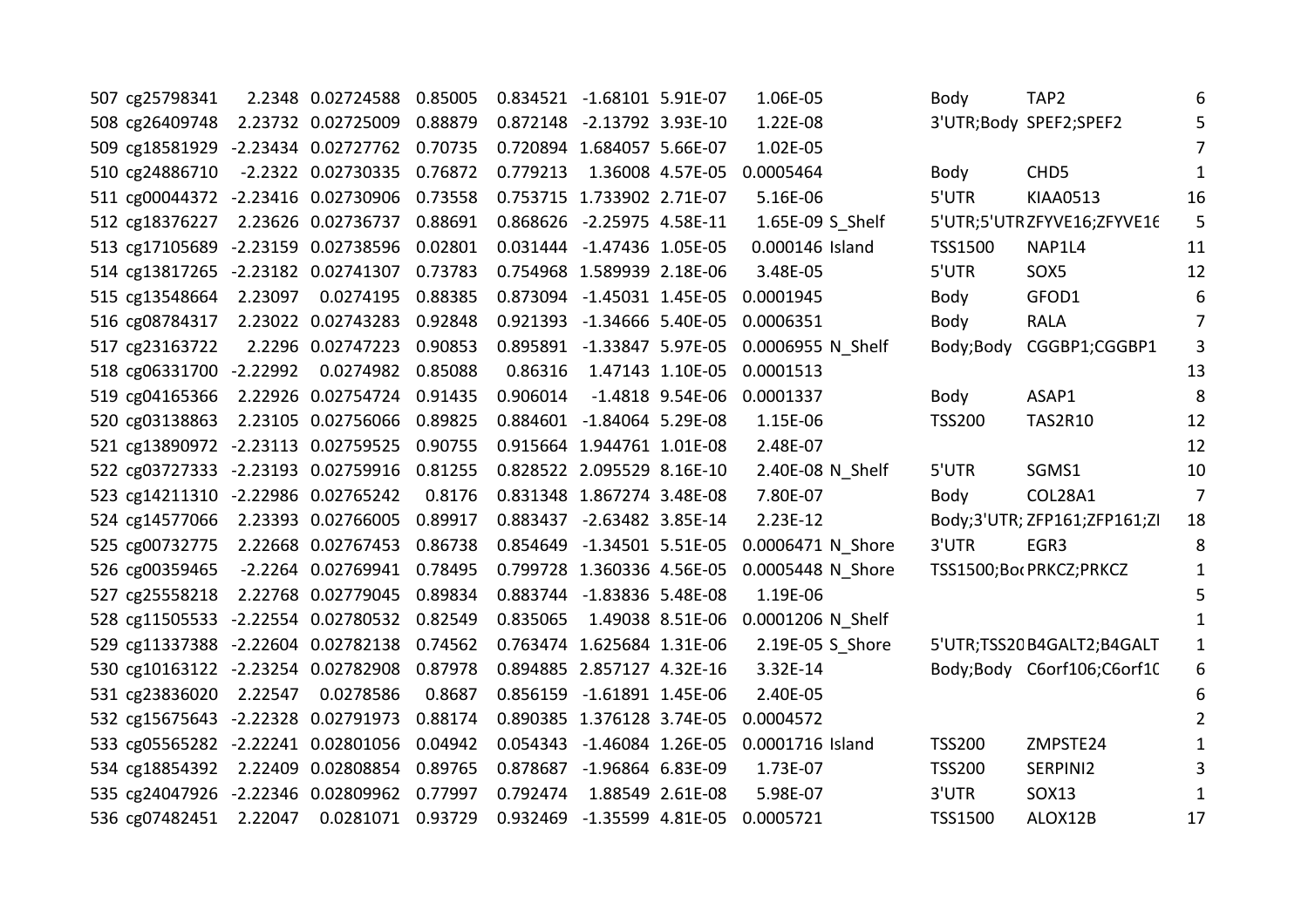| 537 cg02624809 -2.22036 0.02811402 0.10185 |                           |         | 0.108557 -1.35403 4.93E-05 |                            |                    | 0.0005846 Island                             | Body           | <b>COMP</b>                 | 19             |
|--------------------------------------------|---------------------------|---------|----------------------------|----------------------------|--------------------|----------------------------------------------|----------------|-----------------------------|----------------|
| 538 cg01709689 -2.21938 0.02816775 0.75921 |                           |         | 0.775786 1.312276 8.22E-05 |                            |                    | 0.0009226 N_Shore                            |                |                             | 7              |
| 539 cg20143773 -2.22697 0.0281701 0.82294  |                           |         | 0.840169 2.730671 5.69E-15 |                            |                    | 3.74E-13 N_Shore                             |                | Body;Body GFI1B;GFI1B       | 9              |
| 540 cg13254809 2.22145 0.02825708 0.88749  |                           |         |                            | 0.877693 -1.93092 1.26E-08 |                    | 3.05E-07                                     | 3'UTR          | FBXO33                      | 14             |
| 541 cg18515940 -2.21825 0.02826764         |                           | 0.85179 |                            | 0.861701 1.372194 3.93E-05 |                    | 0.0004776                                    |                |                             | 8              |
| 542 cg05193662 2.22129 0.02827209 0.92945  |                           |         | 0.923934 -1.94179 1.06E-08 |                            |                    | 2.59E-07                                     |                | Body;Body BANP;BANP         | 16             |
| 543 cg17979863 -2.21791 0.02827435         |                           | 0.04597 |                            | 0.050312 -1.32504 7.04E-05 |                    | 0.000804 Island                              |                |                             | $\overline{2}$ |
| 544 cg27175085 2.21824 0.0282873           |                           | 0.9073  | 0.898974                   |                            | $-1.4243$ 2.03E-05 | 0.0002637 N_Shelf                            | <b>TSS1500</b> | PABPN1                      | 14             |
| 545 cg07368317 -2.21767 0.02830213         |                           | 0.03798 |                            | 0.041145 -1.35471 4.89E-05 |                    | 0.0005803 Island                             | 5'UTR          | PJA <sub>2</sub>            | 5              |
| 546 cg10218347 -2.21837 0.02830626 0.90238 |                           |         |                            |                            |                    | 0.910806 1.500347 7.45E-06 0.0001069 S_Shelf |                |                             | 19             |
| 547 cg17174660 2.22401 0.02831727          |                           | 0.9183  |                            | 0.903033 -2.56443 1.53E-13 |                    | 8.11E-12                                     |                | Body;3'UTR; ATP2C1;ATP2C1;/ | 3              |
| 548 cg21131493 2.22034 0.02832648          |                           | 0.92401 | 0.916739 -1.91113 1.73E-08 |                            |                    | 4.09E-07                                     |                |                             | 3              |
| 549 cg02864626 2.21715 0.02834638 0.83431  |                           |         |                            | 0.826295 -1.37647 3.72E-05 |                    | 0.0004555 S Shelf                            |                | Body;Body ZNF167;ZNF167     | 3              |
| 550 cg24975342 -2.22226 0.02835249 0.84492 |                           |         | 0.856208                   |                            | 2.32777 1.33E-11   | 5.25E-10                                     | Body           | IL31RA                      | 5              |
| 551 cg08125824 2.22065 0.0283737           |                           | 0.88318 |                            | 0.862907 -2.08943 9.06E-10 |                    | 2.65E-08                                     | Body           | HECTD1                      | 14             |
| 552 cg22950111 -2.21652                    | 0.02838                   | 0.8365  | 0.846266 1.348383 5.29E-05 |                            |                    | 0.0006226 N Shore                            |                | Body;3'UTR SDCCAG8;AKT3     | $\mathbf{1}$   |
| 553 cg14071137 -2.21591 0.02842796         |                           | 0.81579 |                            | 0.824116 1.362659 4.43E-05 |                    | 0.0005309 S_Shore                            |                |                             | 12             |
| 554 cg23610752                             | 2.215 0.02850116 0.89285  |         | 0.875935 -1.38853 3.20E-05 |                            |                    | 0.0003977                                    |                | Body;3'UTR GORAB;GORAB      | $\mathbf{1}$   |
| 555 cg13491023 2.21399 0.02857062 0.91964  |                           |         | 0.910982 -1.38349 3.41E-05 |                            |                    | 0.0004212 S_Shelf                            |                |                             | $\mathbf{1}$   |
| 556 cg09822923 2.21923 0.02859061 0.91922  |                           |         | 0.908869 -2.39903 3.57E-12 |                            |                    | 1.54E-10                                     | <b>Body</b>    | CCDC76                      | $\mathbf{1}$   |
| 557 cg05262173                             | 2.2146 0.02867148 0.89317 |         |                            | 0.883208 -1.76242 1.76E-07 |                    | 3.48E-06                                     |                |                             | 5              |
| 558 cg04574282 2.22197 0.02874133 0.90067  |                           |         |                            | 0.884618 -3.48316 5.35E-22 |                    | 9.89E-20                                     |                | Body;Body;ETTC8;TTC8;TTC8   | 14             |
| 559 cg07374465 2.21315 0.02878771          |                           | 0.903   | 0.895858                   |                            | $-1.7986$ 1.01E-07 | 2.09E-06 S_Shelf                             | Body           | ATP5F1                      | 1              |
| 560 cg21897413 -2.21152 0.02885722         |                           | 0.039   | 0.042514 -1.68012 5.99E-07 |                            |                    | 1.07E-05 Island                              | <b>TSS200</b>  | DDX41                       | 5              |
| 561 cg05180182 -2.21031 0.02899334         |                           | 0.73082 |                            | 0.74752 1.808607 8.70E-08  |                    | 1.82E-06                                     |                |                             | 10             |
| 562 cg06219408 -2.20864 0.02902814         |                           | 0.7351  |                            | 0.750739 1.591216 2.14E-06 |                    | 3.43E-05                                     |                |                             | 8              |
| 563 cg12158165 2.21389 0.02904083          |                           | 0.91568 |                            | 0.905508 -2.60142 7.43E-14 |                    | 4.11E-12 N_Shore                             |                |                             | $\overline{7}$ |
| 564 cg20461275                             | 2.2079 0.02907117         | 0.88768 | 0.879197 -1.56582 3.05E-06 |                            |                    | 4.74E-05                                     |                | Body;Body;EPARD3B;PARD3B;   | $\overline{2}$ |
| 565 cg01082437 -2.20848 0.02907998         |                           | 0.74991 |                            | 0.76039 1.695389 4.79E-07  |                    | 8.73E-06 S_Shelf                             |                |                             | 21             |
| 566 cg14142743 2.21015 0.0290999           |                           | 0.88463 |                            | 0.866574 -2.05078 1.74E-09 |                    | 4.88E-08 N Shelf                             | 5'UTR          | NFIL3                       | 9              |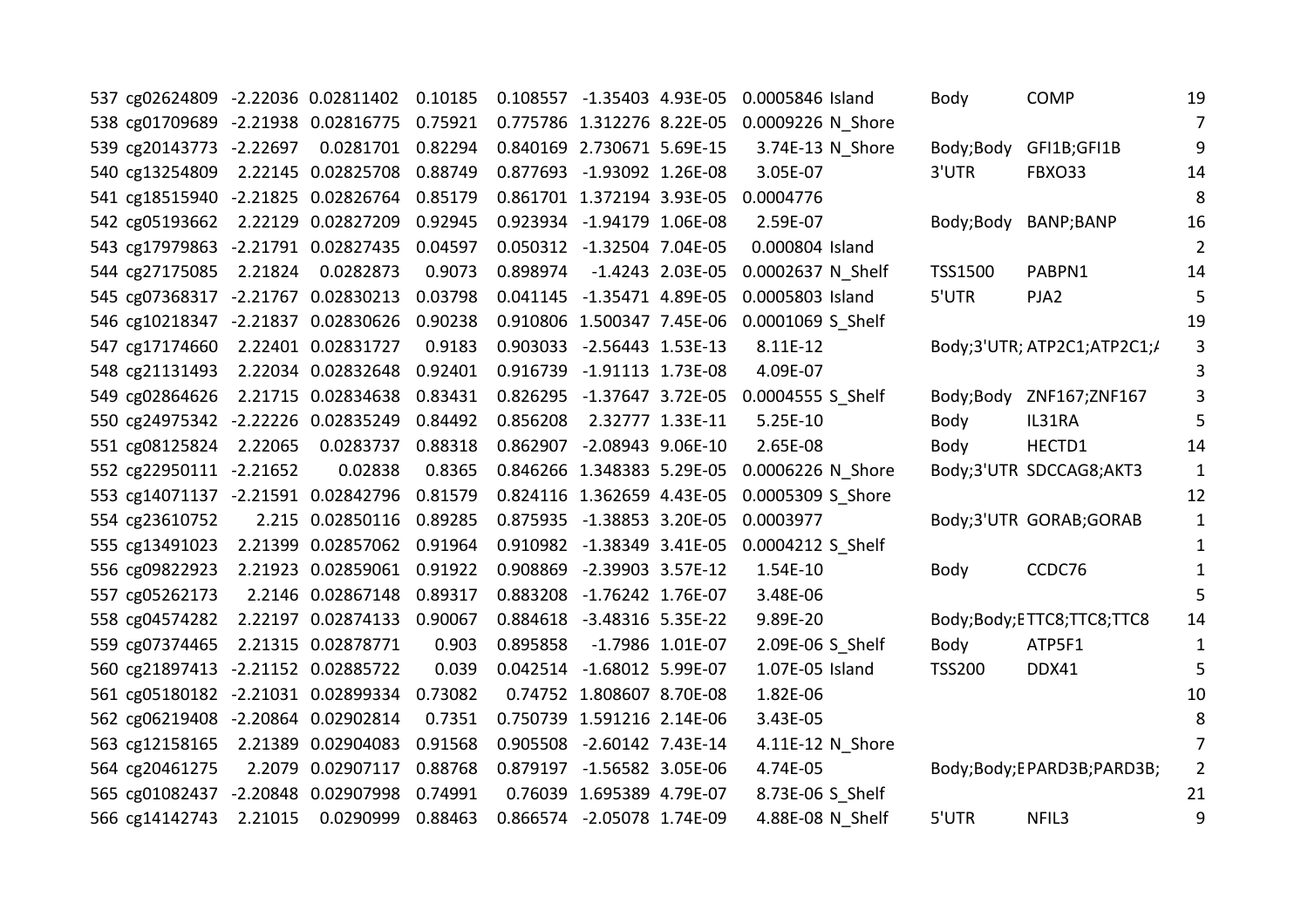| 567 cg03060457 -2.21309 0.02910309 0.03817 0.042053 -2.61731 5.44E-14                 |                           |        |                            |                           | 3.08E-12 Island                                                                        |                | TSS1500;1st FOXRED1;SRPR   | 11             |
|---------------------------------------------------------------------------------------|---------------------------|--------|----------------------------|---------------------------|----------------------------------------------------------------------------------------|----------------|----------------------------|----------------|
| 568 cg16956007 2.20522 0.02916855 0.88043 0.875104 -1.31098 8.35E-05 0.0009353        |                           |        |                            |                           |                                                                                        |                | Body;Body ATP11A;ATP11A    | 13             |
| 569 cg11434762  2.20627  0.02917071  0.84546  0.824701  -1.52145  5.60E-06            |                           |        |                            |                           | 8.25E-05                                                                               |                | Body;Body ROBO2;ROBO2      | $\overline{3}$ |
| 570 cg18515343 -2.20792 0.02917267 0.87148                                            |                           |        | 0.881684 1.829944 6.25E-08 |                           | 1.34E-06 S_Shore                                                                       | <b>1stExon</b> | C17orf105                  | 17             |
| 571 cg21873672 2.20529 0.02921322 0.87746 0.868298 -1.44705 1.51E-05 0.0002023        |                           |        |                            |                           |                                                                                        |                |                            | 5              |
| 572 cg15615443 2.20777 0.02932681 0.92223                                             |                           |        | 0.915125 -2.1969 1.40E-10  |                           | 4.69E-09                                                                               |                |                            | 10             |
| 573 cg12087627 -2.20774 0.02936675 0.83807                                            |                           |        | 0.848223 2.296197 2.37E-11 |                           | 8.98E-10 S_Shelf                                                                       | Body           | ZZEF1                      | 17             |
| 574 cg06861037 -2.20356 0.0294278 0.75326 0.767545 1.681254 5.89E-07                  |                           |        |                            |                           | 1.05E-05 N Shore                                                                       |                |                            | 16             |
| 575 cg16175560  2.20553  0.02949776  0.82179  0.803826  -2.22265  8.89E-11            |                           |        |                            |                           | 3.07E-09                                                                               | Body           | SEC24D                     | $\overline{4}$ |
| 576 cg00723840  2.20143  0.02951809  0.89614  0.890573  -1.51696  5.96E-06            |                           |        |                            |                           | 8.72E-05 Island                                                                        | Body;Body      | ZNF74;ZNF74                | 22             |
| 577 cg03853620 2.20401 0.02952711 0.88392                                             |                           |        |                            | 0.86865 -2.01743 3.05E-09 | 8.20E-08 N_Shelf                                                                       | Body           | PDK4                       | 7              |
| 578 cg16983759 -2.1995 0.02958342 0.05057                                             |                           |        |                            |                           | 0.054216 -1.31507 7.95E-05 0.0008955 Island                                            | Body           | C18orf22                   | 18             |
| 579 cg08359717 -2.19913 0.02961071 0.90739 0.915173 1.315378 7.92E-05 0.0008926       |                           |        |                            |                           |                                                                                        |                | 5'UTR;5'UTRZBTB20;ZBTB20   | 3              |
| 580 cg09509089 2.20636 0.02970151 0.89954                                             |                           |        |                            | 0.88767 -2.96241 4.81E-17 | 4.27E-15                                                                               | 3'UTR          | ZCCHC10                    | 5              |
| 581 cg02835561 2.19797 0.02973927 0.90354                                             |                           |        |                            |                           | 0.891026 -1.43659 1.73E-05 0.0002286                                                   | 3'UTR          | CNN <sub>3</sub>           | 1              |
| 582 cg24037795                                                                        | 2.201 0.02977284 0.87683  |        |                            | 0.86663 -2.08553 9.68E-10 | 2.82E-08 S Shelf                                                                       |                | TSS1500;BocMIR335;MEST;MI  | $\overline{7}$ |
| 583 cg15001618                                                                        | 2.1967 0.02980748 0.88519 |        |                            |                           | 0.878859 -1.37021 4.03E-05 0.0004883 Island                                            |                |                            | 18             |
|                                                                                       |                           |        |                            |                           | 584 cg27463953 -2.19627 0.02982038 0.05801 0.064203 -1.31754 7.71E-05 0.0008724 Island |                | TSS1500;TSSATRN;ATRN       | 20             |
| 585 cg13846507 -2.19663 0.02982753 0.0751                                             |                           |        |                            |                           | 0.081114 -1.41076 2.41E-05 0.0003082 Island                                            |                | 5'UTR;1stEx(ST6GALNAC4;ST6 | 9              |
| 586 cg05554594 -2.19576 0.02988219 0.88437                                            |                           |        |                            |                           | 0.897322 1.384494 3.37E-05 0.0004166                                                   | Body           | WDR45L                     | 17             |
| 587 cg13064897 -2.19473 0.02994216 0.82535 0.836375 1.342811 5.66E-05 0.0006628       |                           |        |                            |                           |                                                                                        |                |                            | 8              |
| 588 cg09675001  2.19445  0.03001641  0.88939  0.875369  -1.48652  8.96E-06  0.0001263 |                           |        |                            |                           |                                                                                        | Body           | GBP7                       |                |
| 589 cg06856275 -2.19644 0.03003568 0.87836 0.886738 1.908682 1.80E-08                 |                           |        |                            |                           | 4.24E-07 N Shelf                                                                       |                |                            | 7              |
| 590 cg00995324 -2.19728 0.03006664 0.86948                                            |                           |        | 0.87854 2.142273 3.65E-10  |                           | 1.14E-08                                                                               |                | Body;Body HIPK2;HIPK2      | $\overline{7}$ |
| 591 cg15565306 2.19317 0.03009444                                                     |                           | 0.8215 |                            |                           | 0.80475 -1.44294 1.59E-05 0.0002124 S Shelf                                            |                |                            | $\overline{7}$ |
| 592 cg15067350 2.19393 0.03011274                                                     |                           | 0.8471 | 0.831427 -1.63756 1.11E-06 |                           | 1.88E-05                                                                               |                | 3'UTR;3'UTR PCDH9;PCDH9    | 13             |
| 593 cg22307009 -2.19216 0.0301371 0.05398                                             |                           |        |                            |                           | 0.059678 -1.35731 4.73E-05 0.0005639 Island                                            | <b>TSS1500</b> | <b>NAPA</b>                | 19             |
| 594 cg09470958 -2.19192 0.03021793 0.07753 0.086516 -1.52628 5.25E-06                 |                           |        |                            |                           | 7.77E-05                                                                               |                |                            | 6              |
| 595 cg01070095 -2.19048 0.03026417 0.68589 0.702225 1.365031 4.30E-05                 |                           |        |                            |                           | 0.000517 N Shore                                                                       | TSS1500        | SETD1A                     | 16             |
| 596 cg27299033 -2.19518 0.03028333 0.87942 0.890486 2.302342 2.12E-11                 |                           |        |                            |                           | 8.11E-10 S Shelf                                                                       | Body           | RTN4RL1                    | 17             |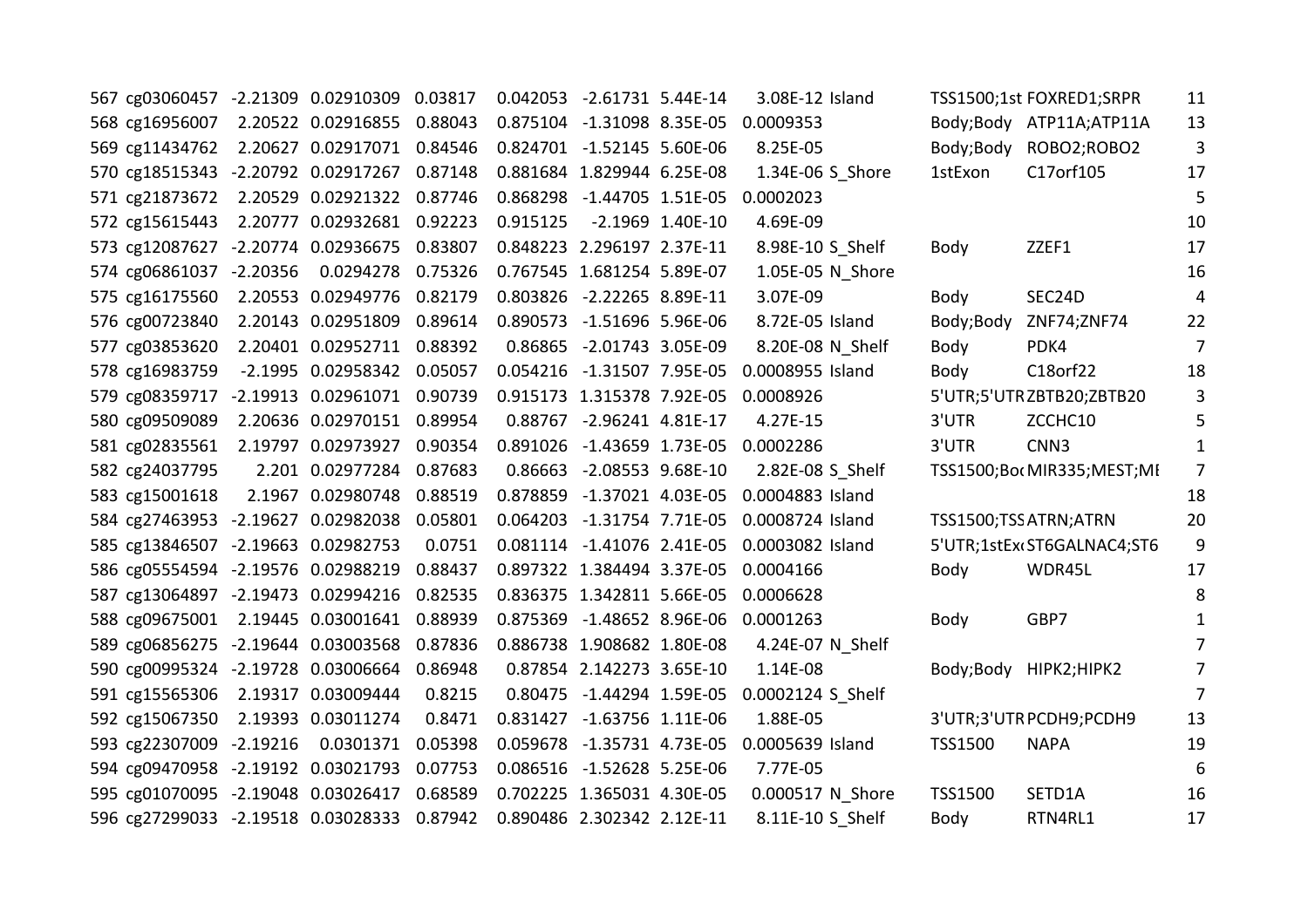| 597 cg16907527 -2.19579 |  | 0.0302851 0.83742                                                              |        | 0.850062 2.425474 2.18E-12           |                           |                      | 9.69E-11                                                                              |                | Body;Body;EVEGFA;VEGFA;VE      | 6  |
|-------------------------|--|--------------------------------------------------------------------------------|--------|--------------------------------------|---------------------------|----------------------|---------------------------------------------------------------------------------------|----------------|--------------------------------|----|
|                         |  | 598 cg18949521 2.18957 0.03033692 0.85745 0.844863 -1.37913 3.60E-05 0.0004421 |        |                                      |                           |                      |                                                                                       | <b>TSS1500</b> | OR5V1                          |    |
|                         |  |                                                                                |        |                                      |                           |                      | 599 cg18848012 2.18846 0.03040461 0.91492 0.905455 -1.34005 5.86E-05 0.0006836 Island | Body           | <b>SLC12A7</b>                 |    |
|                         |  | 600 cg00903371 -2.18834 0.03043359 0.85571                                     |        |                                      |                           |                      | 0.864651 1.392806 3.03E-05 0.0003788                                                  |                |                                |    |
| 601 cg06592065          |  | 2.1895 0.03055497 0.85945 0.848634 -1.92368 1.42E-08                           |        |                                      |                           |                      | 3.39E-07 Island                                                                       | Body           | <b>SLC12A7</b>                 |    |
|                         |  | 602 cg13135654 2.18652 0.03057567 0.90544 0.900352 -1.40952 2.45E-05 0.0003126 |        |                                      |                           |                      |                                                                                       | <b>Body</b>    | SHANK2                         | 11 |
|                         |  | 603 cg14328669 -2.19088 0.03059396 0.07993                                     |        | 0.087086 -2.28263 3.03E-11           |                           |                      | 1.13E-09 Island                                                                       | Body           | MYLK2                          | 20 |
|                         |  | 604 cg26532905 2.18785 0.03060019 0.88486 0.871362 -1.72841 2.94E-07           |        |                                      |                           |                      | 5.56E-06                                                                              | <b>TSS1500</b> | <b>RNASEL</b>                  |    |
|                         |  | 605 cg22691776 -2.18725 0.0306288                                              |        | 0.7504  0.769201  1.687844  5.35E-07 |                           |                      | 9.66E-06                                                                              | 5'UTR          | NR <sub>2</sub> C <sub>2</sub> |    |
|                         |  | 606 cg11398081 2.18679 0.03068507 0.86459                                      |        | 0.844636 -1.7436 2.34E-07            |                           |                      | 4.52E-06                                                                              | <b>TSS1500</b> | <b>NPVF</b>                    |    |
|                         |  | 607 cg10678718 2.18588 0.03069875 0.92998 0.922373 -1.60648 1.73E-06           |        |                                      |                           |                      | 2.82E-05                                                                              | Body           | ABI3BP                         |    |
|                         |  | 608 cg19289599 -2.1837 0.03080876 0.04822                                      |        | 0.051266 -1.46745 1.15E-05           |                           |                      | 0.0001586 Island                                                                      |                | 5'UTR;5'UTRISYNA1;ISYNA1;IS    | 19 |
|                         |  | 609 cg13406762 2.18461 0.03081046 0.89588                                      |        | 0.886945 -1.64817 9.52E-07           |                           |                      | 1.63E-05 N Shelf                                                                      |                |                                | 13 |
|                         |  | 610 cg19856771  2.18373  0.03098363  0.90094  0.888723  -1.91398  1.66E-08     |        |                                      |                           |                      | 3.92E-07                                                                              |                | Body;Body DGKH;DGKH            | 13 |
|                         |  | 611 cg25595541 2.18007 0.03103501 0.86842                                      |        | 0.850512 -1.33897 5.94E-05           |                           |                      | 0.0006917                                                                             |                | TSS1500;BocFLJ10213;PPP4R2     | 3  |
|                         |  | 612 cg21678795 2.18052 0.03106606 0.04331                                      |        | 0.039886 1.512234 6.35E-06           |                           |                      | 9.23E-05 Island                                                                       | <b>TSS200</b>  | CSRP2                          | 12 |
|                         |  | 613 cg03354009 -2.18884 0.03107538 0.03545                                     |        | 0.040301 -3.23496 1.37E-19           |                           |                      | 1.78E-17 N Shore                                                                      | <b>TSS1500</b> | <b>NUP107</b>                  | 12 |
|                         |  | 614 cg21467203  2.18008  0.03109926  0.87938  0.872755  -1.51102  6.45E-06     |        |                                      |                           |                      | 9.37E-05 S Shelf                                                                      |                |                                |    |
|                         |  | 615 cg10717691 -2.18338 0.03113813 0.06764                                     |        | 0.07658                              |                           | $-2.2349$ $7.15E-11$ | 2.50E-09                                                                              |                |                                |    |
|                         |  | 616 cg16190575 2.17995 0.03114571 0.91409                                      |        | 0.909313 -1.60456 1.77E-06           |                           |                      | 2.89E-05 Island                                                                       |                |                                | 11 |
|                         |  | 617 cg11281377 2.18296 0.03115001 0.88406                                      |        | 0.866363 -2.18499 1.73E-10           |                           |                      | 5.69E-09 N Shore                                                                      | 3'UTR          | ZDHHC20                        | 13 |
|                         |  | 618 cg16635196 -2.17824 0.03130496 0.83977                                     |        | 0.857064 1.678559 6.13E-07           |                           |                      | 1.09E-05 S Shore                                                                      | 5'UTR          | GPR160                         |    |
|                         |  | 619 cg03495625 2.17643 0.03133775 0.90908                                      |        |                                      |                           |                      | 0.904039 -1.40812 2.49E-05 0.0003176 N Shore                                          |                |                                |    |
|                         |  | 620 cg13204432 2.17528 0.03141681 0.77114 0.757154 -1.38581 3.31E-05 0.0004104 |        |                                      |                           |                      |                                                                                       |                | Body;Body NRXN1;NRXN1          |    |
|                         |  | 621 cg17087232 2.17628 0.03141778 0.90915                                      |        | 0.904316 -1.58678 2.28E-06           |                           |                      | 3.63E-05 S Shelf                                                                      | Body           | MAN2C1                         | 15 |
|                         |  | 622 cg11643457 2.17534 0.03142114 0.81384                                      |        | 0.794361 -1.40899 2.47E-05           |                           |                      | 0.0003145                                                                             | Body           | <b>PTPRQ</b>                   | 12 |
|                         |  | 623 cg00167916 2.17693 0.03146731 0.85082                                      |        |                                      | 0.83995 -1.83412 5.86E-08 |                      | 1.26E-06                                                                              |                | 3'UTR;Body TAP2;TAP2           |    |
|                         |  | 624 cg18128212 -2.17636 0.03148894 0.88846                                     |        | 0.896429 1.779768 1.35E-07           |                           |                      | 2.73E-06 N Shelf                                                                      | <b>TSS1500</b> | PAQR7                          |    |
|                         |  | 625 cg00128054 2.17425 0.03150686                                              | 0.9149 |                                      |                           |                      | 0.903332 -1.41385 2.32E-05 0.0002975 S_Shore                                          |                |                                |    |
|                         |  | 626 cg09536315  2.17491  0.03151566  0.91333  0.907046  -1.56817  2.95E-06     |        |                                      |                           |                      | 4.60E-05                                                                              | Body           | CCDC141                        |    |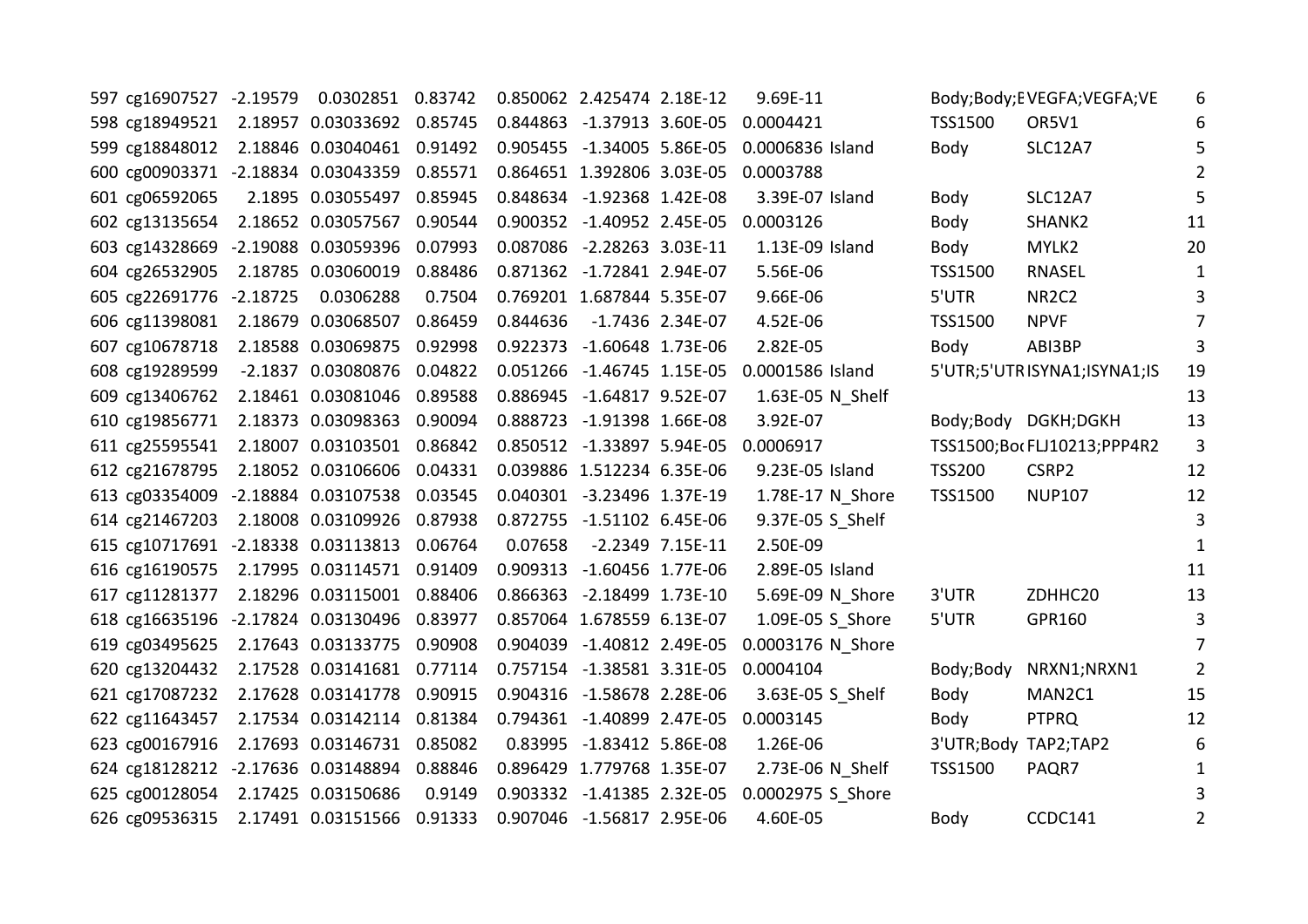| 627 cg20858526 -2.17746 0.03152986 0.71656 0.731458 2.08867 9.17E-10  |                                                 |        |                            |                           | 2.68E-08                                                                               | Body                | <b>CTRC</b>                |                |
|-----------------------------------------------------------------------|-------------------------------------------------|--------|----------------------------|---------------------------|----------------------------------------------------------------------------------------|---------------------|----------------------------|----------------|
| 628 cg07710907 2.17445 0.03158409 0.9056 0.898268 -1.65178 9.04E-07   |                                                 |        |                            |                           | 1.56E-05 N_Shelf                                                                       | Body                | XKR5                       | 8              |
| 629 cg04236924 -2.18083 0.03159267 0.87564 0.884722 2.950824 6.14E-17 |                                                 |        |                            |                           | 5.37E-15                                                                               |                     | Body;Body;EPDHX;PDHX;PDH)  | 11             |
| 630 cg07916058                                                        | 2.1753 0.03161606                               | 0.9038 | 0.891876 -1.89269 2.33E-08 |                           | 5.38E-07                                                                               |                     | Body;Body XPR1;XPR1        | $\mathbf{1}$   |
| 631 cg06982805 -2.17757 0.03185353 0.06737                            |                                                 |        | 0.074954 -2.98684 2.87E-17 |                           | 2.64E-15 Island                                                                        | <b>TSS200</b>       | FAR1                       | 11             |
|                                                                       |                                                 |        |                            |                           | 632 cg06451957 2.16947 0.03190652 0.86363 0.853281 -1.49525 7.98E-06 0.0001137 N_Shore | <b>TSS1500</b>      | IL12B                      | 5              |
| 633 cg25398044 -2.17212 0.03194293 0.87875                            |                                                 |        |                            | 0.88723 2.093988 8.38E-10 | 2.46E-08                                                                               | Body                | FLJ23834                   | 7              |
| 634 cg02733918 -2.16665 0.03210758 0.71182 0.727999 1.447449 1.50E-05 |                                                 |        |                            |                           | 0.0002013 N_Shelf                                                                      |                     | 5'UTR;5'UTRSTAU1;STAU1;ST/ | 20             |
| 635 cg03303433 -2.16942                                               | 0.032114  0.79636  0.807169  1.999842  4.08E-09 |        |                            |                           | 1.07E-07 N Shelf                                                                       |                     |                            | 16             |
| 636 cg20902425 2.16878 0.03214039 0.93563                             |                                                 |        | 0.931209 -1.94252 1.04E-08 |                           | 2.57E-07 Island                                                                        | Body                | CELSR1                     | 22             |
| 637 cg10257407                                                        | 2.1673  0.0321497  0.81293                      |        | 0.795237 -1.68254 5.78E-07 |                           | 1.04E-05 N Shelf                                                                       |                     |                            | 12             |
| 638 cg03843493 2.16627 0.03216591 0.86498                             |                                                 |        | 0.854175 -1.52131 5.62E-06 |                           | 8.26E-05                                                                               | Body                | SEC24D                     | $\overline{4}$ |
| 639 cg00656991 2.16735 0.03218985 0.91729                             |                                                 |        | 0.906702 -1.79033 1.15E-07 |                           | 2.35E-06                                                                               |                     | 5'UTR;5'UTRFAM135A;FAM13   | 6              |
| 640 cg19196918 -2.16728 0.03219148 0.04134 0.045658 -1.78171 1.31E-07 |                                                 |        |                            |                           | 2.66E-06 Island                                                                        | 1stExon;5'U ESD;ESD |                            | 13             |
| 641 cg06395634 -2.16596 0.0321958                                     |                                                 | 0.7135 |                            | 0.73214 1.536166 4.59E-06 | 6.87E-05 N Shore                                                                       | TSS1500             | LDLRAP1                    | 1              |
| 642 cg24719912 2.16725 0.03221148 0.90374                             |                                                 |        | 0.888048 -1.82505 6.75E-08 |                           | 1.44E-06                                                                               |                     | 3'UTR;3'UTRKRR1;GLIPR1     | 12             |
| 643 cg20705829 2.16959 0.03223454 0.8161                              |                                                 |        | 0.797561 -2.33389 1.19E-11 |                           | 4.73E-10 N Shelf                                                                       | Body                | CBR4                       | 4              |
|                                                                       |                                                 |        |                            |                           | 644 cg04864755 2.16475 0.03227017 0.92726 0.919858 -1.48366 9.31E-06 0.0001308 S_Shelf | Body                | BRD1                       | 22             |
| 645 cg08512490 -2.16574 0.03228567 0.03585                            |                                                 |        | 0.041039 -1.71715 3.47E-07 |                           | 6.49E-06 Island                                                                        |                     | Body;Body ZFHX3;ZFHX3      | 16             |
| 646 cg25064274 2.16286 0.03236444 0.90205 0.890397 -1.34347 5.62E-05  |                                                 |        |                            |                           | 0.0006581                                                                              |                     |                            | 1              |
| 647 cg25924602 2.16607 0.03240205 0.90694                             |                                                 |        |                            | 0.8976 -2.06454 1.38E-09  | 3.93E-08                                                                               |                     | Body;5'UTR C1QTNF7;C1QTNI  | 4              |
| 648 cg10998227 -2.16571 0.03241746 0.80158 0.818123 2.034769 2.28E-09 |                                                 |        |                            |                           | 6.27E-08 N Shore                                                                       |                     |                            | 12             |
| 649 cg26254404 2.16811 0.03243836 0.88694                             |                                                 |        | 0.876139 -2.56395 1.54E-13 |                           | 8.18E-12 S Shelf                                                                       |                     |                            | $\overline{2}$ |
| 650 cg20810398 -2.16372 0.03244589 0.02545                            |                                                 |        | 0.027364 -1.72234 3.22E-07 |                           | 6.04E-06 Island                                                                        |                     | 1stExon;1stEEXOSC10;EXOSC1 | $\mathbf{1}$   |
|                                                                       |                                                 |        |                            |                           | 651 cg20294640 2.16233 0.03246542 0.87414 0.852064 -1.49725 7.77E-06 0.0001109 S Shelf | Body                | <b>SELT</b>                | 3              |
| 652 cg00672712 -2.16623 0.03249193 0.83206                            |                                                 |        |                            | 0.84261 2.320454 1.52E-11 | 5.95E-10 N Shelf                                                                       | 3'UTR               | C7orf43                    |                |
| 653 cg20666019                                                        | 2.1623 0.03249754 0.87393                       |        | 0.857894 -1.57257 2.78E-06 |                           | 4.35E-05                                                                               |                     |                            |                |
| 654 cg26675906 2.16547 0.03258935 0.91815 0.905731 -2.41779 2.51E-12  |                                                 |        |                            |                           | 1.11E-10 S Shelf                                                                       | 5'UTR               | TAOK1                      | 17             |
| 655 cg23421390 2.16125 0.03260651 0.90348                             |                                                 |        | 0.896385 -1.63781 1.11E-06 |                           | 1.87E-05                                                                               |                     | 3'UTR;3'UTRSEC23B;SEC23B;S | 20             |
| 656 cg04181189 -2.15996 0.03261973 0.77673 0.795382 1.413401 2.33E-05 |                                                 |        |                            |                           | 0.000299                                                                               |                     | 5'UTR;5'UTRPRDM10;PRDM1(   | 11             |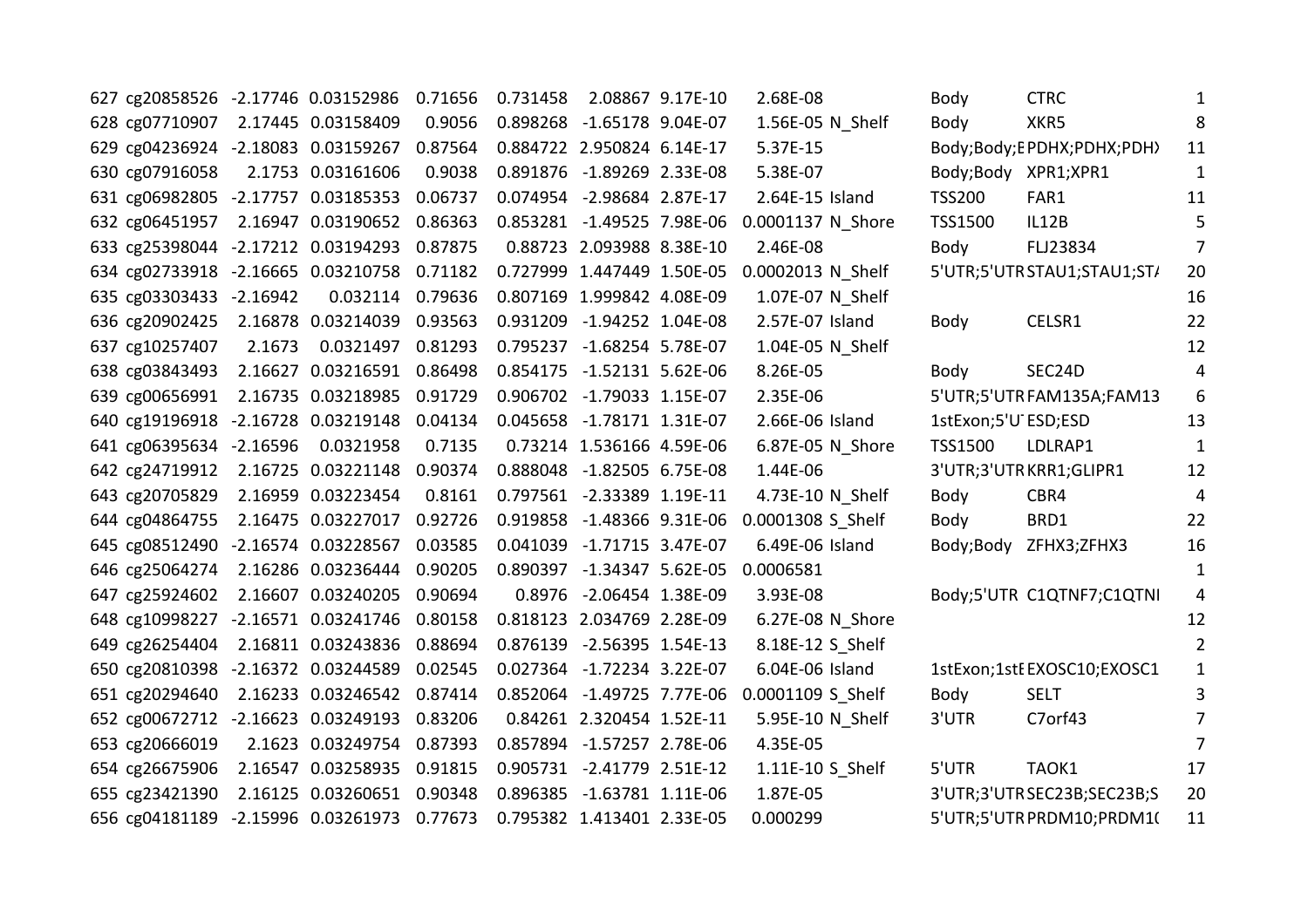| 657 cg22565623 2.16123 0.03266486 0.90498 0.893379                         |         |                   |        |                                      | $-1.778$ 1.39E-07 | 2.80E-06                                                                                |                    |                            | 8              |
|----------------------------------------------------------------------------|---------|-------------------|--------|--------------------------------------|-------------------|-----------------------------------------------------------------------------------------|--------------------|----------------------------|----------------|
| 658 cg23096401 2.15909 0.03267739 0.88234                                  |         |                   |        |                                      |                   | 0.87561 -1.38449 3.37E-05 0.0004166                                                     | Body               | CREB3L2                    | 7              |
| 659 cg23476276                                                             |         | 2.1592 0.03272257 |        | 0.9321  0.926356  -1.52201  5.56E-06 |                   | 8.19E-05                                                                                |                    |                            | 10             |
| 660 cg14597822                                                             | 2.16157 | 0.0328412 0.90064 |        | 0.883231 -2.27625 3.40E-11           |                   | 1.25E-09 N Shelf                                                                        |                    |                            | 19             |
| 661 cg07937999                                                             | 2.15684 | 0.032867 0.90557  |        |                                      |                   | 0.896075 -1.41149 2.39E-05 0.0003056                                                    |                    |                            | 14             |
| 662 cg21904719                                                             |         | 2.1592 0.03289054 | 0.8509 | 0.838963 -1.93591 1.16E-08           |                   | 2.83E-07                                                                                |                    |                            | 8              |
| 663 cg10653000                                                             |         | 2.1591 0.03295342 | 0.8575 | 0.844582 -2.06898 1.28E-09           |                   | 3.66E-08 Island                                                                         | Body               | GALNT9                     | 12             |
| 664 cg04420991 2.15994 0.03297809 0.89653                                  |         |                   |        | 0.880804 -2.29503 2.42E-11           |                   | 9.16E-10 N_Shore                                                                        | Body               | <b>NUP54</b>               | 4              |
|                                                                            |         |                   |        |                                      |                   | 665 cg13883232 -2.15493 0.03304649 0.85142 0.860358 1.482385 9.47E-06 0.0001327 S Shore | <b>TSS1500</b>     | MAMDC4                     | 9              |
| 666 cg03713923 2.15386 0.03311317 0.89642 0.885867 -1.43223 1.83E-05       |         |                   |        |                                      |                   | 0.0002404                                                                               | Body               | <b>IQCH</b>                | 15             |
| 667 cg26000536 -2.15551 0.03313352 0.8612 0.869703 1.811548 8.31E-08       |         |                   |        |                                      |                   | 1.75E-06 S_Shore                                                                        |                    | Body;Body PRDM16;PRDM1(    | $\mathbf{1}$   |
|                                                                            |         |                   |        |                                      |                   | 668 cg16662787 -2.15282 0.03320768 0.04067 0.043995 -1.46232 1.23E-05 0.0001686 Island  |                    | Body;Body;EATXN2L;ATXN2L;/ | 16             |
| 669 cg26884161  2.15306  0.03327552  0.86877  0.848176  -1.67832  6.15E-07 |         |                   |        |                                      |                   | 1.10E-05 S_Shelf                                                                        |                    |                            | 1              |
| 670 cg15999098 2.15716 0.0333344 0.88619 0.871366 -2.64481 3.16E-14        |         |                   |        |                                      |                   | 1.86E-12                                                                                | Body               | PLA2G4A                    | 1              |
| 671 cg09227119 -2.15153 0.03336545 0.78886 0.802499 1.596751 1.98E-06      |         |                   |        |                                      |                   | 3.19E-05                                                                                | <b>TSS200</b>      | C20orf118                  | 20             |
| 672 cg05887421 -2.1513 0.03337403 0.71612 0.729451 1.571425 2.82E-06       |         |                   |        |                                      |                   | 4.42E-05 S_Shore                                                                        |                    | TSS1500;TSSATPBD4;ATPBD4   | 15             |
| 673 cg15001633 2.15211                                                     |         | 0.033386          |        | 0.8516  0.831317  -1.76232  1.76E-07 |                   | 3.48E-06                                                                                | 3'UTR              | UBR5                       | 8              |
| 674 cg07495027 -2.15305 0.03338726 0.85601 0.864318 1.947799 9.59E-09      |         |                   |        |                                      |                   | 2.37E-07 N Shore                                                                        |                    | Body;Body;EEDNRB;EDNRB;ED  | 13             |
| 675 cg15625467 -2.14985 0.0333964 0.07215                                  |         |                   |        | 0.079205 -1.32982 6.64E-05           |                   | 0.0007641                                                                               |                    |                            | 6              |
| 676 cg20468999 -2.15291 0.03340282 0.89081 0.899389 1.958682 8.03E-09      |         |                   |        |                                      |                   | 2.01E-07 Island                                                                         |                    |                            | 18             |
| 677 cg13720278 2.15161 0.0334266 0.89033 0.883193 -1.76212 1.77E-07        |         |                   |        |                                      |                   | 3.49E-06                                                                                | 3'UTR              | DNAJC19                    | 3              |
| 678 cg17280398 -2.14994 0.03346335 0.79272 0.808842 1.521397 5.61E-06      |         |                   |        |                                      |                   | 8.25E-05                                                                                | <b>TSS200</b>      | PIK3CB                     | 3              |
| 679 cg14741366 2.15348 0.03349487 0.92999                                  |         |                   |        | 0.918774 -2.29669 2.35E-11           |                   | 8.91E-10 N_Shelf                                                                        | Body               | DPM1                       | 20             |
| 680 cg25486039 -2.15181 0.0335388 0.83625 0.845327 2.072631 1.21E-09       |         |                   |        |                                      |                   | 3.45E-08                                                                                | TSS200;TSS2PGC;PGC |                            | 6              |
| 681 cg11547764 2.15279 0.03354746 0.92209                                  |         |                   |        | 0.915408 -2.28805 2.75E-11           |                   | 1.03E-09                                                                                | <b>TSS1500</b>     | OR2Z1                      | 19             |
| 682 cg18284590 -2.15033 0.03356767 0.76404 0.779877 1.854131 4.28E-08      |         |                   |        |                                      |                   | 9.45E-07                                                                                |                    | Body;Body CLCNKB;CLCNKB    | $\mathbf{1}$   |
| 683 cg11755796 -2.14777 0.03356789 0.09173 0.099898 -1.33961 5.89E-05      |         |                   |        |                                      |                   | 0.0006868 Island                                                                        | <b>TSS1500</b>     | <b>SLC24A3</b>             | 20             |
| 684 cg23694389 -2.15181 0.03357577 0.87468 0.883319 2.16334 2.53E-10       |         |                   |        |                                      |                   | 8.09E-09 N Shore                                                                        |                    | Body;Body MKNK2;MKNK2      | 19             |
| 685 cg04260557 -2.15114 0.03361598 0.84196 0.852487 2.128606 4.62E-10      |         |                   |        |                                      |                   | 1.42E-08 S Shelf                                                                        | Body               | VAT1L                      | 16             |
| 686 cg02515133 2.14777 0.03363247 0.88778                                  |         |                   |        |                                      |                   | 0.87957 -1.50467 7.03E-06 0.0001014 Island                                              | Body               | GRM3                       | $\overline{7}$ |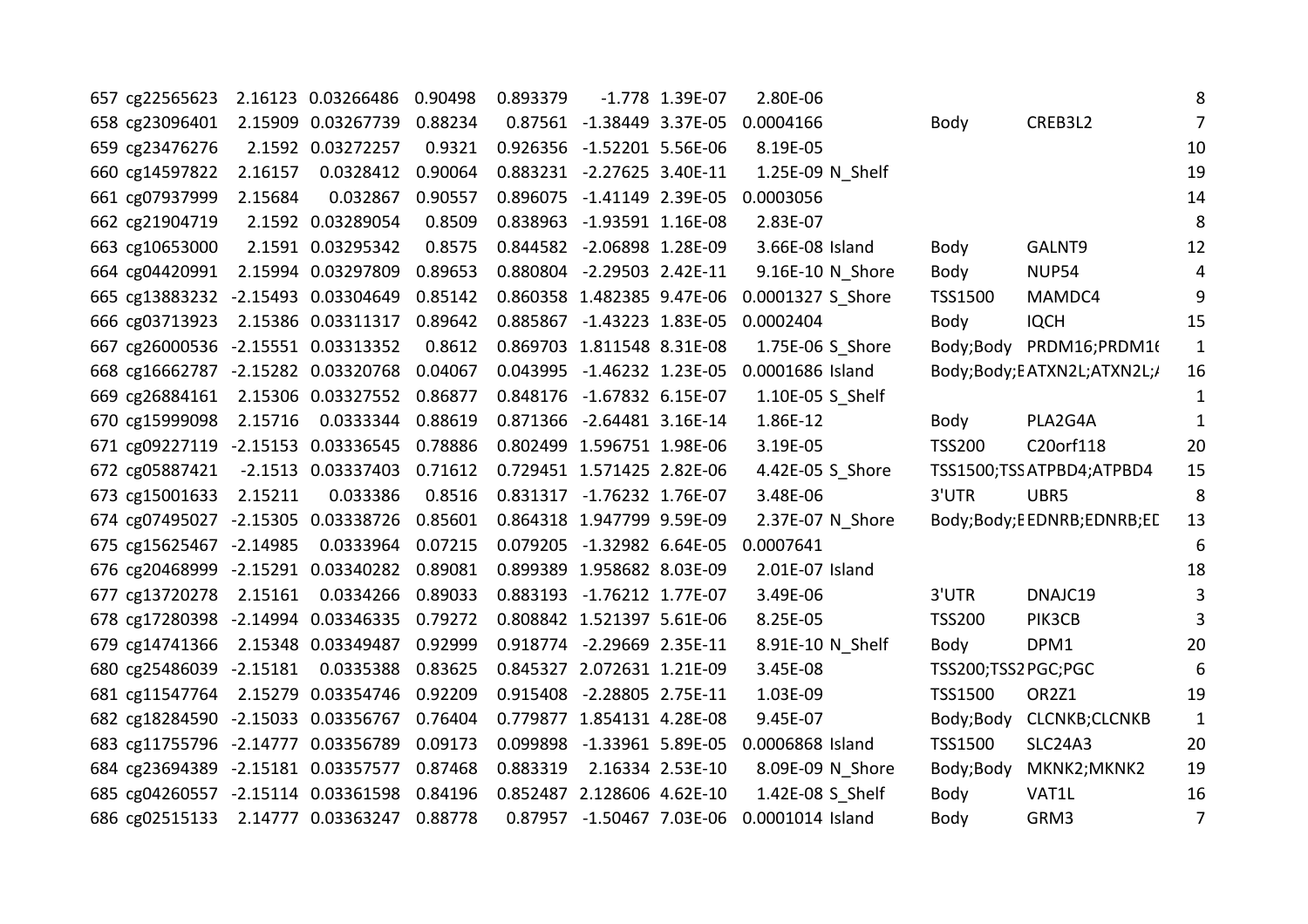| 687 cg03727481 -2.15137 0.03364403 0.89063                            |                             |        |                            | 0.898877 2.242977 6.19E-11 |                      | 2.19E-09          | Body           | TMPRSS13                   | 11             |
|-----------------------------------------------------------------------|-----------------------------|--------|----------------------------|----------------------------|----------------------|-------------------|----------------|----------------------------|----------------|
| 688 cg19753914 2.14782 0.03369346 0.87459                             |                             |        | 0.862409 -1.66576 7.39E-07 |                            |                      | 1.30E-05          | 5'UTR          | GULP1                      | $\overline{2}$ |
| 689 cg16228380                                                        | 2.14795  0.0337069  0.81196 |        | 0.800886 -1.72383 3.14E-07 |                            |                      | 5.92E-06          |                |                            | 8              |
| 690 cg19537932                                                        | 2.14806 0.03371724 0.91446  |        | 0.899804 -1.77048 1.56E-07 |                            |                      | 3.11E-06          | 1stExon        | <b>OR6C68</b>              | 12             |
| 691 cg20138604                                                        | 2.14659 0.03374752 0.91483  |        |                            | 0.910151 -1.55269 3.66E-06 |                      | 5.59E-05          | Body           | NCAPD3                     | 11             |
| 692 cg25043602 2.14975 0.03376089 0.76956                             |                             |        | 0.756302 -2.20878 1.14E-10 |                            |                      | 3.86E-09 N_Shelf  | Body;Body      | ATP11A;ATP11A              | 13             |
| 693 cg06294856 -2.14513 0.03378385 0.85104                            |                             |        | 0.860511                   |                            | 1.3411 5.78E-05      | 0.0006756 N_Shore | Body           | ADAMTSL1                   | 9              |
| 694 cg26992028 -2.1522 0.03383117 0.87924                             |                             |        | 0.888321 2.918915 1.20E-16 |                            |                      | 1.00E-14 Island   |                |                            | $\overline{7}$ |
| 695 cg09926135                                                        | 2.14586 0.03384031 0.88847  |        |                            | 0.881825 -1.63423 1.16E-06 |                      | 1.96E-05 N_Shelf  |                |                            | 10             |
| 696 cg03114244 -2.15019 0.03385507 0.04292                            |                             |        | 0.047016                   |                            | $-2.5365$ $2.63E-13$ | 1.35E-11 Island   |                | 5'UTR;TSS15FEN1;C11orf10;M | 11             |
| 697 cg22920404 2.14455 0.03385748 0.93103                             |                             |        |                            | 0.925172 -1.41026 2.43E-05 |                      | 0.00031           | <b>TSS1500</b> | C <sub>9</sub>             | 5              |
| 698 cg14056738 2.14454 0.03387545 0.86311                             |                             |        | 0.852235 -1.45343 1.39E-05 |                            |                      | 0.0001874         |                |                            | 2              |
| 699 cg21411962 2.14631 0.03389084                                     |                             | 0.8237 |                            | 0.802354 -1.84585 4.88E-08 |                      | 1.07E-06 N_Shelf  | 3'UTR          | <b>KIAA0562</b>            | $\mathbf{1}$   |
| 700 cg11610702 -2.1446 0.03389588 0.05822                             |                             |        | 0.062138 -1.51848 5.83E-06 |                            |                      | 8.55E-05 Island   | Body           | LOC349114                  | $\overline{7}$ |
| 701 cg07759223 -2.14846 0.03391112 0.82688                            |                             |        | 0.843061 2.321016 1.51E-11 |                            |                      | 5.89E-10 N_Shore  |                | Body;Body;EANK1;ANK1;ANK1  | 8              |
| 702 cg09326135 -2.1478 0.03393527 0.89358                             |                             |        | 0.900808 2.246524 5.81E-11 |                            |                      | 2.06E-09 N Shelf  | Body           | EBF3                       | 10             |
| 703 cg19796974 -2.14669 0.03394092                                    |                             | 0.9153 | 0.923833 2.040414 2.08E-09 |                            |                      | 5.74E-08 S Shore  | Body           | WDR88                      | 19             |
| 704 cg02777447 2.14377 0.03400784 0.89899                             |                             |        | 0.889813 -1.62753 1.28E-06 |                            |                      | 2.14E-05          | Body           | CD <sub>2</sub> AP         | 6              |
| 705 cg16598977 -2.14161 0.03406271 0.05337                            |                             |        |                            | 0.057542 -1.31784 7.68E-05 |                      | 0.0008694 Island  |                |                            | 10             |
| 706 cg11960784                                                        | 2.1435 0.03407685 0.90506   |        | 0.891429 -1.73988 2.47E-07 |                            |                      | 4.75E-06 N Shelf  |                | 3'UTR;3'UTRSEH1L;SEH1L     | 18             |
| 707 cg17465881 -2.14606 0.0341164 0.05301                             |                             |        | 0.057124 -2.34379 9.94E-12 |                            |                      | 3.99E-10 Island   | <b>TSS1500</b> | PER3                       | $\mathbf{1}$   |
| 708 cg16534579 2.14253 0.03414799 0.87391                             |                             |        | 0.85902                    | -1.7205 3.30E-07           |                      | 6.20E-06 N Shelf  |                | Body;Body;EPARK2;PARK2;PAI | 6              |
| 709 cg21206021 2.14872 0.03422554 0.91473                             |                             |        | 0.903912                   |                            | -3.2695 6.39E-20     | 8.73E-18          |                |                            | 8              |
| 710 cg25952663                                                        | -2.143  0.03426707  0.86787 |        | 0.877371 2.099338 7.65E-10 |                            |                      | 2.26E-08 N Shelf  | TSS1500        | FLJ12825                   | 12             |
| 711 cg26985447 -2.13949 0.03433222                                    |                             | 0.5924 |                            | 0.60483 1.558035 3.40E-06  |                      | 5.23E-05          |                | 5'UTR;Body KIAA0284;KIAA02 | 14             |
| 712 cg20791744 2.14241 0.03433777 0.89518                             |                             |        | 0.878793 -2.15297 3.03E-10 |                            |                      | 9.57E-09          |                | 3'UTR;3'UTRNR1D2;NR1D2     | 3              |
| 713 cg04256065                                                        | 2.14189 0.03434361 0.90986  |        | 0.894462 -2.06407 1.39E-09 |                            |                      | 3.95E-08 S_Shore  |                | 3'UTR;3'UTRTNRC6C;TNRC6C   | 17             |
| 714 cg07012725 2.14374 0.03436181 0.89303                             |                             |        | 0.883982 -2.48547 6.99E-13 |                            |                      | 3.35E-11          |                |                            | $\overline{7}$ |
| 715 cg05302218 -2.13914 0.03439154 0.78579                            |                             |        | 0.795824 1.632276 1.20E-06 |                            |                      | 2.01E-05 N Shelf  |                | Body;Body SCARB1;SCARB1    | 12             |
| 716 cg02553663 -2.14249 0.03442752 0.03666 0.042132 -2.38947 4.27E-12 |                             |        |                            |                            |                      | 1.81E-10 Island   |                | 5'UTR;1stEx(SECTM1;SECTM1  | 17             |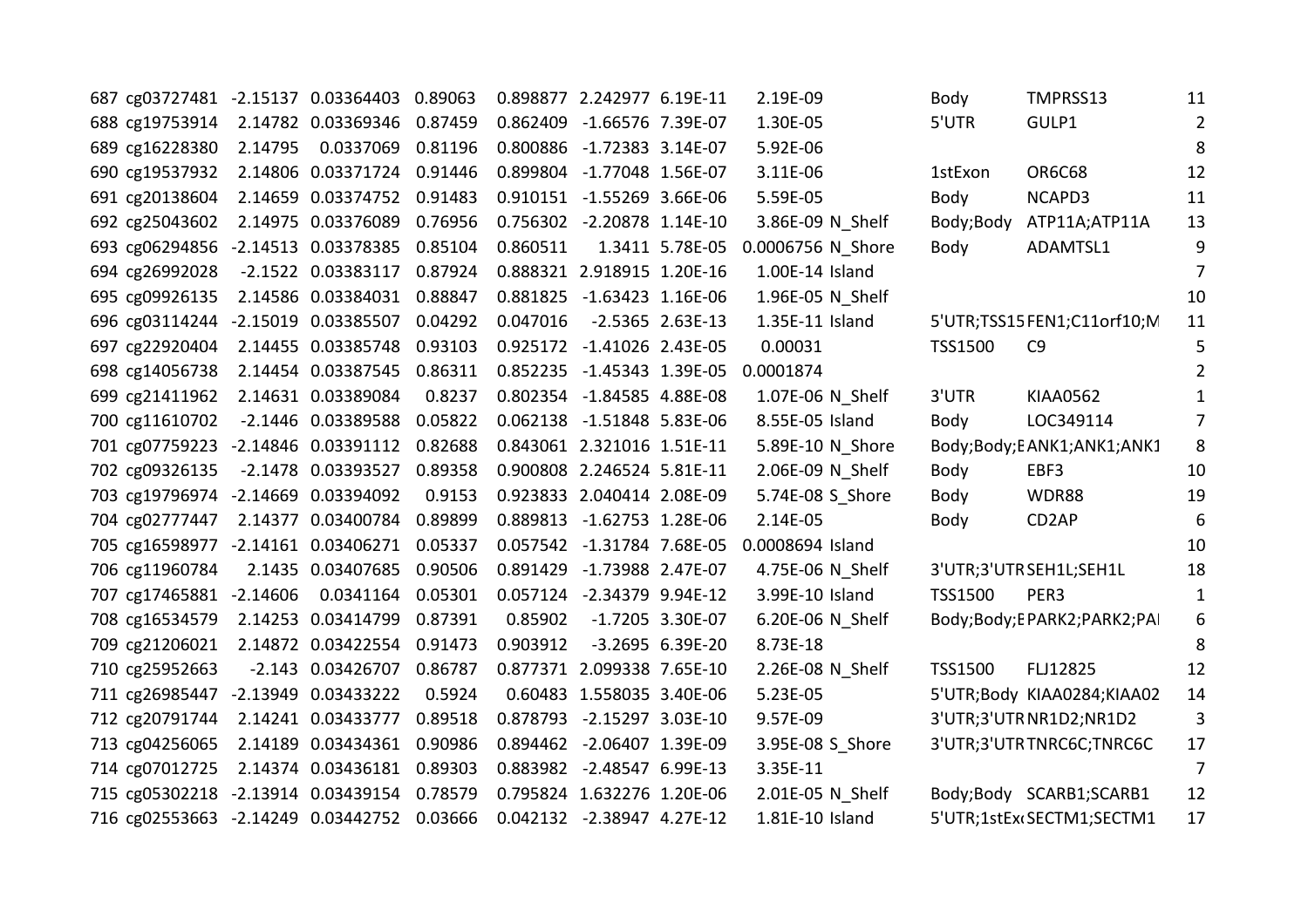| 717 cg21566278 2.14154 0.03444001 0.91467                            |                            |        |                            | 0.903342 -2.22624 8.34E-11 | 2.89E-09          |                | 3'UTR;3'UTRC13orf31;C13orf3 | 13             |
|----------------------------------------------------------------------|----------------------------|--------|----------------------------|----------------------------|-------------------|----------------|-----------------------------|----------------|
| 718 cg05886789 -2.1395 0.03446078 0.84741                            |                            |        | 0.858445 1.872202 3.22E-08 |                            | 7.26E-07          | Body           | PLXDC2                      | 10             |
| 719 cg24881993 -2.13784 0.03448777                                   |                            | 0.7825 |                            | 0.800135 1.604832 1.77E-06 | 2.88E-05          | Body           | RBMS2                       | 12             |
| 720 cg27313007 2.13624 0.03455435 0.82032                            |                            |        |                            | 0.810103 -1.44124 1.63E-05 | 0.0002167         | Body;Body      | RPTOR; RPTOR                | 17             |
| 721 cg05133323 -2.13552 0.03459905 0.73264                           |                            |        |                            | 0.750178 1.402528 2.68E-05 | 0.0003387         | Body           | MED13L                      | 12             |
| 722 cg00405789 2.13666 0.03460796 0.88175                            |                            |        | 0.866817 -1.65842 8.21E-07 |                            | 1.43E-05          |                | Body;Body;TZFAT;ZFAT;ZFATA  | 8              |
| 723 cg17114257 -2.13752 0.03463624 0.05385                           |                            |        |                            | 0.059817 -1.89784 2.14E-08 | 4.99E-07 Island   | <b>TSS1500</b> | FCHSD <sub>2</sub>          | 11             |
| 724 cg23554917 -2.13777 0.03464661 0.89207                           |                            |        |                            | 0.900414 1.973295 6.32E-09 | 1.61E-07 S_Shelf  | Body           | UBASH3B                     | 11             |
| 725 cg03032677 -2.13823 0.03465668 0.78959                           |                            |        |                            | 0.80559 2.088971 9.13E-10  | 2.67E-08 S Shore  |                | 5'UTR;5'UTRCDKN1A;CDKN1A    | 6              |
| 726 cg00987534 -2.1348 0.03468889 0.70321                            |                            |        | 0.720679 1.477529 1.01E-05 |                            | 0.0001407         |                |                             | 7              |
| 727 cg20272287                                                       | 2.13845 0.03470385 0.88438 |        |                            | 0.875817 -2.24697 5.76E-11 | 2.05E-09 Island   |                | TSS200;Bod\MIR1180;B9D1     | 17             |
| 728 cg00975791 2.13658 0.03477225 0.90542                            |                            |        | 0.894814 -2.03663 2.21E-09 |                            | 6.09E-08          |                | Body;TSS15(SNORD114-18;SN   | 14             |
| 729 cg19578751 -2.13375 0.03478838 0.85033                           |                            |        | 0.860143                   | 1.50744 6.77E-06           | 9.80E-05 N Shore  | Body           | EGFL8                       | 6              |
| 730 cg13568415 -2.13239 0.03483256                                   |                            | 0.7805 |                            | 0.79708 1.329596 6.66E-05  | 0.000766 N Shore  |                | Body;Body;ELFNG;LFNG;LFNG   | $\overline{7}$ |
| 731 cg13602547 -2.13259                                              | 0.034853                   | 0.7493 |                            | 0.767678 1.426029 1.98E-05 | 0.0002584         |                | Body;Body;EARID1B;ARID1B;A  | 6              |
| 732 cg11180316                                                       | 2.1332 0.03494929 0.86193  |        | 0.84469                    | -1.7857 1.24E-07           | 2.51E-06          |                |                             | 14             |
| 733 cg24429974 -2.13081 0.03499514 0.64793                           |                            |        | 0.664657 1.408736 2.47E-05 |                            | 0.0003154         | <b>TSS1500</b> | TOMM40L                     | $\mathbf{1}$   |
| 734 cg04043957 2.13211 0.03499682 0.93065 0.924375 -1.67977 6.02E-07 |                            |        |                            |                            | 1.07E-05          |                | TSS1500;TSSTNNI2;TNNI2;TNN  | 11             |
| 735 cg08515811 -2.13177 0.03502105 0.87493                           |                            |        |                            | 0.883957 1.669356 7.01E-07 | 1.23E-05 N Shore  | Body           | <b>TBC1D16</b>              | 17             |
| 736 cg16765531 2.13112 0.03502893 0.82748                            |                            |        | 0.807234 -1.55698 3.45E-06 |                            | 5.30E-05          |                |                             | 7              |
| 737 cg22549437                                                       | 2.13057 0.03503771 0.88591 |        |                            | 0.874095 -1.46479 1.20E-05 | 0.0001637         | 3'UTR          | <b>RNF144B</b>              | 6              |
| 738 cg03719155 -2.1313 0.03511407 0.06552                            |                            |        | 0.073434 -1.79838 1.02E-07 |                            | 2.10E-06 S_Shore  |                | TSS1500;TSSACP5;ACP5;ACP5;  | 19             |
| 739 cg26836026                                                       | 2.12916 0.03512241         | 0.9049 |                            | 0.900533 -1.37767 3.67E-05 | 0.0004494 N_Shore | Body           | WHSC <sub>2</sub>           | 4              |
| 740 cg01613249 2.12952 0.03518912 0.84941                            |                            |        | 0.834392 -1.61773 1.47E-06 |                            | 2.43E-05          | 5'UTR          | SPTBN1                      | 2              |
| 741 cg05405742 -2.13217 0.03520554 0.81562                           |                            |        |                            | 0.830802 2.191252 1.55E-10 | 5.14E-09 S_Shore  |                | TSS1500;BocZBTB11;LOC10000  | 3              |
| 742 cg01503450 -2.12997 0.03521862 0.76005                           |                            |        | 0.772941 1.781126 1.33E-07 |                            | 2.68E-06 S Shelf  |                |                             | 10             |
| 743 cg11309785 2.13028 0.03523397 0.90998                            |                            |        |                            | 0.901679 -1.87904 2.89E-08 | 6.57E-07          | Body           | EXOC6B                      | $\overline{2}$ |
| 744 cg07915117 -2.13167 0.03524531 0.79725                           |                            |        | 0.813778 2.184558 1.74E-10 |                            | 5.73E-09          |                |                             | 1              |
| 745 cg16419009 2.12687 0.03537054 0.17291                            |                            |        | 0.159234 1.514194 6.18E-06 |                            | 9.01E-05 Island   | Body           | EN1                         | $\overline{2}$ |
| 746 cg02183491 -2.13204 0.03540981 0.78401                           |                            |        | 0.799733 2.677788 1.64E-14 |                            | 1.00E-12          | 3'UTR          | FARP1                       | 13             |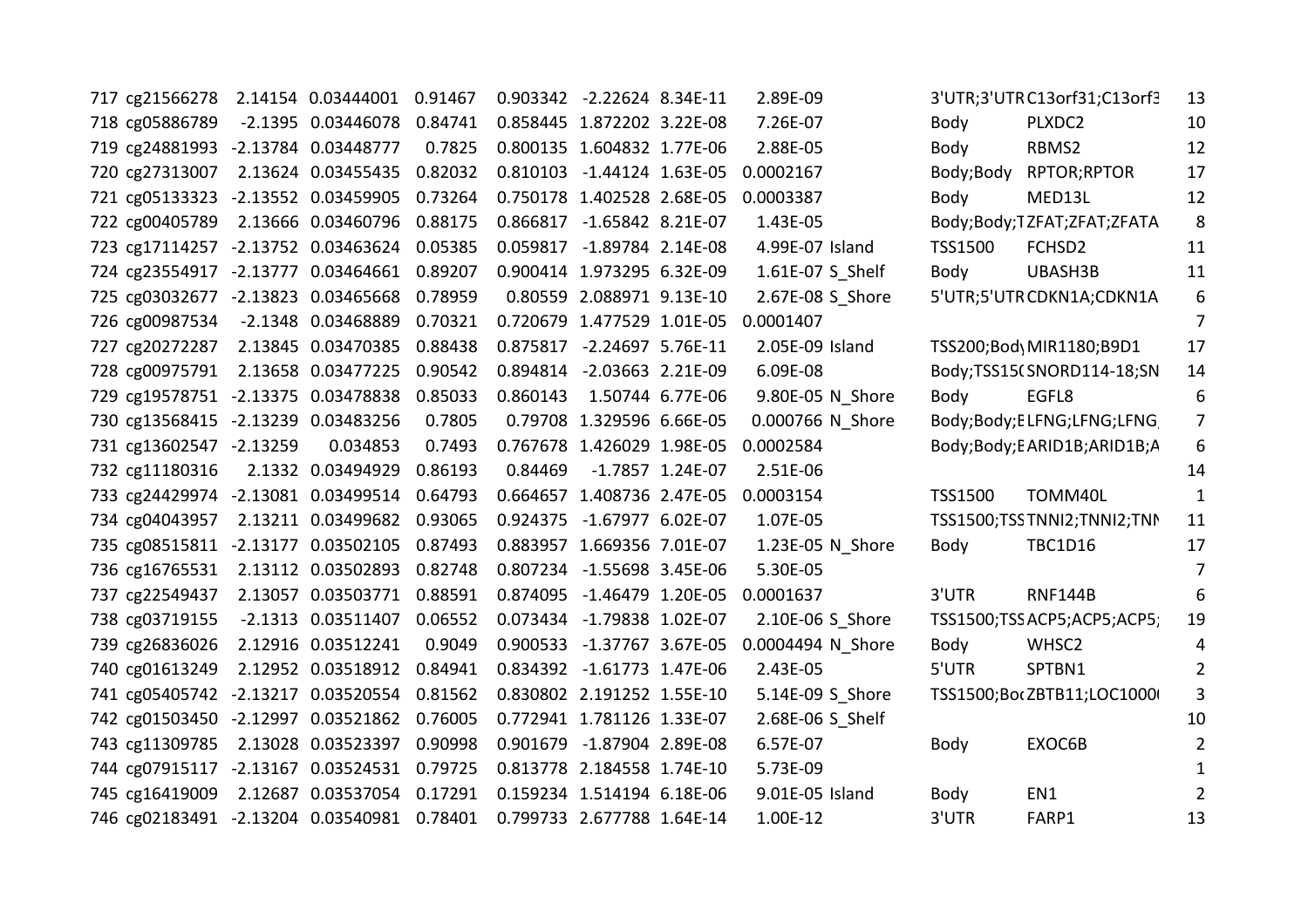|                | 747 cg01043374 -2.13269 0.03549088 0.87072 0.880864 3.065794 5.36E-18           |  |                            | 5.45E-16 N Shelf | Body          | PELP1                        | 17             |  |
|----------------|---------------------------------------------------------------------------------|--|----------------------------|------------------|---------------|------------------------------|----------------|--|
|                | 748 cg26945780 -2.12454 0.03550002 0.71764 0.732801 1.342728 5.67E-05 0.0006633 |  |                            |                  | Body          | SRPK1                        | 6              |  |
|                | 749 cg01514487 -2.12993 0.03550093 0.87621 0.884628 2.453006 1.29E-12           |  |                            | 5.96E-11         | <b>TSS200</b> | MYO1A                        | 12             |  |
|                | 750 cg22489583 -2.12457 0.03558376 0.06162 0.067412 -1.55766 3.41E-06           |  |                            | 5.25E-05 N_Shore | TSS1500       | <b>IGLON5</b>                | 19             |  |
| 751 cg00164894 | 2.1236  0.03561027  0.86793  0.860577  -1.41984  2.15E-05                       |  |                            | 0.0002776        | Body          | USP24                        | 1              |  |
|                | 752 cg00967294  2.12531  0.03564185  0.9126  0.904136  -1.84681  4.81E-08       |  |                            | 1.05E-06         |               | Body;Body ARHGAP26;ARHG      | 5              |  |
|                | 753 cg19157647 2.12651 0.03566687 0.88257                                       |  | 0.875108 -2.14848 3.28E-10 | 1.03E-08 Island  |               | TSS200;Bod\MIR1180;B9D1      | 17             |  |
|                | 754 cg19593600 2.12923 0.03567383 0.85557                                       |  | 0.83641 -2.74938 3.90E-15  | 2.62E-13 N_Shelf |               | Body;Body;EHBS1L;HBS1L;HBS   | -6             |  |
|                | 755 cg18729186 2.12381 0.0356925 0.93088                                        |  | 0.924926 -1.66458 7.51E-07 | 1.32E-05         |               | TSS1500;TSSSNORD126;MIR12    | 14             |  |
|                | 756 cg10406264 2.12554 0.03573761 0.89224                                       |  | 0.88264 -2.11982 5.38E-10  | 1.63E-08         |               | Body;Body DIAPH3;DIAPH3      | 13             |  |
|                | 757 cg11368438 2.12337 0.03577545 0.91235                                       |  | 0.902891 -1.77229 1.52E-07 | 3.03E-06         | Body          | SR140                        |                |  |
| 758 cg11367404 | 2.1263   0.03578311   0.86507                                                   |  | 0.853663 -2.38909 4.30E-12 | 1.83E-10         | Body          | SH3RF1                       | 4              |  |
|                | 759 cg15547672  2.12195  0.0357916  0.92706  0.922572  -1.51794  5.88E-06       |  |                            | 8.61E-05         |               | Body;Body RPTOR;RPTOR        | 17             |  |
|                | 760 cg19725098 -2.12532 0.03583035 0.88535 0.893437 2.298675 2.27E-11           |  |                            | 8.62E-10         |               | 5'UTR;3'UTRACACA;C17orf78;   | 17             |  |
|                | 761 cg26132900 2.12619 0.03583119 0.88984                                       |  | 0.879652 -2.48424 7.16E-13 | 3.42E-11         |               |                              | 4              |  |
|                | 762 cg09636727 2.12338 0.03585905 0.87888                                       |  | 0.86012 -1.97019 6.66E-09  | 1.69E-07         | Body          | ST6GALNAC5                   | 1              |  |
|                | 763 cg07454154 -2.12242 0.03590082 0.80137                                      |  | 0.819338 1.875627 3.05E-08 | 6.90E-07         | Body          | CCDC147                      | 10             |  |
|                | 764 cg03292992 -2.11958 0.03593842 0.64508 0.660408 1.377343 3.68E-05           |  |                            | 0.000451 S Shore |               | TSS1500;TSSCD59;CD59;CD59    | 11             |  |
|                | 765 cg26347359 2.11986 0.03594675 0.90857 0.894471                              |  | $-1.459$ 1.29E-05          | 0.0001755        |               | Body;Body PHF17;PHF17        | 4              |  |
|                | 766 cg13983864 2.11973 0.03600887 0.8697 0.857615 -1.58362 2.38E-06             |  |                            | 3.78E-05 S Shelf |               |                              | 1              |  |
|                | 767 cg26145511 -2.11817 0.03606415 0.81276 0.822004 1.389625 3.16E-05           |  |                            | 0.0003928 Island |               |                              | 20             |  |
|                | 768 cg15175577 -2.12379 0.03611719 0.06203 0.067535 -2.69613 1.14E-14           |  |                            | 7.12E-13 Island  |               | 5'UTR;1stEx(C22orf28;C22orf2 | 22             |  |
|                | 769 cg16324899  2.11884  0.03612079  0.82784  0.805044  -1.66879  7.07E-07      |  |                            | 1.24E-05         |               |                              | $\overline{2}$ |  |
|                | 770 cg09779576 -2.11816 0.03616921 0.72692 0.743966 1.643002 1.03E-06           |  |                            | 1.75E-05         |               |                              | 15             |  |
|                | 771 cg09106984 -2.12167 0.03619816 0.90134                                      |  | 0.91007 2.434669 1.83E-12  | 8.25E-11 S Shore | Body          | GRM4                         | 6              |  |
|                | 772 cg01703581 -2.11593 0.03622845 0.10266 0.107782 -1.31373 8.08E-05           |  |                            | 0.0009085 Island | 3'UTR         | <b>PYY</b>                   | 17             |  |
|                | 773 cg03611551 -2.11588 0.03631264 0.73127 0.746156 1.513172 6.27E-06           |  |                            | 9.13E-05 S_Shelf |               |                              | 11             |  |
|                | 774 cg13966095 -2.11966 0.03632092 0.83175 0.847914 2.311036 1.81E-11           |  |                            | 6.99E-10 N Shelf |               |                              | 6              |  |
|                | 775 cg02596645 -2.11404 0.03643324 0.81931 0.827074 1.417073 2.22E-05 0.0002866 |  |                            |                  | Body          | FAT1                         | 4              |  |
|                | 776 cg22456479  2.11571  0.03645415  0.90083  0.888824  -1.81556  7.81E-08      |  |                            | 1.65E-06 N Shelf |               |                              | 12             |  |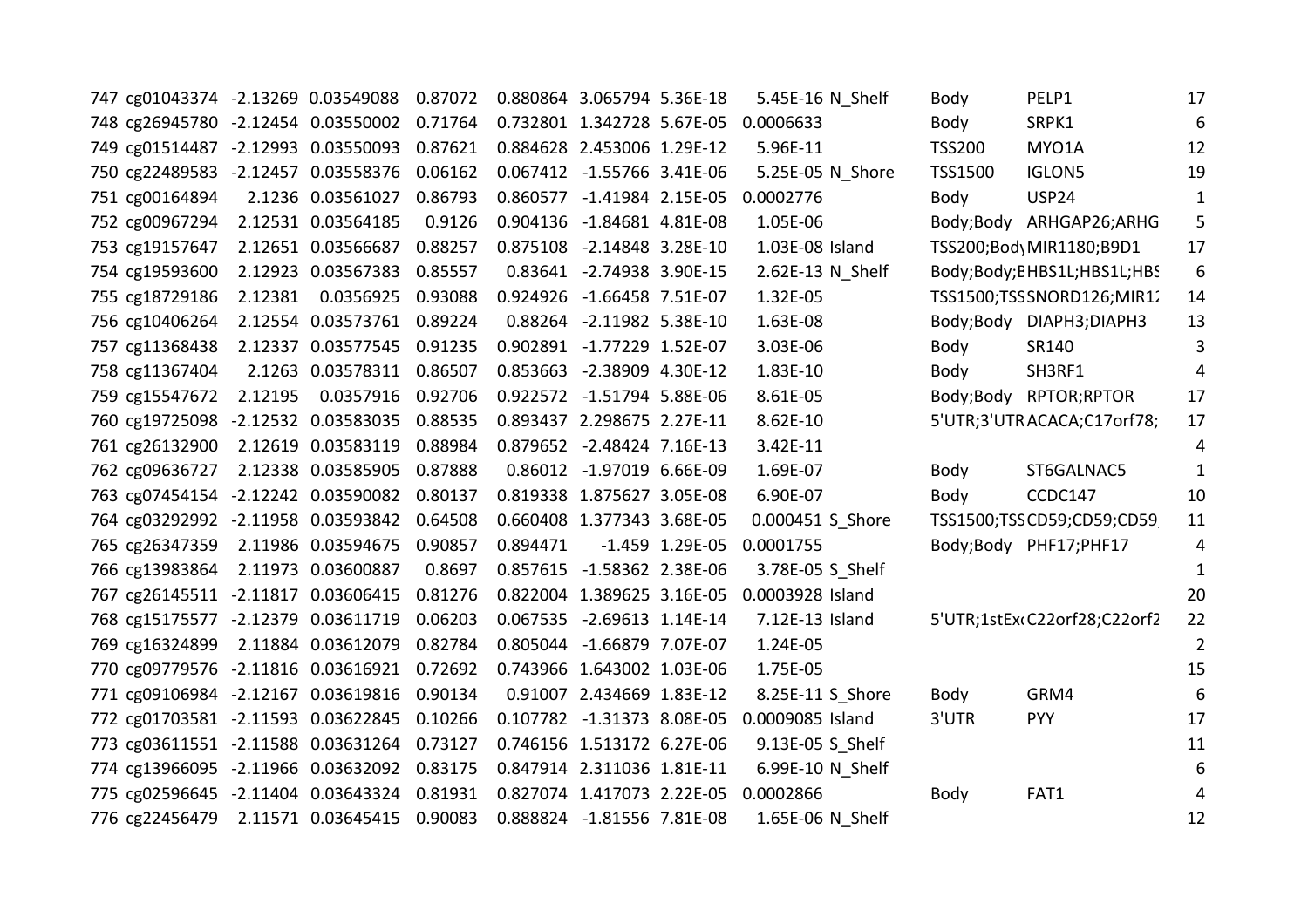| 777 cg01323212 -2.11661 0.03645823 0.76155                                 |                            |        | 0.776354 2.009088 3.50E-09 |                             | 9.32E-08 S Shelf                             |                       |                             | 6              |
|----------------------------------------------------------------------------|----------------------------|--------|----------------------------|-----------------------------|----------------------------------------------|-----------------------|-----------------------------|----------------|
| 778 cg09334074 2.11333 0.03648161 0.90808                                  |                            |        |                            | 0.900694 -1.38257 3.45E-05  | 0.0004257 S Shore                            |                       | Body;Body;EPPP2R5C;PPP2R5   | 14             |
| 779 cg18085280                                                             | 2.11411 0.03651333 0.90459 |        |                            | 0.897203 -1.62658 1.30E-06  | 2.17E-05 S_Shelf                             |                       |                             | 1              |
| 780 cg08024887                                                             | -2.1171 0.03655725 0.05298 |        |                            | 0.058857 -2.34602 9.54E-12  | 3.84E-10 N Shore                             | Body                  | CCDC88B                     | 11             |
| 781 cg08166758 2.12195 0.03662005 0.90955                                  |                            |        |                            | 0.890615 -3.81641 2.42E-25  | 7.46E-23                                     |                       | Body;Body ARHGAP25;ARHG     | $\overline{2}$ |
| 782 cg03099832 2.11274 0.03663215 0.86369                                  |                            |        |                            | 0.849496 -1.62432 1.34E-06  | 2.23E-05                                     | 5'UTR;5'UTRIL15;IL15  |                             | 4              |
| 783 cg16672083 -2.11285 0.03663745 0.91824                                 |                            |        |                            | 0.926027 1.660468 7.98E-07  | 1.39E-05                                     |                       | 3'UTR;3'UTRSENP8;SENP8      | 15             |
| 784 cg27010927 2.11289 0.0366605 0.88291                                   |                            |        |                            | 0.873577 -1.72423 3.13E-07  | 5.89E-06                                     |                       | Body;Body;EBPHL;BPHL;BPHL;  | 6              |
| 785 cg19839601 2.11199 0.03666075 0.88315                                  |                            |        |                            | 0.870506 -1.53683 4.55E-06  | 6.82E-05                                     |                       |                             | 4              |
| 786 cg08844849 -2.11153 0.03668068 0.73358                                 |                            |        |                            | 0.750258 1.48738 8.86E-06   | 0.000125 N Shelf                             |                       | TSS1500;TSSSIGLEC10;SIGLEC1 | 19             |
| 787 cg03108928 -2.11395 0.0366926 0.86445                                  |                            |        |                            | 0.872702 2.014427 3.21E-09  | 8.59E-08                                     | Body                  | <b>IPO13</b>                |                |
| 788 cg21838013 2.11069 0.03669297 0.70035                                  |                            |        |                            | 0.682093 -1.33438 6.28E-05  | 0.0007276                                    | TSS1500               | <b>CRTAM</b>                | 11             |
| 789 cg26141247 2.11043 0.03677616 0.90317                                  |                            |        |                            |                             | 0.894851 -1.48598 9.03E-06 0.0001272 S Shelf |                       | Body;Body PPP4R4;PPP4R4     | 14             |
| 790 cg01659632 2.11295 0.03681422 0.92406                                  |                            |        |                            | 0.912566 -2.09506 8.23E-10  | 2.42E-08                                     |                       | 3'UTR;3'UTR PLAGL1;PLAGL1;P | 6              |
| 791 cg06404662 2.10939 0.03681798 0.91326                                  |                            |        |                            | 0.907687 -1.36183 4.47E-05  | 0.0005359 Island                             |                       | Body;Body;EKCNQ2;KCNQ2;KC   | 20             |
| 792 cg26694724 -2.10926 0.03688551 0.86095                                 |                            |        |                            |                             | 0.871453 1.501205 7.37E-06 0.0001058 Island  |                       | Body;Body;EMAD1L1;MAD1L1    |                |
| 793 cg02795976 -2.11007 0.0368969 0.89587                                  |                            |        |                            | 0.903832 1.697593 4.64E-07  | 8.47E-06                                     | Body                  | GRK5                        | 10             |
| 794 cg08415378 -2.11777 0.03690225 0.03509                                 |                            |        |                            | 0.039753 -3.50466 3.28E-22  | 6.27E-20 Island                              |                       | 5'UTR;1stEx(UMPS;UMPS       | 3              |
| 795 cg21245306 2.10948 0.03696981 0.87367                                  |                            |        |                            | 0.864671 -1.74763 2.20E-07  | 4.27E-06                                     |                       |                             | 9              |
| 796 cg23668057 -2.10665 0.03705598 0.73001                                 |                            |        |                            | 0.751155  1.35304  4.99E-05 | 0.0005911 N Shore                            | <b>TSS1500</b>        | SYNGR2                      | 17             |
| 797 cg07565710 2.10741 0.0370937                                           |                            | 0.8959 |                            | 0.882583 -1.60908 1.66E-06  | 2.72E-05 N Shelf                             | Body                  | <b>ZNF235</b>               | 19             |
| 798 cg08228672 -2.10685 0.03711217 0.86274                                 |                            |        |                            | 0.870299 1.534762 4.68E-06  | 7.00E-05                                     | 5'UTR;1stEx(GJC2;GJC2 |                             |                |
| 799 cg05626290 2.10571 0.0371473 0.92716                                   |                            |        | 0.921837 -1.37414 3.84E-05 |                             | 0.0004674 N Shelf                            | Body                  | PDCD7                       | 15             |
| 800 cg11996741                                                             | -2.106 0.03725121 0.79886  |        |                            | 0.815738 1.687193 5.40E-07  | 9.74E-06                                     | Body                  | CCDC157                     | 22             |
| 801 cg17174566 2.10709 0.03725137                                          |                            | 0.8906 |                            | 0.875362 -1.91279 1.69E-08  | 3.99E-07                                     | Body                  | ACVR2A                      | $\overline{2}$ |
| 802 cg05937392                                                             | 2.1064 0.03730478 0.91782  |        | 0.908421 -1.89449 2.26E-08 |                             | 5.24E-07                                     | 3'UTR                 | RDH14                       | $\overline{2}$ |
| 803 cg26873832 2.10529 0.03733069 0.86846                                  |                            |        | 0.853894 -1.72571 3.06E-07 |                             | 5.77E-06 N Shelf                             |                       |                             |                |
| 804 cg12750031 -2.10405 0.03733777 0.84659                                 |                            |        |                            |                             | 0.856171 1.480654 9.69E-06 0.0001355         | Body                  | LRRC69                      | 8              |
| 805 cg22020299 -2.10814 0.0373536 0.86009                                  |                            |        | 0.870653 2.373766 5.71E-12 |                             | 2.39E-10                                     | 5'UTR                 | MRPL14                      | 6              |
| 806 cg20604957  2.10434  0.03736845  0.90329  0.891909  -1.61607  1.51E-06 |                            |        |                            |                             | 2.49E-05 N Shore                             |                       | Body;Body UHRF1;UHRF1       | 19             |
|                                                                            |                            |        |                            |                             |                                              |                       |                             |                |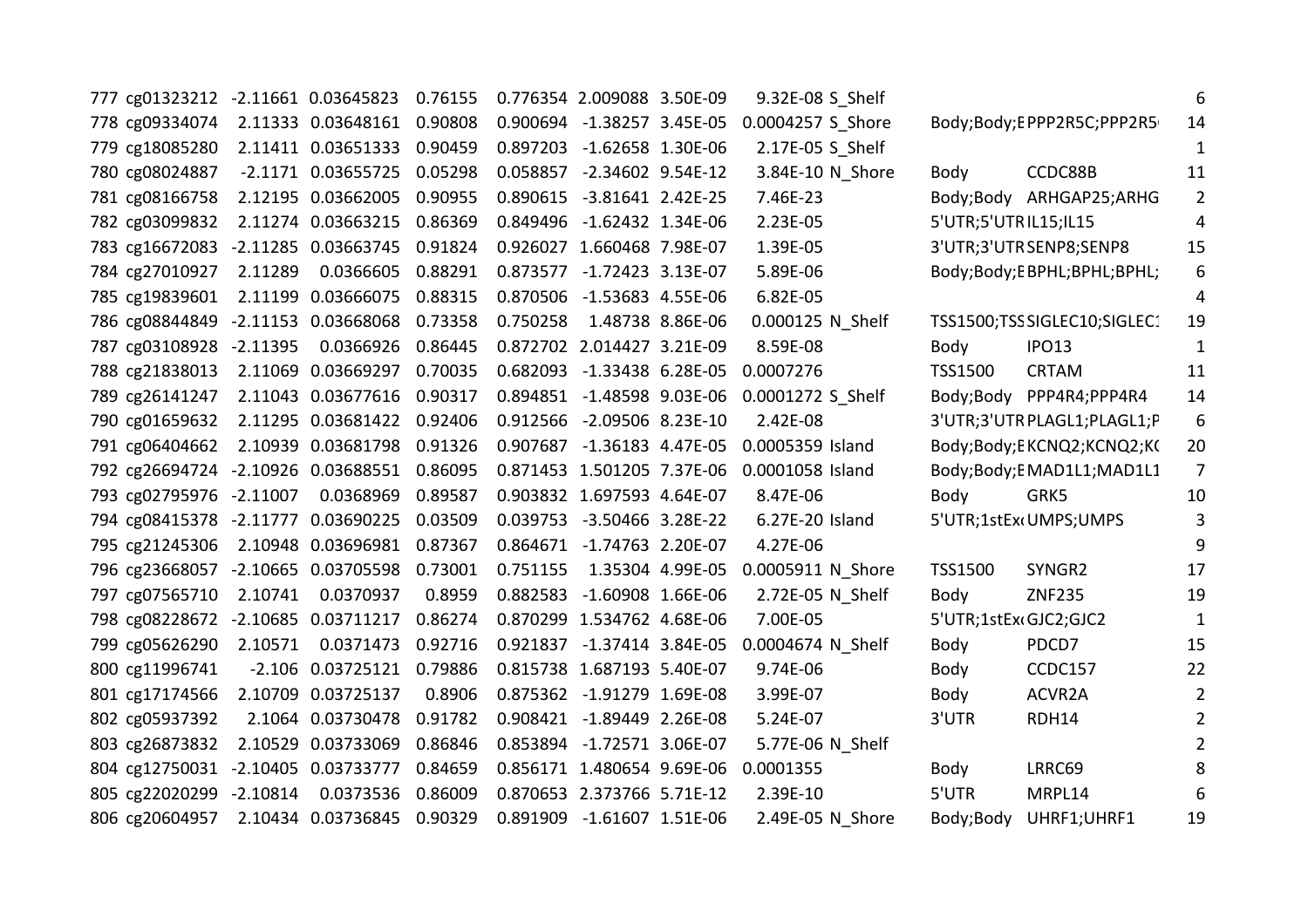| 807 cg08109646 -2.10845 0.03745554 0.83523 0.851066 2.701235 1.03E-14      |                                                  |                            |                           | 6.48E-13          |                | 5'UTR;5'UTRZNF683;ZNF683    | $\mathbf{1}$   |
|----------------------------------------------------------------------------|--------------------------------------------------|----------------------------|---------------------------|-------------------|----------------|-----------------------------|----------------|
| 808 cg16651262 -2.10534 0.03746267 0.89072 0.89818 2.044673 1.93E-09       |                                                  |                            |                           | 5.37E-08 S_Shore  |                | 5'UTR;TSS15BRE;RBKS;LOC100  | 2              |
| 809 cg24770569 -2.10244 0.03746838 0.06011 0.064211 -1.45012 1.45E-05      |                                                  |                            |                           | 0.0001949 S Shore | <b>TSS200</b>  | <b>PIGL</b>                 | 17             |
| 810 cg12334636  2.10189  0.03749568  0.80782  0.794757  -1.39538  2.93E-05 |                                                  |                            |                           | 0.0003679         | <b>1stExon</b> | TMEM182                     | $\overline{2}$ |
| 811 cg02227034  2.09992  0.03766545  0.89841  0.886176  -1.37969  3.58E-05 |                                                  |                            |                           | 0.0004396 S Shelf |                |                             | 10             |
| 812 cg21883291 -2.09895 0.03780085 0.84414 0.853836 1.499681 7.52E-06      |                                                  |                            |                           | 0.0001078         |                | Body;Body CANX;CANX         | 5              |
| 813 cg27535648 -2.09851 0.03784812 0.05131 0.056298 -1.51722 5.94E-06      |                                                  |                            |                           | 8.69E-05 Island   | <b>TSS200</b>  | TBC1D22A                    | 22             |
| 814 cg20586051 -2.1006 0.03788769 0.89952 0.908034 2.048118 1.82E-09       |                                                  |                            |                           | 5.09E-08 N Shelf  |                | Body;Body PTPN18;PTPN18     | 2              |
| 815 cg16923137 -2.10025 0.03790547 0.91447 0.920963 2.017162 3.06E-09      |                                                  |                            |                           | 8.24E-08 N Shelf  | Body           | <b>FAM171A1</b>             | 10             |
| 816 cg07933563 -2.09773 0.03801923 0.89727 0.905181 1.75597 1.94E-07       |                                                  |                            |                           | 3.80E-06 S Shore  |                |                             | 20             |
| 817 cg25900280 -2.09652 0.03812663 0.08013                                 |                                                  | 0.087847 -1.75215 2.06E-07 |                           | 4.01E-06 Island   | Body           | TBX4                        | 17             |
| 818 cg06954855 -2.09955 0.03812734 0.79551 0.811611 2.39202 4.07E-12       |                                                  |                            |                           | 1.74E-10          | Body           | SLAMF8                      | 1              |
| 819 cg12377972 -2.09883 0.03817475 0.83782 0.853722 2.350435 8.79E-12      |                                                  |                            |                           | 3.56E-10          |                | 5'UTR;1stEx(IL4;IL4;IL4;IL4 | 5              |
| 820 cg06270074  2.09445  0.03820681  0.90907  0.898479  -1.49968  7.52E-06 |                                                  |                            |                           | 0.0001078         | 5'UTR          | FBXW7                       | 4              |
| 821 cg10552942 -2.09745 0.03824344 0.87847 0.888176 2.216344 9.94E-11      |                                                  |                            |                           | 3.40E-09 N_Shelf  | Body           | <b>SILV</b>                 | 12             |
| 822 cg26101942 -2.09393 0.03826884 0.82497 0.842727 1.534847 4.67E-06      |                                                  |                            |                           | 6.99E-05          | 5'UTR          | <b>ZNF395</b>               | 8              |
| 823 cg00146612  2.09299  0.0382816  0.93513  0.927442  -1.35854  4.66E-05  |                                                  |                            |                           | 0.000556          |                | Body;Body;EMYH11;MYH11;N    | 16             |
| 824 cg18943946 -2.0958 0.03830413 0.80709 0.821548 2.010782 3.41E-09       |                                                  |                            |                           | 9.08E-08 S_Shelf  | Body           | ZZEF1                       | 17             |
| 825 cg06531034 -2.09815 0.0383284 0.77899 0.794721 2.578423 1.16E-13       |                                                  |                            |                           | 6.27E-12 S Shelf  |                |                             | 2              |
| 826 cg00898190  2.09245  0.03835584  0.71731  0.700634  -1.42047  2.13E-05 |                                                  |                            |                           | 0.0002756         |                |                             | 14             |
| 827 cg14200859 2.09415                                                     | 0.0383679  0.86784  0.856528  -1.81422  7.98E-08 |                            |                           | 1.68E-06          | 5'UTR          | RALGPS1                     | 9              |
| 828 cg11432069  2.09544  0.03838043  0.86982  0.853662  -2.11328  6.02E-10 |                                                  |                            |                           | 1.81E-08 N_Shelf  | Body           | MCM3AP                      | 21             |
| 829 cg20677939 -2.09616 0.03839658 0.05108 0.055131 -2.30301 2.10E-11      |                                                  |                            |                           | 8.02E-10 S Shore  |                | Body;Body;EARID1B;ARID1B;A  | 6              |
| 830 cg24021343 2.09388 0.03840007 0.89431 0.878237 -1.83179 6.07E-08       |                                                  |                            |                           | 1.30E-06          |                |                             | 3              |
| 831 cg27520776 2.09406 0.03845828 0.09545                                  |                                                  |                            | 0.0885 2.002546 3.90E-09  | 1.03E-07 S_Shore  | <b>TSS1500</b> | <b>ESRRG</b>                |                |
| 832 cg09636525 -2.09439 0.03849283 0.86124 0.871623 2.151996 3.08E-10      |                                                  |                            |                           | 9.73E-09 Island   | Body           | TADA2B                      | 4              |
| 833 cg12981843 -2.09043 0.0385525 0.83137 0.840899 1.450234 1.45E-05       |                                                  |                            |                           | 0.0001947 Island  |                | Body;3'UTR HAGHL;HAGHL      | 16             |
| 834 cg09614956  2.09129  0.03857011  0.81141  0.789743  -1.67948  6.05E-07 |                                                  |                            |                           | 1.08E-05          |                | 3'UTR;3'UTRIMPA1;IMPA1;IM   | 8              |
| 835 cg17748645 -2.09794 0.03860133 0.83212 0.847679 3.296759 3.50E-20      |                                                  |                            |                           | 4.96E-18 N_Shore  |                | Body;Body KCNK17;KCNK17     | 6              |
| 836 cg19393323 2.09017 0.03861079 0.89357                                  |                                                  |                            | 0.88074 -1.53344 4.76E-06 | 7.11E-05          | Body           | <b>FIGN</b>                 | $\overline{2}$ |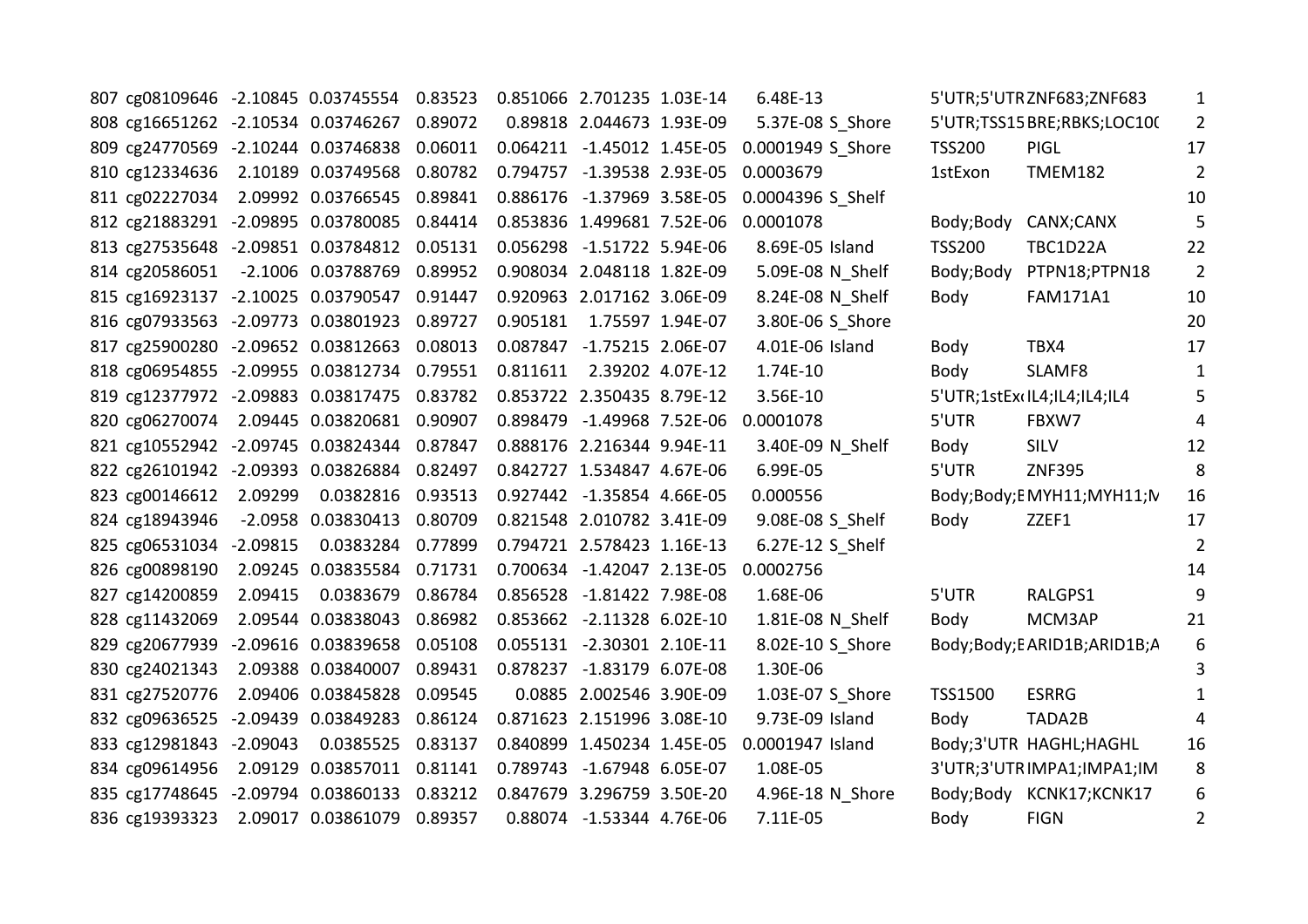| 837 cg04286206 -2.09113 0.03865768 0.12939 |                            |        | 0.139886 -1.84782 4.73E-08           | 1.04E-06                                     |                | 5'UTR;Body; CASP8;CASP8;CAS | $\overline{2}$ |
|--------------------------------------------|----------------------------|--------|--------------------------------------|----------------------------------------------|----------------|-----------------------------|----------------|
| 838 cg09930167 2.09594 0.03866166 0.88385  |                            |        | 0.865642 -2.93226 9.06E-17           | 7.73E-15                                     |                |                             | 12             |
| 839 cg04550367                             | 2.08893 0.03872681 0.90035 |        | 0.889141 -1.54064 4.32E-06           | 6.50E-05                                     |                | TSS1500;TSSSNORD114-27;SN   | 14             |
| 840 cg18488623 -2.08703 0.03881719 0.05705 |                            |        | 0.060538 -1.33622 6.14E-05           | 0.0007127 Island                             |                | TSS200;TSS2TPD52L2;TPD52L2  | 20             |
| 841 cg25094081 -2.09272 0.03884209 0.90364 |                            |        | 0.911142 2.631558 4.11E-14           | 2.37E-12 N Shore                             | Body           | NEU1                        | 6              |
| 842 cg13442152                             | 2.0873 0.03897613 0.89109  |        | 0.883953 -1.77165 1.53E-07           | 3.06E-06                                     |                | 3'UTR;3'UTRDCAF6;DCAF6      | $\mathbf 1$    |
| 843 cg19087888 2.08852 0.03899387 0.90038  |                            |        | 0.882841 -2.07115 1.24E-09           | 3.53E-08                                     | Body           | ACER3                       | 11             |
| 844 cg17377658 -2.08589 0.03900458 0.91743 |                            |        | 0.92165 1.536351 4.58E-06            | 6.86E-05                                     | Body           | MYO1E                       | 15             |
| 845 cg14400258 2.08429 0.03910726 0.87702  |                            |        |                                      | 0.870508 -1.42731 1.95E-05 0.0002546 Island  |                |                             | 18             |
| 846 cg22437723 2.08573                     | 0.0391846  0.85291         |        | 0.843117 -1.91704 1.58E-08           | 3.75E-07                                     | Body           | WDR8                        | $\mathbf 1$    |
| 847 cg14548542                             | -2.0835 0.03920813 0.76296 |        | 0.775857 1.495333 7.97E-06           | 0.0001136 S_Shore                            | Body;Body      | EGFL7;EGFL7                 | 9              |
| 848 cg15895132 -2.08288 0.03923377 0.65039 |                            |        | 0.665057 1.418738 2.18E-05           | 0.000281                                     |                |                             | $\mathbf{1}$   |
| 849 cg26838787 -2.0833 0.03923636 0.84083  |                            |        | 0.852085 1.518381 5.84E-06           | 8.56E-05 N_Shore                             | Body           | GALNT9                      | 12             |
| 850 cg14453641 -2.08202 0.03931474 0.04378 |                            |        |                                      | 0.047527 -1.42103 2.11E-05 0.0002738 N Shore |                | TSS1500;TSSAGL;AGL;AGL;AGI  | 1              |
| 851 cg14245235 -2.08302 0.03933218 0.86623 |                            |        | 0.873616 1.681828 5.84E-07           | 1.05E-05                                     |                |                             | 10             |
| 852 cg24946177 2.08372 0.0393388 0.91911   |                            |        | 0.912455 -1.84442 4.99E-08           | 1.09E-06                                     |                |                             | 15             |
| 853 cg27104413 2.08507 0.03938456 0.87752  |                            |        | 0.864154 -2.23762 6.81E-11           | 2.39E-09                                     |                | 3'UTR;3'UTRSENP7;SENP7      | 3              |
| 854 cg25196440 -2.08519 0.03940155 0.88471 |                            |        | 0.894355 2.305258 2.01E-11           | 7.72E-10 N_Shelf                             | 5'UTR          | FHL3                        | $\mathbf 1$    |
| 855 cg10390473 2.08201 0.03942452 0.92911  |                            |        | 0.91662 -1.67642 6.32E-07            | 1.12E-05                                     | Body           | Mar-01                      | $\overline{4}$ |
| 856 cg01009486 -2.08436                    | 0.039444 0.86484           |        | 0.876237 2.224189 8.65E-11           | 2.99E-09 N_Shore                             | Body           | SULT1A1                     | 16             |
| 857 cg18423737 2.08275 0.03950032 0.91819  |                            |        | 0.912627 -2.00775 3.58E-09           | 9.52E-08 N_Shore                             |                |                             | 18             |
| 858 cg16527552 -2.08591 0.03950354 0.80607 |                            |        | 0.821219 2.721212 6.89E-15           | 4.47E-13 N_Shore                             | <b>TSS1500</b> | TMEM145                     | 19             |
| 859 cg25245744 2.07951 0.03951984 0.88091  |                            |        | 0.867052 -1.34935 5.22E-05           | 0.000616 S Shelf                             |                |                             | 17             |
| 860 cg13534580                             | 2.0831 0.03952159          | 0.9179 | 0.908227 -2.13129 4.41E-10           | 1.36E-08                                     |                | Body;Body;ELRRFIP1;LRRFIP1; | $\overline{2}$ |
| 861 cg12240975 2.08052 0.03957626 0.85904  |                            |        | 0.849329 -1.70741 4.01E-07           | 7.41E-06                                     |                | Body;Body KIF23;KIF23       | 15             |
| 862 cg16058975                             | 2.0819 0.03965072          | 0.8404 | 0.82732 -2.17276 2.14E-10            | 6.94E-09                                     |                |                             | 1              |
| 863 cg03075791 2.08374 0.03965517 0.92218  |                            |        | 0.909273 -2.59433 8.53E-14           | 4.68E-12 S_Shelf                             | 5'UTR          | <b>EPB41L5</b>              | $\overline{2}$ |
| 864 cg18013066                             | 2.07957 0.03968341 0.87483 |        | 0.863981 -1.74852 2.17E-07           | 4.22E-06                                     |                | Body;Body FAM190A;FAM19     | 4              |
| 865 cg03641740 2.07781 0.03970477          |                            | 0.8899 | 0.877622 -1.41452 2.30E-05 0.0002952 |                                              |                | Body;Body;EPPP3CA;PPP3CA;I  | 4              |
| 866 cg04296250 -2.07987 0.03975944 0.89343 |                            |        | 0.901857 1.986433 5.10E-09           | 1.32E-07 N_Shelf                             | Body           | PXT1                        | 6              |
|                                            |                            |        |                                      |                                              |                |                             |                |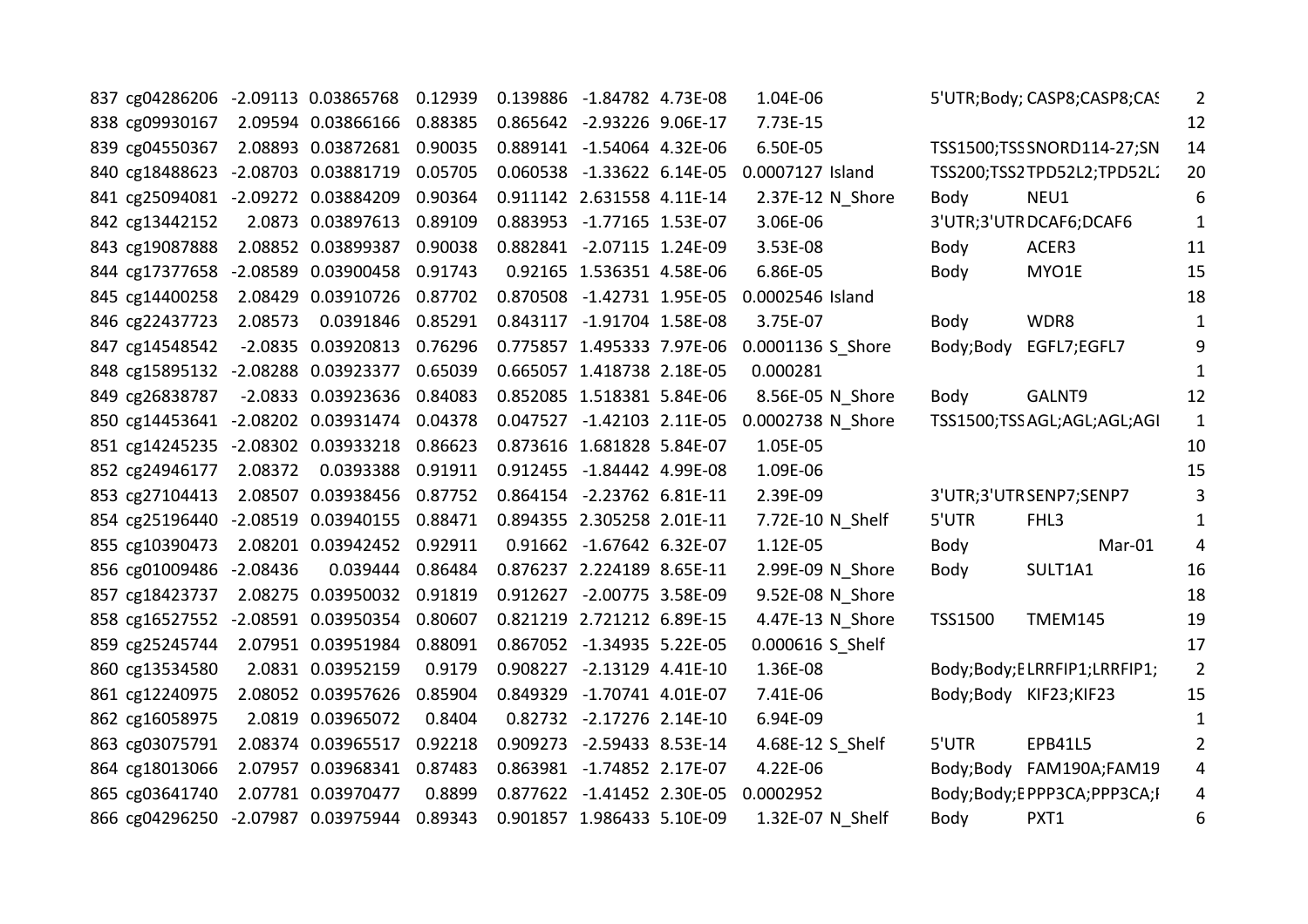| 867 cg20516763 2.07722 0.03978174 0.93296  |                              |         | 0.929147 -1.46622 1.17E-05  |                            |                  | 0.0001609 Island  | 3'UTR          | SETBP1                      | 18             |  |
|--------------------------------------------|------------------------------|---------|-----------------------------|----------------------------|------------------|-------------------|----------------|-----------------------------|----------------|--|
| 868 cg12077460                             | -2.078  0.03978201  0.72385  |         | 0.740602                    |                            | 1.63866 1.09E-06 | 1.85E-05          | Body           | MFHAS1                      | 8              |  |
| 869 cg10279055 2.07766 0.03978276 0.89564  |                              |         | 0.886961 -1.56527 3.07E-06  |                            |                  | 4.77E-05          | 3'UTR          | VPS26B                      | 11             |  |
| 870 cg07369094 -2.07603 0.03983756 0.87484 |                              |         | 0.884309 1.328593 6.74E-05  |                            |                  | 0.000774          | Body           | FBXL17                      | 5              |  |
| 871 cg18862260 2.07731 0.03984484 0.87179  |                              |         | 0.854835 -1.63275 1.19E-06  |                            |                  | 2.00E-05          | <b>TSS200</b>  | <b>MSTN</b>                 | $\overline{2}$ |  |
| 872 cg19250935 2.07774 0.03986678 0.90339  |                              |         | 0.893247 -1.77654 1.42E-07  |                            |                  | 2.86E-06          | Body           | INPP5A                      | 10             |  |
| 873 cg06804311 2.07589 0.03986771 0.90293  |                              |         |                             | 0.896962 -1.37043 4.02E-05 |                  | 0.0004871 Island  | Body           | <b>RNF222</b>               | 17             |  |
| 874 cg03029752 -2.07575 0.03997745 0.70551 |                              |         | 0.720605 1.601805 1.84E-06  |                            |                  | 2.99E-05 N_Shore  |                | TSS1500;TSSNLRX1;NLRX1      | 11             |  |
| 875 cg21698385 2.08108 0.04004041 0.91005  |                              |         | 0.898315 -2.95667 5.43E-17  |                            |                  | 4.78E-15          |                | Body;Body;EMAP4K4;MAP4K4    | $\overline{2}$ |  |
| 876 cg14958956 2.07531 0.04004276 0.88367  |                              |         | 0.870107 -1.65734 8.34E-07  |                            |                  | 1.45E-05          | 3'UTR          | FAM178A                     | 10             |  |
| 877 cg10600647 -2.0747 0.04010211 0.70606  |                              |         | 0.721167 1.661252 7.89E-07  |                            |                  | 1.37E-05          |                | Body;Body;EBCL11A;BCL11A;E  | $\overline{2}$ |  |
| 878 cg21472198 -2.08013 0.04013971 0.86745 |                              |         | 0.878615 2.986738 2.88E-17  |                            |                  | 2.65E-15 N_Shore  | Body           | LOC400927                   | 22             |  |
| 879 cg16723803 -2.07247 0.04020923 0.07603 |                              |         | 0.081432 -1.41594 2.26E-05  |                            |                  | 0.0002904 Island  |                | 1stExon;5'U PIGO;PIGO;PIGO  | 9              |  |
| 880 cg02322969 -2.07326 0.04021175 0.90726 |                              |         | 0.915372  1.59861  1.93E-06 |                            |                  | 3.12E-05          |                |                             | $\overline{2}$ |  |
| 881 cg01371477 -2.0731 0.04028264 0.08358  |                              |         | 0.091561 -1.72699 3.00E-07  |                            |                  | 5.67E-06 Island   |                | TSS1500;BocANP32E;ANP32E;   | $\mathbf{1}$   |  |
| 882 cg12560421 -2.07301 0.0403091 0.73417  |                              |         | 0.751132 1.768052 1.62E-07  |                            |                  | 3.22E-06          |                |                             | 7              |  |
| 883 cg00713925 -2.07088 0.04031415 0.04518 |                              |         | 0.048056 -1.30501 8.97E-05  |                            |                  | 0.0009969         | <b>TSS200</b>  | C1orf85                     | $\mathbf{1}$   |  |
| 884 cg02477042 2.07494 0.04034355          |                              | 0.9168  | 0.908618 -2.26503 4.17E-11  |                            |                  | 1.51E-09 N_Shore  | 5'UTR          | LASS3                       | 15             |  |
| 885 cg24597466 2.07112 0.04036149          |                              | 0.87977 | 0.866688 -1.47521 1.04E-05  |                            |                  | 0.0001446         | <b>TSS1500</b> | SIPA1L2                     | $\mathbf{1}$   |  |
| 886 cg23008404 2.07134 0.04038621 0.90516  |                              |         | 0.899572 -1.58222 2.43E-06  |                            |                  | 3.85E-05 Island   |                | TSS200;BodyCLDN18;CLDN18    | 3              |  |
| 887 cg20468325 -2.07268 0.04039456 0.91193 |                              |         | 0.918578 1.890407 2.41E-08  |                            |                  | 5.56E-07          |                |                             | 4              |  |
| 888 cg00545886 -2.06934 0.04053276 0.87606 |                              |         | 0.885522 1.479946 9.78E-06  |                            |                  | 0.0001367 N Shelf |                | 3'UTR;3'UTRBLCAP;BLCAP;BLC  | 20             |  |
| 889 cg04335815 -2.07025 0.04054034 0.81922 |                              |         |                             | 0.830032 1.697441 4.65E-07 |                  | 8.49E-06 N Shelf  | Body           | <b>BLK</b>                  | 8              |  |
| 890 cg24132989 2.07069 0.04054623          |                              | 0.8516  | 0.826675 -1.80562 9.11E-08  |                            |                  | 1.90E-06          |                | 3'UTR;3'UTRC6orf162;C6orf16 | 6              |  |
| 891 cg12660383 2.06973 0.04056797 0.91643  |                              |         |                             | 0.906796 -1.64874 9.45E-07 |                  | 1.62E-05          | Body           | SPATA5                      | 4              |  |
| 892 cg20018396 2.07231 0.04057922 0.88528  |                              |         | 0.870513 -2.23256 7.45E-11  |                            |                  | 2.60E-09          |                |                             | 7              |  |
| 893 cg27386563                             | 2.0695 0.04060021 0.88339    |         |                             | 0.871113 -1.67116 6.83E-07 |                  | 1.21E-05 N_Shelf  |                | Body;Body SPG11;SPG11       | 15             |  |
| 894 cg13119097                             | -2.0691  0.04060593  0.86231 |         | 0.871135 1.597776 1.95E-06  |                            |                  | 3.15E-05 S_Shelf  | Body           | <b>RNF157</b>               | 17             |  |
| 895 cg27192088 -2.06922 0.04069112 0.08506 |                              |         | 0.091819 -1.81793 7.53E-08  |                            |                  | 1.59E-06 Island   | <b>TSS200</b>  | SLIT1                       | 10             |  |
| 896 cg03147461 -2.07107 0.04071335 0.86971 |                              |         |                             | 0.8777 2.270123 3.80E-11   |                  | 1.39E-09          |                |                             | $\mathbf{1}$   |  |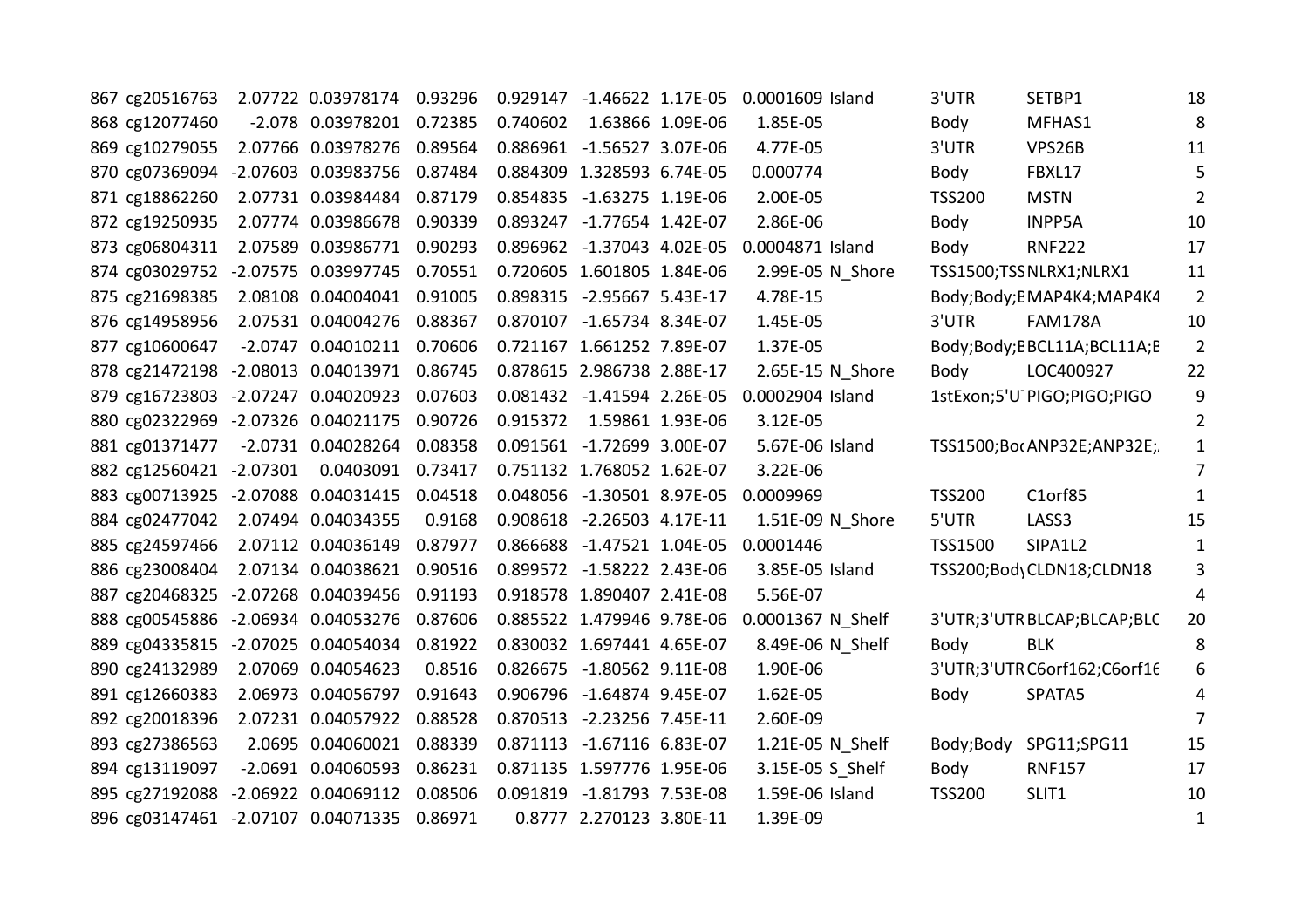| 897 cg00455523 2.06724 0.04072198 0.87843 0.870517 -1.45252 1.40E-05           |                                                 |                                      |  | 0.0001894        |                | Body;Body;3ITIH5;ITIH5;ITIH5 | 10             |
|--------------------------------------------------------------------------------|-------------------------------------------------|--------------------------------------|--|------------------|----------------|------------------------------|----------------|
| 898 cg03575041 -2.06791                                                        | 0.040749  0.69026  0.707062  1.664362  7.54E-07 |                                      |  | 1.32E-05         | <b>TSS1500</b> | LILRA4                       | 19             |
| 899 cg17748092 -2.06801 0.04076315 0.84184 0.851171 1.717477 3.46E-07          |                                                 |                                      |  | 6.46E-06         | 3'UTR          | MYO1F                        | 19             |
| 900 cg08885381  2.07202  0.04079885  0.87306  0.851798  -2.69847  1.09E-14     |                                                 |                                      |  | 6.82E-13 S_Shelf | Body           | TNPO1                        | 5              |
| 901 cg08015503 2.06767 0.04080181 0.92661 0.919185 -1.73147 2.81E-07           |                                                 |                                      |  | 5.34E-06 S_Shelf |                | Body;Body;EACSF3;ACSF3;ACS   | 16             |
| 902 cg03432948  2.06636  0.04084065  0.93108  0.925983  -1.53194  4.86E-06     |                                                 |                                      |  | 7.24E-05         |                |                              | 13             |
| 903 cg27600432 -2.06777 0.04087671 0.04669 0.052173 -1.92283 1.44E-08          |                                                 |                                      |  | 3.44E-07 N_Shore |                |                              | 4              |
| 904 cg17953646 -2.06609 0.04090425                                             |                                                 | 0.8869  0.894651  1.621034  1.40E-06 |  | 2.33E-05         |                | 3'UTR;3'UTRSLC36A3;SLC36A3   | 5              |
| 905 cg07453857 -2.07197 0.04100316 0.89608 0.906272 3.258677 8.12E-20          |                                                 |                                      |  | 1.09E-17         |                | Body;Body;ETNIK;TNIK;TNIK;TI | 3              |
| 906 cg03005062 2.06793 0.04101227 0.87771 0.86931 -2.26643 4.06E-11            |                                                 |                                      |  | 1.48E-09         |                |                              | $\mathbf{1}$   |
| 907 cg04182207 -2.06725 0.0410167 0.76933 0.784243 2.127854 4.68E-10           |                                                 |                                      |  | 1.44E-08         | <b>TSS200</b>  | CLCN1                        | 7              |
| 908 cg16256902 -2.06504 0.04101721 0.83518 0.845268 1.647871 9.57E-07          |                                                 |                                      |  | 1.64E-05         |                | Body;Body DCTD;DCTD          | $\overline{4}$ |
| 909 cg16993936 2.06355 0.0411817 0.87775 0.868073 -1.69452 4.85E-07            |                                                 |                                      |  | 8.83E-06         |                | 5'UTR;5'UTROPTN;OPTN;OPTI    | 10             |
| 910 cg13731703  2.06593  0.04120983  0.69531  0.680247  -2.28034  3.16E-11     |                                                 |                                      |  | 1.17E-09         | 3'UTR          | MOBKL2B                      | 9              |
| 911 cg20749212 2.06413 0.0412425 0.89048 0.876583 -1.95891 8.00E-09            |                                                 |                                      |  | 2.00E-07         |                |                              | 11             |
| 912 cg09508556 -2.06313 0.04127726 0.84515 0.854225 1.819534 7.35E-08          |                                                 |                                      |  | 1.56E-06         |                | Body;1stExo PSORS1C1;PSORS   | 6              |
| 913 cg26722544 2.06086 0.04131417                                              |                                                 | 0.929  0.921271  -1.39748  2.86E-05  |  | 0.0003591        | Body           | <b>RNF130</b>                | 5              |
| 914 cg11192787  2.06012  0.04136631  0.84519  0.822996  -1.35045  5.15E-05     |                                                 |                                      |  | 0.0006086        |                |                              | 5              |
| 915 cg01578073 -2.05997 0.04137807 0.06125 0.067574 -1.34342 5.62E-05          |                                                 |                                      |  | 0.0006584 Island |                | Body;1stExo NARS2;NARS2;NA   | 11             |
| 916 cg06159980 -2.06789 0.04139894 0.81793 0.833141 3.272864 5.94E-20          |                                                 |                                      |  | 8.16E-18         | 3'UTR          | HSPB7                        | $\mathbf{1}$   |
| 917 cg23186098 -2.06142 0.04142198 0.76187 0.777573 1.773645 1.49E-07          |                                                 |                                      |  | 2.98E-06 S_Shore | Body           | <b>TNXB</b>                  | 6              |
| 918 cg19467313 -2.06368 0.04142393 0.05311 0.058059 -2.27296 3.61E-11          |                                                 |                                      |  | 1.32E-09 N Shore | <b>TSS200</b>  | C3orf1                       | 3              |
| 919 cg14860393 2.06706 0.04143179 0.87672 0.857497 -3.13152 1.30E-18           |                                                 |                                      |  | 1.45E-16         | 3'UTR          | KIF21A                       | 12             |
| 920 cg07419975 -2.05947 0.04143279 0.93447 0.939326 1.358745 4.65E-05          |                                                 |                                      |  | 0.0005548        |                |                              | 11             |
| 921 cg03663456 -2.06324 0.0414846 0.92129 0.928145 2.313947 1.72E-11           |                                                 |                                      |  | 6.66E-10         |                |                              | $\overline{7}$ |
| 922 cg13039585 -2.06313 0.04156067 0.89213 0.899944 2.468468 9.66E-13          |                                                 |                                      |  | 4.53E-11         |                |                              | 5              |
| 923 cg08884029 2.06197 0.04157116 0.91399 0.903946 -2.23052 7.73E-11           |                                                 |                                      |  | 2.69E-09 S_Shore |                | 5'UTR;TSS15MVK;MMAB;MVK      | 12             |
| 924 cg08989290 -2.05946 0.04158974 0.87546 0.883544 1.721463 3.26E-07          |                                                 |                                      |  | 6.12E-06 Island  | TSS1500        | NHLRC4                       | 16             |
| 925 cg19273101 2.05842 0.04159622 0.93754 0.934601 -1.50432 7.06E-06 0.0001018 |                                                 |                                      |  |                  |                |                              | 2              |
| 926 cg18178844 -2.05852 0.04165613 0.84331 0.850612 1.665273 7.44E-07          |                                                 |                                      |  | 1.30E-05         |                | TSS200;Bod\TNXB;TNXB         | 6              |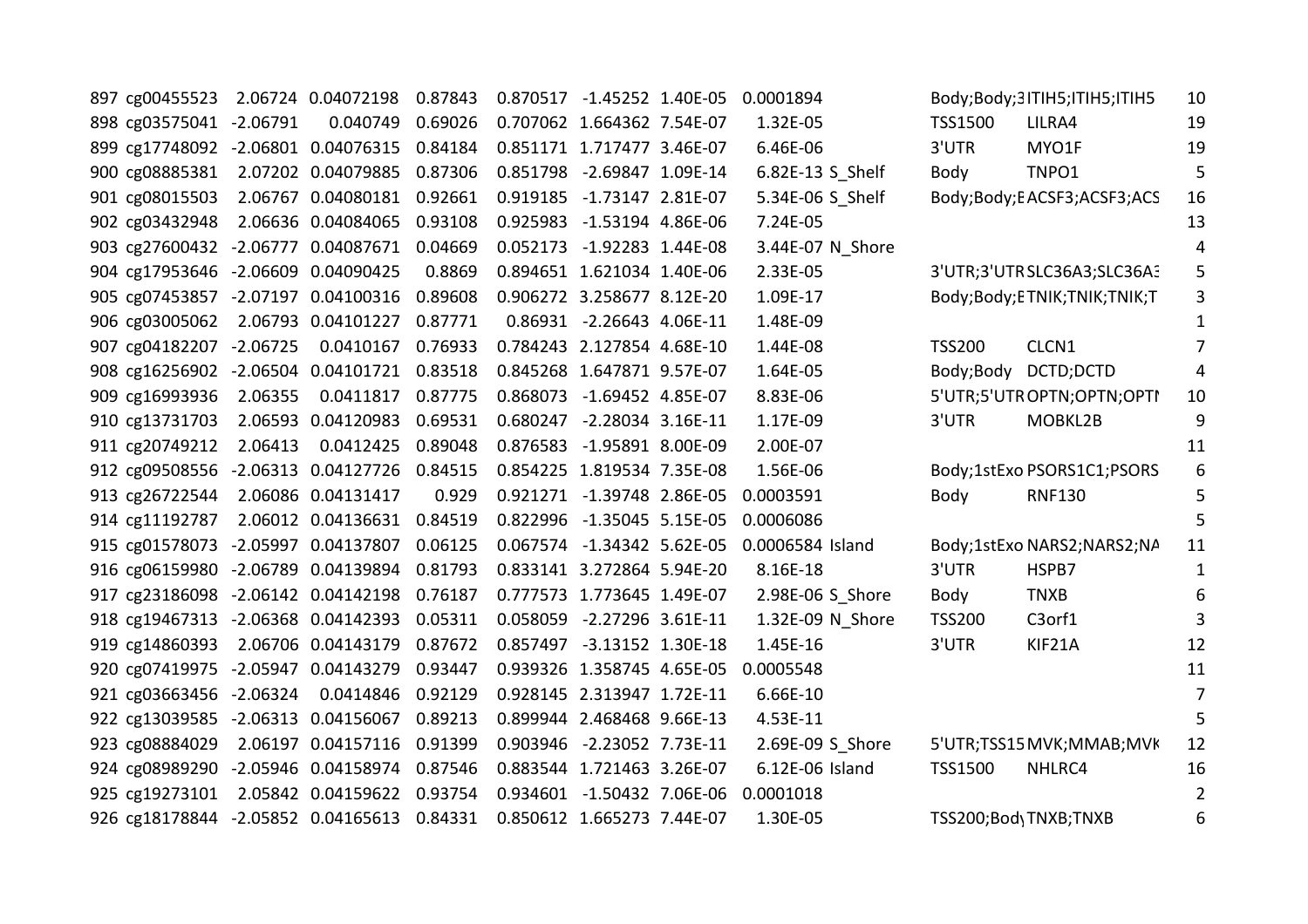|                | 927 cg02461502 2.06086 0.04169069 0.82447 0.813048 -2.25771 4.75E-11           |        |                                      |                    |                    | 1.71E-09 N_Shore                    |                | 3'UTR;3'UTRCBFA2T3;CBFA2T    | 16             |
|----------------|--------------------------------------------------------------------------------|--------|--------------------------------------|--------------------|--------------------|-------------------------------------|----------------|------------------------------|----------------|
|                | 928 cg01203579 2.05776 0.04169072 0.88749                                      |        | 0.876931 -1.57453 2.70E-06           |                    |                    | 4.24E-05                            |                |                              |                |
| 929 cg01466825 | -2.0579  0.04169211  0.05413                                                   |        | 0.058921 -1.60861 1.68E-06           |                    |                    | 2.74E-05                            |                | TSS1500;TSSRNF5P1;RNF5;AG    | 6              |
|                | 930 cg09163021 -2.05697 0.04170231 0.77695                                     |        | 0.788773 1.420687 2.12E-05 0.0002749 |                    |                    |                                     |                | TSS200;TSS2RAPSN;RAPSN       | 11             |
|                | 931 cg20741844 -2.05737 0.04176079 0.05667                                     |        | 0.064066 -1.64747 9.62E-07           |                    |                    | 1.65E-05 Island                     |                | TSS200;TSS1GNB2L1;SNORD9!    | 5              |
|                | 932 cg04317031 -2.05696 0.04178285 0.05838 0.065008 -1.60534 1.75E-06          |        |                                      |                    |                    | 2.86E-05 S Shore                    | 5'UTR          | FAM73B                       | 9              |
|                | 933 cg20572915 2.05536 0.04185239 0.92287                                      |        |                                      |                    |                    | 0.91645 -1.40196 2.70E-05 0.0003409 |                | 1stExon;1stEC18orf1;C18orf1; | 18             |
|                | 934 cg20731121 2.05719 0.04185357 0.83358                                      |        | 0.819613 -1.81645 7.71E-08           |                    |                    | 1.63E-06                            |                | Body;Body;EPHLDB2;PHLDB2;    | 3              |
|                | 935 cg03786424 2.05754 0.04187635 0.89243                                      |        | 0.885532 -1.94407 1.02E-08           |                    |                    | 2.51E-07 Island                     |                |                              | 4              |
|                | 936 cg11496226 2.05493 0.04194822 0.92961                                      |        | 0.922033 -1.52778 5.14E-06           |                    |                    | 7.63E-05                            | Body           | TMEM132D                     | 12             |
|                | 937 cg17369830 2.05849 0.04197295 0.9149                                       |        | 0.908451                             |                    | $-2.3754$ 5.54E-12 | 2.32E-10 Island                     |                | Body;Body EIF2C2;EIF2C2      | 8              |
|                | 938 cg22509504 -2.05409 0.04198669 0.62379                                     |        | 0.637816 1.426221 1.98E-05 0.0002578 |                    |                    |                                     |                |                              | 17             |
|                | 939 cg02363202 2.05412 0.04202183 0.86808                                      |        | 0.862715 -1.51549 6.08E-06           |                    |                    | 8.87E-05                            | Body           | R3HDM2                       | 12             |
|                | 940 cg19616654 2.05625 0.0420264 0.90722                                       |        | 0.897579 -1.99852 4.17E-09           |                    |                    | 1.10E-07 S Shore                    |                |                              | 8              |
| 941 cg02944007 | 2.05453 0.04204516 0.91179                                                     |        | 0.900819                             | $-1.6601$ 8.02E-07 |                    | 1.40E-05 N Shore                    | Body           | TSPAN10                      | 17             |
|                | 942 cg11211690 2.05339 0.04209221 0.90273                                      |        | 0.890194 -1.51195 6.37E-06           |                    |                    | 9.27E-05 S Shore                    | Body           | CUL1                         | 7              |
|                | 943 cg09856107 -2.05414 0.04217645 0.80312                                     |        | 0.818126 1.869607 3.36E-08           |                    |                    | 7.54E-07 N Shelf                    | 5'UTR          | RAF1                         | 3              |
|                | 944 cg16760382 -2.05204 0.04222231 0.90391 0.912639 1.50555 6.95E-06 0.0001003 |        |                                      |                    |                    |                                     | Body           | VKORC1L1                     | $\overline{7}$ |
|                | 945 cg03683994 -2.05276 0.0422352 0.89163                                      |        | 0.898975 1.696985 4.68E-07           |                    |                    | 8.54E-06                            |                |                              | 16             |
|                | 946 cg00471536  2.05224  0.04225259  0.88651  0.876626  -1.62072  1.41E-06     |        |                                      |                    |                    | 2.34E-05                            |                |                              | 11             |
|                | 947 cg17441377 -2.05211 0.04226482 0.87539                                     |        | 0.890475 1.617198 1.48E-06           |                    |                    | 2.45E-05 N Shore                    |                |                              | 17             |
|                | 948 cg01328158 -2.05307 0.04226988 0.90302 0.909703 1.843169 5.09E-08          |        |                                      |                    |                    | 1.11E-06 N Shore                    |                |                              | $\overline{2}$ |
|                | 949 cg17728974 -2.05203 0.04227376 0.1095                                      |        | 0.117673 -1.62022 1.42E-06           |                    |                    | 2.36E-05 S_Shelf                    | <b>TSS1500</b> | LIN28B                       | 6              |
|                | 950 cg08080395 -2.05667 0.04228055 0.80435 0.822249 2.689336 1.30E-14          |        |                                      |                    |                    | 8.09E-13                            | 3'UTR          | <b>CILP</b>                  | 15             |
|                | 951 cg05795005 -2.05052 0.04240482 0.03913                                     |        | 0.04217 -1.57785 2.58E-06            |                    |                    | 4.07E-05 Island                     |                | TSS200;BodyLIN7C;BDNFOS      | 11             |
|                | 952 cg24789424 -2.05186 0.04241505 0.88482                                     |        | 0.892644 1.900177 2.07E-08           |                    |                    | 4.81E-07                            |                | 1stExon;5'U BDH1;BDH1        | 3              |
|                | 953 cg15138339 -2.05194 0.04242803                                             | 0.8288 | 0.846169 1.946324 9.82E-09           |                    |                    | 2.42E-07 Island                     |                | 1stExon;BodCOASY;COASY;CO    | 17             |
|                | 954 cg27000659 -2.05748 0.04243153 0.85595 0.873634 3.339139 1.36E-20          |        |                                      |                    |                    | 2.05E-18 N Shelf                    |                | Body;Body;EBAT3;BAT3;BAT3;   | 6              |
|                | 955 cg09070415 -2.05193 0.04243214 0.86558                                     |        | 0.872767 1.952868 8.83E-09           |                    |                    | 2.19E-07                            | <b>TSS1500</b> | <b>TINAGL1</b>               | 1              |
|                | 956 cg04843046  2.05093  0.04247561  0.88117  0.874056  -1.82997  6.25E-08     |        |                                      |                    |                    | 1.34E-06 S Shore                    | <b>TSS1500</b> | C9orf4                       | 9              |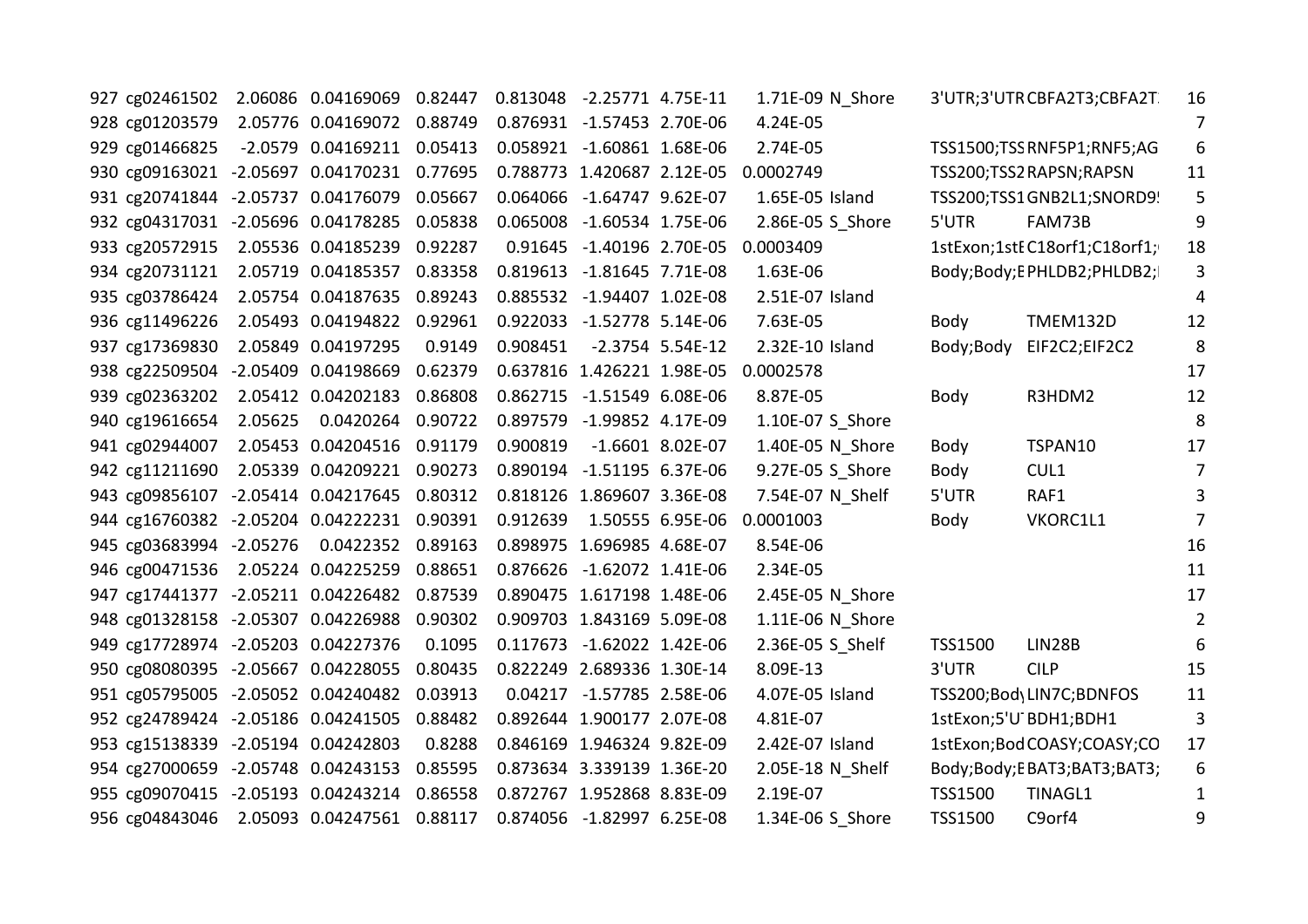| 957 cg08002861 -2.04985 0.04249039 0.88468 0.892659 1.622944 1.37E-06      |                           |        |                            |  | 2.27E-05          |                | 3'UTR;3'UTRRG9MTD2;RG9M  | 4              |  |
|----------------------------------------------------------------------------|---------------------------|--------|----------------------------|--|-------------------|----------------|--------------------------|----------------|--|
| 958 cg23321038 -2.04866 0.04249977 0.83726                                 |                           |        | 0.8467 1.369179 4.08E-05   |  | 0.0004938         |                |                          | 8              |  |
| 959 cg13177275 -2.04821 0.04253818 0.85127                                 |                           |        | 0.861713 1.353558 4.96E-05 |  | 0.0005877         | Body           | NAV1                     | $\mathbf{1}$   |  |
| 960 cg15018704 -2.0485 0.04265779                                          |                           | 0.7547 | 0.769224 1.698487 4.58E-07 |  | 8.37E-06 Island   |                | 5'UTR;5'UTRADAT3;SCAMP4  | 19             |  |
| 961 cg02741329 2.04896 0.04266134 0.88541                                  |                           |        | 0.873737 -1.80871 8.69E-08 |  | 1.82E-06          | Body           | LSAMP                    | 3              |  |
| 962 cg17526958 2.04807 0.04271529 0.85546                                  |                           |        | 0.842994 -1.73047 2.85E-07 |  | 5.41E-06 S Shelf  | Body           | C5orf22                  | 5              |  |
| 963 cg24420717 -2.04813 0.04274234 0.63562                                 |                           |        | 0.650451 1.805454 9.13E-08 |  | 1.90E-06          | 5'UTR          | <b>GRN</b>               | 17             |  |
| 964 cg26474127 2.04772 0.04284026 0.91236                                  |                           |        | 0.903885 -1.93215 1.24E-08 |  | 2.99E-07          | <b>TSS200</b>  | <b>PRHOXNB</b>           | 13             |  |
| 965 cg24431602 2.04607 0.04285055                                          |                           | 0.8899 | 0.882194 -1.58479 2.34E-06 |  | 3.72E-05 N_Shelf  | Body           | KLHL12                   | 1              |  |
| 966 cg12321011 -2.04903 0.0428721 0.8912                                   |                           |        | 0.898081 2.297706 2.31E-11 |  | 8.76E-10 Island   |                | Body;Body KCNH6;KCNH6    | 17             |  |
| 967 cg03229183 -2.04514 0.04288841 0.10475                                 |                           |        | 0.113984 -1.45892 1.29E-05 |  | 0.0001756 Island  | <b>TSS200</b>  | TOP3B                    | 22             |  |
| 968 cg06553792 -2.04914 0.04291376 0.78946                                 |                           |        | 0.806987 2.419641 2.43E-12 |  | 1.07E-10          |                |                          | 17             |  |
| 969 cg01776926 2.04873 0.04292578 0.92611                                  |                           |        | 0.913769 -2.35099 8.70E-12 |  | 3.53E-10          | Body           | MED13L                   | 12             |  |
| 970 cg11565377 -2.04631 0.0429315                                          |                           | 0.7725 | 0.789662 1.820394 7.25E-08 |  | 1.54E-06          |                | TSS1500;BorMIR711;COL7A1 | 3              |  |
| 971 cg16140139 2.04418 0.04298839 0.90634                                  |                           |        | 0.895241 -1.46784 1.15E-05 |  | 0.0001579         | Body           | <b>LRPPRC</b>            | $\overline{2}$ |  |
| 972 cg05045806 2.04322 0.04308621 0.92318                                  |                           |        | 0.917877 -1.46984 1.12E-05 |  | 0.0001542 N Shelf |                |                          | 3              |  |
| 973 cg16723362 -2.0426 0.04310657 0.05205                                  |                           |        | 0.055308 -1.37211 3.93E-05 |  | 0.000478 Island   | <b>1stExon</b> | MARS2                    | $\overline{2}$ |  |
| 974 cg15073906 2.04671 0.04314956                                          |                           | 0.9197 | 0.906142 -2.40322 3.30E-12 |  | 1.43E-10          | 3'UTR          | RALGPS2                  | $\mathbf{1}$   |  |
| 975 cg21638712 -2.04204 0.04323742 0.80778                                 |                           |        | 0.819044 1.546445 3.98E-06 |  | 6.05E-05 S Shelf  |                | TSS1500;BocHMBS;HMBS     | 11             |  |
| 976 cg24759237 -2.04595 0.04324633 0.88305                                 |                           |        | 0.892537 2.450732 1.35E-12 |  | $6.21E-11$        |                | Body;Body INPP4B;INPP4B  | 4              |  |
| 977 cg15621656                                                             | -2.042 0.04337653 0.05371 |        | 0.060199 -1.84788 4.73E-08 |  | 1.04E-06          | Body           | <b>TNFAIP8</b>           | 5              |  |
| 978 cg02649279 -2.03972 0.04340798 0.10451 0.123918 -1.39868 2.81E-05      |                           |        |                            |  | 0.0003542 Island  |                |                          | 9              |  |
| 979 cg04455682 2.04242 0.04341646 0.91757                                  |                           |        | 0.908657 -2.03066 2.44E-09 |  | 6.68E-08          | 3'UTR          | <b>ANLN</b>              | 7              |  |
| 980 cg08046963 2.04061 0.04344343 0.92615                                  |                           |        | 0.920704 -1.68459 5.61E-07 |  | 1.01E-05          | Body           | TTC7B                    | 14             |  |
| 981 cg23598573 2.04276 0.04356155 0.90452                                  |                           |        | 0.891499 -2.43778 1.73E-12 |  | 7.81E-11          | Body           | <b>ZNF609</b>            | 15             |  |
| 982 cg24488229 2.03828 0.04357561 0.84961                                  |                           |        | 0.842829 -1.44972 1.46E-05 |  | 0.0001959         | Body           | COL16A1                  | 1              |  |
| 983 cg24597705 -2.03737 0.04361284 0.05314                                 |                           |        | 0.057161 -1.31785 7.68E-05 |  | 0.0008694 Island  | 5'UTR          | FBXO6                    | 1              |  |
| 984 cg04260992 2.03856 0.04362071                                          |                           | 0.8909 | 0.878436 -1.61662 1.50E-06 |  | 2.47E-05          |                | 3'UTR;3'UTRSYF2;SYF2     | $\mathbf{1}$   |  |
| 985 cg13493071 -2.03896 0.04362705 0.84747                                 |                           |        | 0.857414 1.721856 3.24E-07 |  | 6.08E-06          | Body           | GNA12                    | $\overline{7}$ |  |
| 986 cg04838225  2.04331  0.04362954  0.88791  0.873912  -2.73919  4.80E-15 |                           |        |                            |  | 3.18E-13 S Shelf  |                |                          | 13             |  |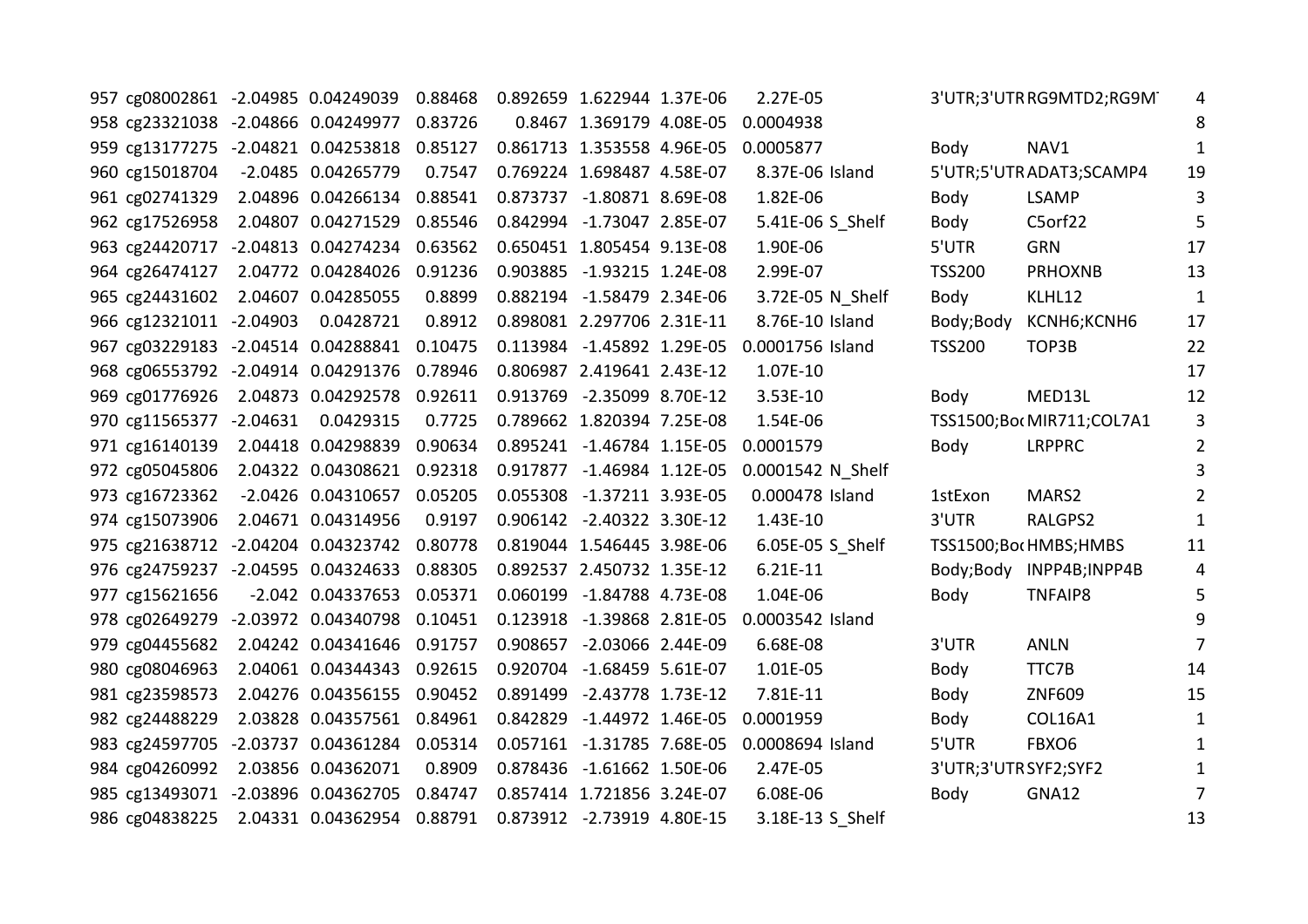| 987 cg24304338 -2.03883 0.04363453 0.67061                                  |                            |        | 0.687687 1.708534 3.95E-07           |                           |                    | 7.30E-06 S Shelf                                                                       | Body    | SPOCD1                      | 1              |
|-----------------------------------------------------------------------------|----------------------------|--------|--------------------------------------|---------------------------|--------------------|----------------------------------------------------------------------------------------|---------|-----------------------------|----------------|
| 988 cg09783236 -2.03545 0.04380657 0.03936                                  |                            |        |                                      |                           |                    | 0.04356 -1.31324 8.12E-05 0.0009131 Island                                             |         | 5'UTR;1stEx(DDRGK1;DDRGK1   | 20             |
| 989 cg03599988 2.04088 0.04382137 0.90018                                   |                            |        |                                      | 0.89078 -2.60642 6.73E-14 |                    | 3.75E-12 N_Shore                                                                       |         | 5'UTR;Body; PRKCZ;PRKCZ;PRK | $\mathbf{1}$   |
| 990 cg12804176  2.03579  0.04388019  0.91325  0.908712  -1.56653  3.02E-06  |                            |        |                                      |                           |                    | 4.70E-05                                                                               | 3'UTR   | PIP4K2B                     | 17             |
| 991 cg05924537  2.03509  0.04388517  0.92161  0.917727  -1.41417  2.31E-05  |                            |        |                                      |                           |                    | 0.0002964                                                                              | TSS1500 | LRRC31                      | 3              |
| 992 cg00229868 -2.03631 0.04389652 0.82691 0.836709 1.721929 3.23E-07       |                            |        |                                      |                           |                    | 6.08E-06 S_Shore                                                                       |         |                             | 16             |
| 993 cg13260916                                                              | 2.0349 0.04396205          | 0.9271 | 0.922947 -1.54505 4.06E-06           |                           |                    | 6.16E-05 N Shelf                                                                       |         | Body;Body;ESRRT;SRRT;SRRT;! | $\overline{7}$ |
| 994 cg04227743 2.03465 0.04397843 0.88558                                   |                            |        | 0.869795 -1.52614 5.26E-06           |                           |                    | 7.78E-05                                                                               | 3'UTR   | KCNJ3                       | $\overline{2}$ |
| 995 cg18308535 -2.03359 0.04400332 0.87303 0.880204 1.329457 6.67E-05       |                            |        |                                      |                           |                    | 0.0007671 N Shore                                                                      | Body    | FKBP8                       | 19             |
| 996 cg01121603 -2.03396 0.04403282                                          |                            |        | 0.7899  0.799469  1.488274  8.76E-06 |                           |                    | 0.0001237 Island                                                                       | Body    | SNED1                       | $\overline{2}$ |
| 997 cg17148134  2.0336  0.04405354  0.91275  0.901659  -1.45028  1.45E-05   |                            |        |                                      |                           |                    | 0.0001946                                                                              |         |                             | $\overline{2}$ |
| 998 cg07106832 -2.0439 0.04406638 0.03405 0.041416 -4.51903 1.00E-32        |                            |        |                                      |                           |                    | 1.12E-29 Island                                                                        |         | TSS200;TSS2SLC25A19;SLC25A  | 17             |
|                                                                             |                            |        |                                      |                           |                    | 999 cg09638516 2.03323 0.04411262 0.88863 0.877667 -1.49972 7.51E-06 0.0001077 N_Shelf | 3'UTR   | ADI1                        | $\overline{2}$ |
| #### cg18065728 -2.03704 0.04413924 0.77935 0.794116 2.432353 1.91E-12      |                            |        |                                      |                           |                    | 8.60E-11                                                                               |         | 3'UTR;3'UTRCD74;CD74;CD74   | 5              |
| #### cg03602698 -2.03352 0.04419303 0.91483 0.920793 1.747391 2.21E-07      |                            |        |                                      |                           |                    | 4.28E-06                                                                               |         | Body;Body;ENRP1;NRP1;NRP1   | 10             |
| #### cg15705930 2.03156 0.04422667                                          |                            | 0.836  | 0.814653 -1.36448 4.33E-05           |                           |                    | 0.0005202                                                                              | 3'UTR   | <b>ZNF608</b>               | 5              |
| #### cg02848711 -2.03238 0.04434389 0.88959 0.896639 1.822071 7.06E-08      |                            |        |                                      |                           |                    | 1.50E-06 S_Shelf                                                                       |         |                             | $\overline{7}$ |
| #### cg17213381 2.02996 0.04437327                                          |                            | 0.9066 | 0.897247                             |                           | $-1.3221$ 7.30E-05 | 0.0008302                                                                              |         | 5'UTR;5'UTRAGPAT1;AGPAT1    | 6              |
| #### cg02068832 2.03095 0.04444025 0.88302 0.872093 -1.70878 3.93E-07       |                            |        |                                      |                           |                    | 7.27E-06 S_Shore                                                                       | Body    | CACNA2D4                    | 12             |
| #### cg10809507                                                             | -2.0322 0.04450764 0.84073 |        | 0.849263 2.141497 3.70E-10           |                           |                    | 1.15E-08                                                                               |         |                             | 12             |
| #### cg03313700 2.03202 0.04453762 0.89431 0.886124 -2.16812 2.33E-10       |                            |        |                                      |                           |                    | 7.49E-09 N Shelf                                                                       |         |                             | $\overline{2}$ |
| #### cg11253785 -2.03041 0.04456343 0.89082 0.897382 1.857989 4.03E-08      |                            |        |                                      |                           |                    | 8.93E-07 N Shore                                                                       |         | TSS1500;5'UHIF3A;HIF3A;HIF3 | 19             |
| #### cg26972479 -2.02853 0.04456601                                         |                            | 0.7105 |                                      | 0.72644 1.429576 1.89E-05 |                    | 0.000248 N Shelf                                                                       |         |                             | 17             |
| #### cg24318537 -2.03325 0.04463456 0.87892 0.889822 2.688794 1.32E-14      |                            |        |                                      |                           |                    | 8.17E-13 N_Shelf                                                                       | 3'UTR   | <b>UNC119B</b>              | 12             |
| #### cg24981181  2.02779  0.04464578  0.85896  0.848197  -1.43671  1.73E-05 |                            |        |                                      |                           |                    | 0.0002284 N Shelf                                                                      | Body    | GTSE1                       | 22             |
| #### cg08811314 -2.02782 0.04465972 0.08614                                 |                            |        | 0.093571 -1.47686 1.02E-05           |                           |                    | 0.0001418 S_Shore                                                                      | Body    | <b>CMIP</b>                 | 16             |
| #### cg16908898 2.02883 0.04466359 0.90157                                  |                            |        | 0.890617 -1.71989 3.33E-07           |                           |                    | 6.25E-06                                                                               | Body    | EML6                        | $\overline{2}$ |
| #### cg11010976 -2.02876 0.04466732                                         |                            | 0.881  | 0.888871 1.710795 3.82E-07           |                           |                    | 7.08E-06                                                                               |         |                             | 8              |
| #### cg06769989 2.02836 0.04468738 0.88459                                  |                            |        | 0.87448 -1.66378 7.60E-07            |                           |                    | 1.33E-05                                                                               |         |                             | 5              |
| #### cg00919509 -2.02774 0.0447284 0.88471 0.891173 1.612452 1.59E-06       |                            |        |                                      |                           |                    | 2.61E-05 N Shore                                                                       |         | TSS1500;TSSMYH14;MYH14;N    | 19             |
|                                                                             |                            |        |                                      |                           |                    |                                                                                        |         |                             |                |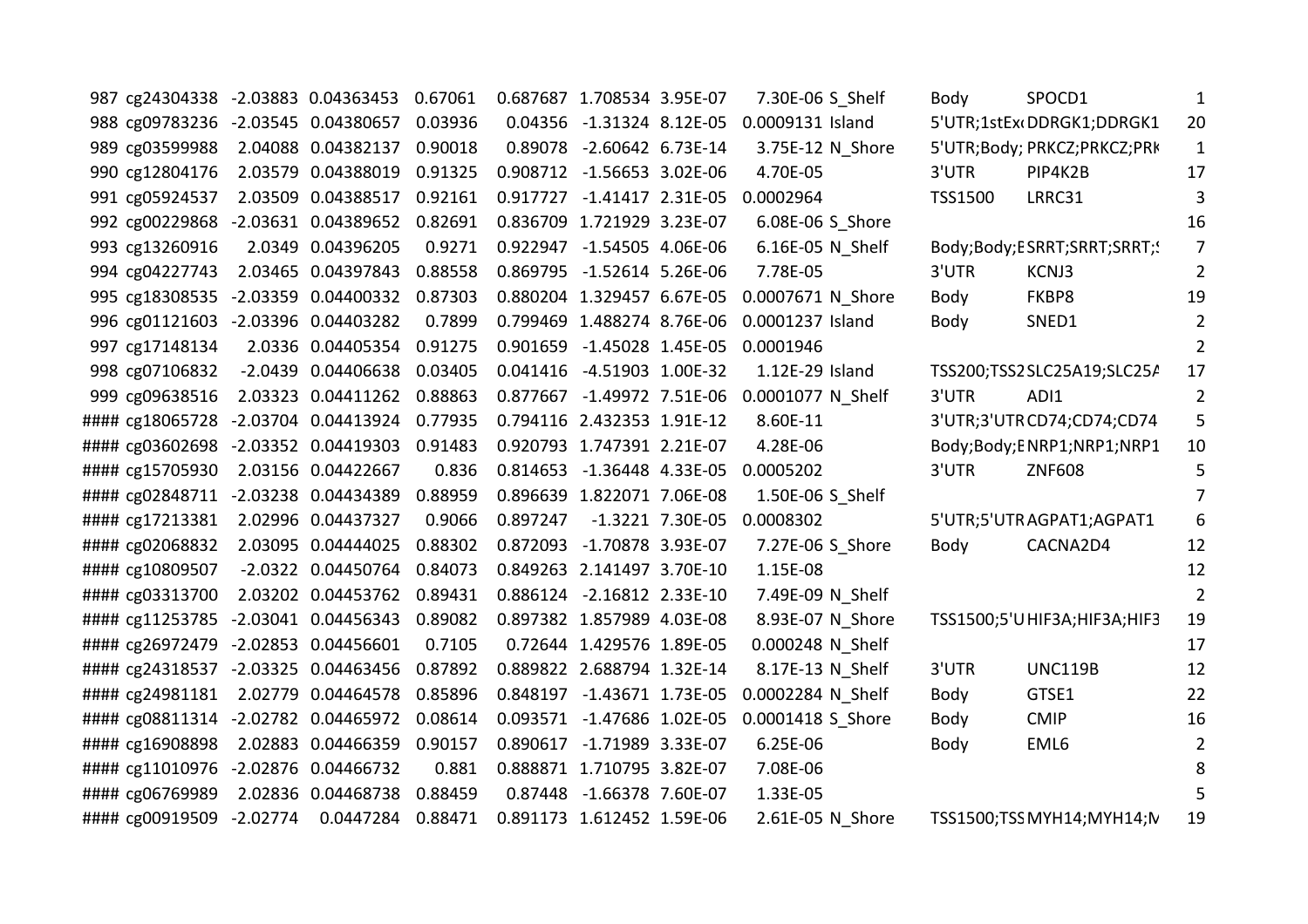| #### cg17306638 -2.02745 0.04473108 0.06436 |                            |         | 0.070025                   |                           | $-1.552$ 3.69E-06    | 5.64E-05 Island   |                      |                             | 19           |
|---------------------------------------------|----------------------------|---------|----------------------------|---------------------------|----------------------|-------------------|----------------------|-----------------------------|--------------|
| #### cg03577970 -2.03062 0.04476139 0.86733 |                            |         | 0.877491 2.345763 9.58E-12 |                           |                      | 3.86E-10 S_Shore  |                      |                             | 10           |
| #### cg15420153 -2.02759 0.04478204 0.06643 |                            |         | 0.071145 -1.69809 4.60E-07 |                           |                      | 8.42E-06 Island   | <b>TSS200</b>        | SGPL1                       | 10           |
| #### cg03487269 2.02852 0.04482487 0.91314  |                            |         |                            | 0.90124 -2.00403 3.81E-09 |                      | 1.01E-07 S Shelf  |                      |                             | 4            |
| #### cg21956815                             | 2.02549 0.04483075 0.87043 |         | 0.855933 -1.30897 8.56E-05 |                           |                      | 0.0009559         | 3'UTR                | LRP6                        | 12           |
| #### cg11952239                             | 2.02628 0.04483911 0.88245 |         | 0.868132                   |                           | -1.5199 5.72E-06     | 8.40E-05          | Body                 | TSG1                        | 6            |
| #### cg09892459                             | 2.0254 0.04489129          | 0.88468 | 0.869942 -1.43043 1.87E-05 |                           |                      | 0.0002456         |                      | Body;Body;EPDE4D;PDE4D;PD   | 5            |
| #### cg01629545 -2.02511                    | 0.0448926                  | 0.67882 | 0.695608 1.361399 4.50E-05 |                           |                      | 0.0005383 N_Shore | Body                 | SLC6A18                     | 5            |
| #### cg05593726 2.02741 0.04496476 0.91353  |                            |         | 0.901999 -2.05757 1.56E-09 |                           |                      | 4.38E-08          |                      | 3'UTR;3'UTRANKRD12;ANKRD    | 18           |
| #### cg06531741 -2.02859 0.04498476 0.88395 |                            |         | 0.891419 2.377974 5.28E-12 |                           |                      | $2.22E-10$        | <b>TSS200</b>        | HTR3B                       | 11           |
| #### cg00670465 -2.02564                    | 0.0451065  0.03221         |         | 0.035609 -1.96517 7.23E-09 |                           |                      | 1.82E-07 S_Shore  |                      | 5'UTR;5'UTRCCDC77;CCDC77;   | 12           |
| #### cg10226257 2.02731 0.04511821 0.86972  |                            |         | 0.854963 -2.37724 5.36E-12 |                           |                      | 2.25E-10          | Body                 | ODZ3                        | 4            |
| #### cg23707478 -2.02396                    | 0.045137 0.78131           |         | 0.789922 1.646555 9.75E-07 |                           |                      | 1.67E-05 S Shelf  | Body                 | HCCA <sub>2</sub>           | 11           |
| #### cg12732734 2.02357 0.04521313 0.90524  |                            |         | 0.890272 -1.72455 3.11E-07 |                           |                      | 5.86E-06 N Shelf  | 3'UTR;3'UTRPIGX;PIGX |                             | 3            |
| #### cg19630665 2.02162 0.04524113 0.85402  |                            |         | 0.846003 -1.32268 7.24E-05 |                           |                      | 0.0008249         |                      |                             | 10           |
| #### cg00078746 2.02361 0.04524654 0.91589  |                            |         | 0.910329 -1.80633 9.01E-08 |                           |                      | 1.88E-06 Island   | Body                 | GPR68                       | 14           |
| #### cg25354926 -2.02603 0.04527655 0.94075 |                            |         | 0.948768 2.435696 1.80E-12 |                           |                      | 8.10E-11 Island   | Body                 | CPLX1                       | 4            |
| #### cg21981298 -2.02246 0.04535343 0.70786 |                            |         | 0.718869 1.778417 1.38E-07 |                           |                      | 2.78E-06          |                      |                             | 11           |
| #### cg24953514 -2.02074 0.04537778 0.06774 |                            |         |                            | 0.07415 -1.42921 1.90E-05 |                      | 0.0002491         |                      | Body;Body;EGAS2;GAS2;GAS2   | 11           |
| #### cg05270007 2.02182 0.04537958 0.88279  |                            |         | 0.864653 -1.68686 5.43E-07 |                           |                      | 9.78E-06          |                      | Body;Body;3C6orf204;C6orf2C | 6            |
| #### cg22912497 -2.02044 0.04539648 0.93514 |                            |         | 0.939457 1.397255 2.86E-05 |                           |                      | 0.0003601 Island  |                      | Body;Body RYR1;RYR1         | 19           |
| #### cg10937593 -2.02007 0.04540746 0.14211 |                            |         | 0.147118 -1.33281 6.40E-05 |                           |                      | 0.0007397         |                      | TSS200;TSS2SPTB;SPTB        | 14           |
| #### cg02659086 -2.02145 0.04543954         |                            | 0.04088 | 0.04396                    |                           | $-1.7333$ $2.73E-07$ | 5.21E-06 Island   | <b>TSS200</b>        | GSTP1                       | 11           |
| #### cg24701694 -2.02306 0.04545269 0.86154 |                            |         | 0.869304 2.132097 4.35E-10 |                           |                      | 1.34E-08          |                      |                             | 14           |
| #### cg00858738                             | 2.0223 0.04550079          | 0.86882 | 0.851572 -2.06406 1.39E-09 |                           |                      | 3.95E-08          |                      |                             | 1            |
| #### cg19431235 -2.02353 0.04556776 0.87557 |                            |         | 0.883621 2.505748 4.74E-13 |                           |                      | 2.33E-11          | Body                 | DIAPH3                      | 13           |
| #### cg24102700 2.02096 0.04559706 0.90252  |                            |         | 0.889928 -1.96553 7.18E-09 |                           |                      | 1.81E-07          | Body;Body            | C17orf85;C17orf8            | 17           |
| #### cg20165604 2.01978 0.04562369 0.91717  |                            |         |                            | 0.91277 -1.75326 2.02E-07 |                      | 3.95E-06          |                      |                             | 8            |
| #### cg07236207 -2.01977 0.04564599 0.87836 |                            |         | 0.885629 1.798465 1.02E-07 |                           |                      | 2.10E-06 Island   | Body                 | KLHL17                      | $\mathbf{1}$ |
| #### cg04101363 2.02237 0.04568722          |                            | 0.9251  | 0.918136 -2.50185 5.11E-13 |                           |                      | 2.50E-11          | Body;Body            | ZFHX3;ZFHX3                 | 16           |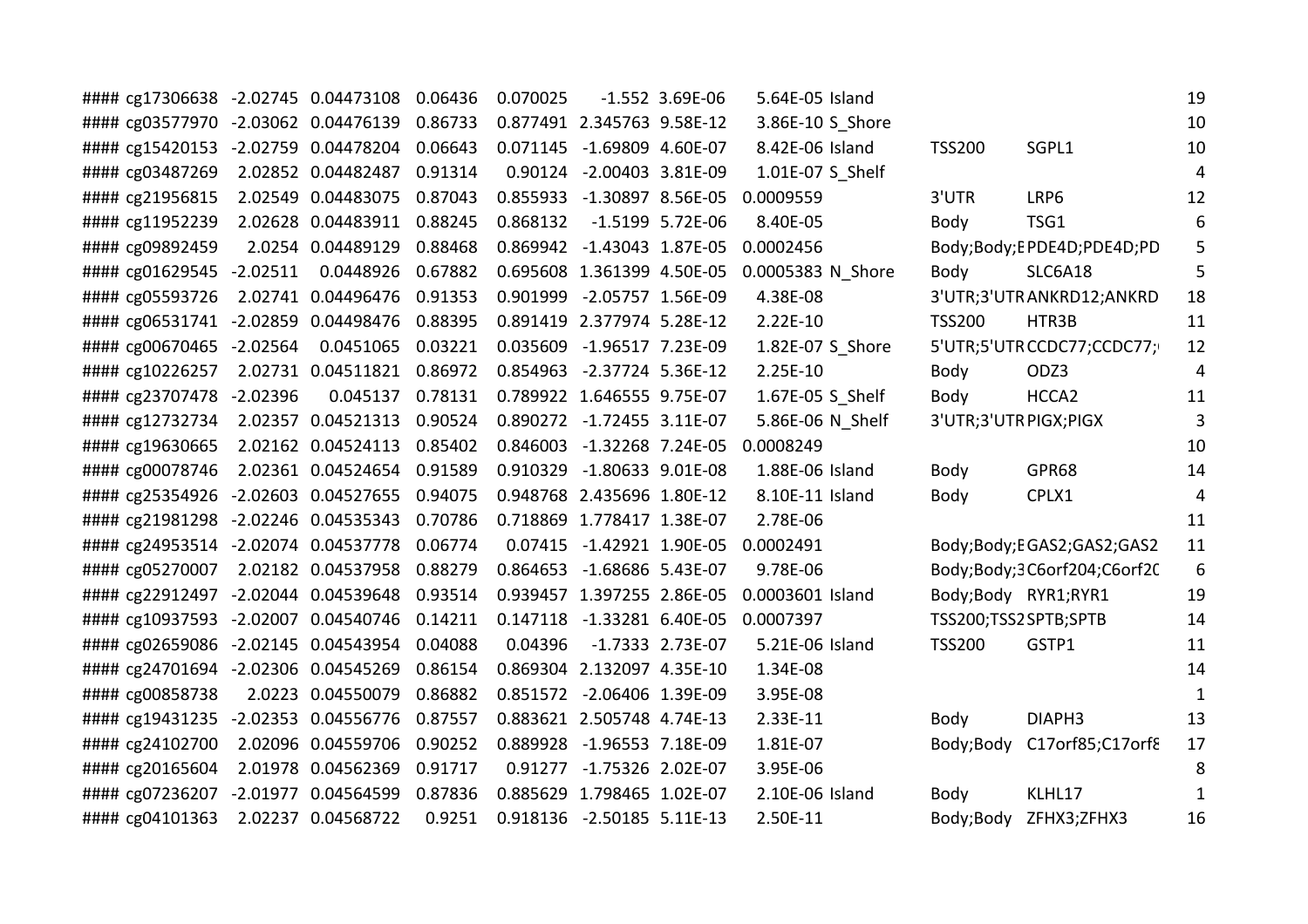|                                     | #### cg10203943 -2.01779 0.04573883 0.05104 0.055612 -1.54359 4.14E-06 |        |          |                            |                    | 6.27E-05 Island   | Body;Body      | ZRANB2;ZRANB2               | 1              |
|-------------------------------------|------------------------------------------------------------------------|--------|----------|----------------------------|--------------------|-------------------|----------------|-----------------------------|----------------|
|                                     | #### cg23933289 -2.02292 0.04576265 0.80939                            |        |          | 0.82586 2.826315 8.14E-16  |                    | 6.02E-14 S_Shelf  | 5'UTR          | FAM20B                      | $\mathbf{1}$   |
|                                     | #### cg27560182 2.01716 0.04576452 0.93542                             |        |          | 0.930244 -1.45048 1.44E-05 |                    | 0.0001941         | Body;Body      | CNKSR1;CNKSR1               | $\mathbf{1}$   |
|                                     | #### cg04890266 2.01704 0.04578362 0.86461                             |        |          | 0.85222 -1.46572 1.18E-05  |                    | 0.0001619         | Body           | ADCY5                       | 3              |
|                                     | #### cg20889394 -2.01655 0.04579674 0.73687                            |        |          | 0.751744 1.374082 3.84E-05 |                    | 0.0004677 Island  |                | 3'UTR;3'UTRC19orf6;C19orf6  | 19             |
| #### cg18887759 2.01589 0.04583835  |                                                                        | 0.912  |          | 0.904953 -1.30816 8.64E-05 |                    | 0.0009641 S Shelf | Body           | MED25                       | 19             |
|                                     | #### cg27291238 -2.01709 0.04584956 0.88992                            |        |          | 0.897043 1.624791 1.33E-06 |                    | 2.22E-05 S_Shore  |                |                             | 15             |
|                                     | #### cg20739984 -2.01814 0.04585401 0.85907                            |        |          | 0.867623 1.878342 2.92E-08 |                    | 6.64E-07          |                |                             | $\overline{2}$ |
|                                     | #### cg17325911 -2.01899 0.04593839 0.83886                            |        |          | 0.849057 2.260078 4.55E-11 |                    | 1.65E-09 S_Shelf  | Body           | XRCC5                       | $\overline{2}$ |
|                                     | #### cg23893897 -2.02071 0.04594386 0.91209                            |        |          | 0.919522 2.698429 1.09E-14 |                    | 6.82E-13          | Body;Body      | MAP4K5;MAP4K5               | 14             |
|                                     | #### cg16286055 -2.02391 0.04595399 0.88438                            |        |          | 0.898362 3.725998 2.01E-24 |                    | 5.38E-22 N_Shelf  | Body           | JAZF1                       | $\overline{7}$ |
|                                     | #### cg22189725 -2.01771 0.04596094 0.06205                            |        |          | 0.067009 -2.01282 3.29E-09 |                    | 8.80E-08 Island   | <b>TSS200</b>  | <b>ADC</b>                  | $\mathbf{1}$   |
|                                     | #### cg15456821 -2.01487 0.04598203 0.71042                            |        |          | 0.724838 1.391376 3.09E-05 |                    | 0.000385          |                | TSS200;TSS2BEST1;BEST1      | 11             |
|                                     | #### cg18227189 -2.01856 0.04601652 0.89351                            |        | 0.901225 | 2.33319 1.21E-11           |                    | 4.78E-10          | Body           | <b>PTGFRN</b>               | $\mathbf{1}$   |
|                                     | #### cg26574247 -2.01503 0.04603609 0.85797                            |        |          | 0.867801 1.554578 3.56E-06 |                    | 5.46E-05 N_Shelf  | 3'UTR          | ENPP7                       | 17             |
|                                     | #### cg04802221 -2.01349 0.04609982 0.84961                            |        |          | 0.858376 1.323337 7.19E-05 |                    | 0.0008191         |                | 5'UTR;1stEx(EXOC3L;EXOC3L   | 16             |
|                                     | #### cg22260625 -2.01578 0.04613641 0.72332                            |        | 0.738092 | 1.94915 9.38E-09           |                    | 2.32E-07          |                | 3'UTR; 3'UTR PLXNB1; PLXNB1 | 3              |
| #### cg15625324 2.01459 0.04616399  |                                                                        | 0.8875 |          | 0.869803 -1.73337 2.73E-07 |                    | 5.20E-06          |                | Body;5'UTR MED12L;P2RY12    | $\mathbf{3}$   |
| #### cg02346135 -2.01736 0.04628512 |                                                                        | 0.7933 |          | 0.80587 2.664816 2.13E-14  |                    | 1.28E-12 Island   | Body           | <b>RNF126</b>               | 19             |
|                                     | #### cg22870295 -2.01219 0.04630657 0.06562                            |        |          | 0.071233 -1.48016 9.75E-06 |                    | 0.0001363         | Body           | ATXN7L1                     | $\overline{7}$ |
|                                     | #### cg24375748 2.01195 0.04632002 0.87279                             |        |          | 0.855746 -1.45395 1.38E-05 |                    | 0.0001862         | Body           | C4orf22                     | 4              |
|                                     | #### cg19561607 -2.01017 0.04647579 0.87548                            |        |          | 0.884195 1.373551 3.86E-05 |                    | 0.0004705 S Shore | <b>TSS1500</b> | BCAT1                       | 12             |
|                                     | #### cg15836599 2.01063 0.04650753 0.64111                             |        | 0.62956  |                            | $-1.5586$ 3.37E-06 | 5.19E-05 S Shelf  | Body;Body      | ZNF37A;ZNF37A               | 10             |
|                                     | #### cg10216498 -2.01111 0.04652705 0.02613                            |        |          | 0.02845 -1.71363 3.66E-07  |                    | 6.81E-06 Island   | Body           | TH <sub>1</sub> L           | 20             |
|                                     | #### cg00993484 -2.01046 0.04656992 0.85889                            |        |          | 0.867261 1.656001 8.51E-07 |                    | 1.47E-05 S_Shelf  |                |                             | $\overline{2}$ |
|                                     | #### cg25457064 -2.0098 0.04661178 0.84219                             |        |          | 0.850455 1.592273 2.11E-06 |                    | 3.38E-05 Island   | Body           | ZFR <sub>2</sub>            | 19             |
|                                     | #### cg21712831 -2.01061 0.04665561 0.05096                            |        |          | 0.056944 -1.87816 2.93E-08 |                    | 6.65E-07          |                |                             | 8              |
|                                     | #### cg12718874 2.01028 0.04666619 0.92259                             |        |          | 0.913662 -1.82253 7.01E-08 |                    | 1.49E-06 N_Shelf  |                |                             | 4              |
|                                     | #### cg14188401 -2.01064 0.04671535 0.68792                            |        |          | 0.702738 2.014142 3.22E-09 |                    | 8.62E-08 S Shelf  |                |                             | 3              |
|                                     | #### cg05026102 -2.00985 0.04675762 0.04925                            |        |          | 0.053799 -1.92203 1.46E-08 |                    | 3.48E-07 Island   |                | 5'UTR;1stEx(ALOX5;ALOX5     | 10             |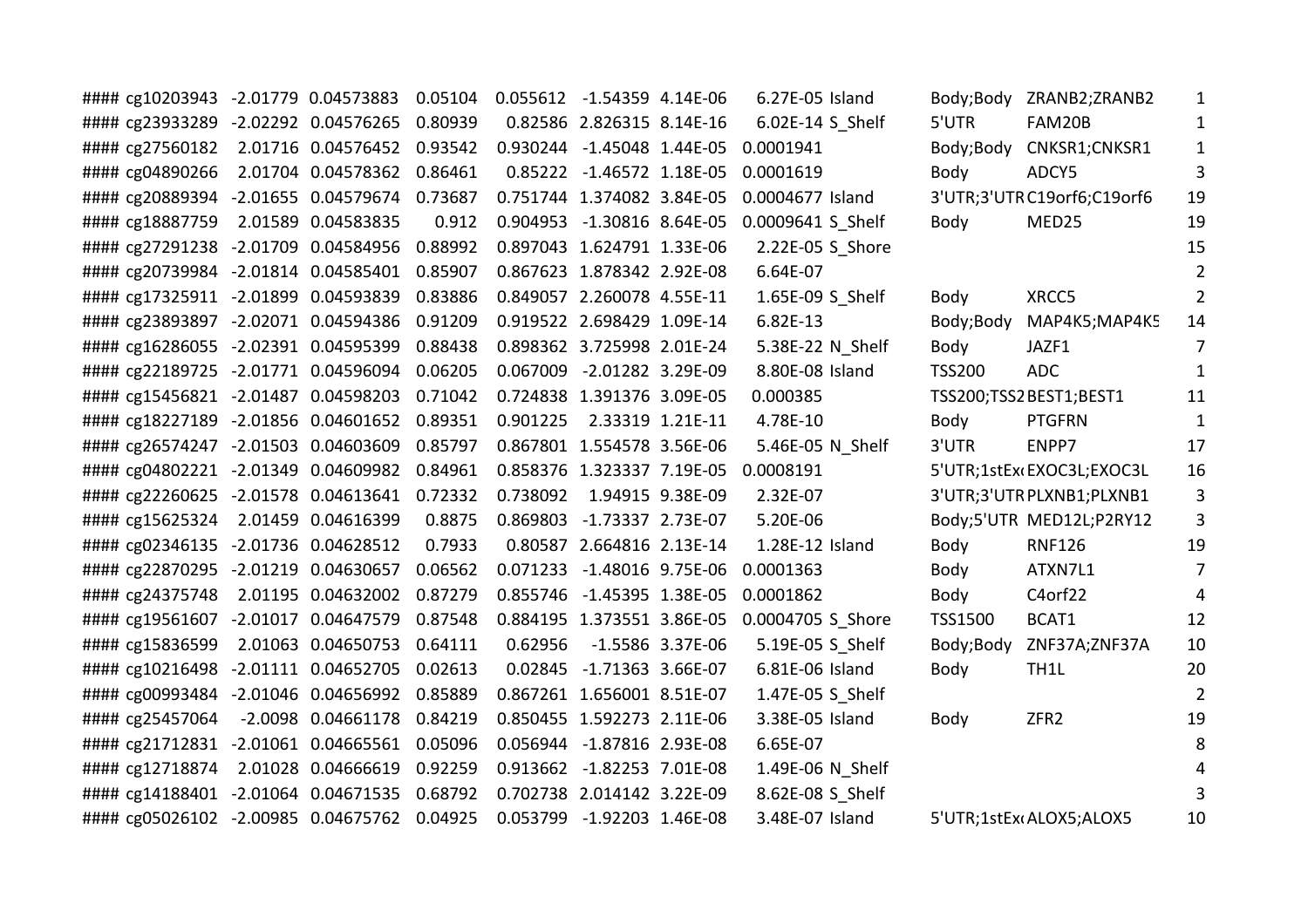| #### cg12550312 2.00901 0.04677343 0.83249                                              |                           | 0.825389 -1.76041 1.82E-07 |                            |                  | 3.57E-06 N_Shelf                                                                         |                | Body;Body RBM38;RBM38      | 20             |
|-----------------------------------------------------------------------------------------|---------------------------|----------------------------|----------------------------|------------------|------------------------------------------------------------------------------------------|----------------|----------------------------|----------------|
|                                                                                         |                           |                            |                            |                  | #### cg11943753 -2.00746 0.04678076 0.64331 0.656451 1.405246 2.59E-05 0.0003283 S Shore |                | TSS1500;TSSANAPC7;ANAPC7   | 12             |
| #### cg08205396 -2.00816 0.04679095 0.88044                                             |                           | 0.887554 1.597895 1.95E-06 |                            |                  | 3.14E-05 N_Shore                                                                         |                |                            | 8              |
| #### cg16792312 -2.01267 0.04680196 0.83908                                             |                           | 0.851274 2.707019 9.16E-15 |                            |                  | 5.82E-13 N Shore                                                                         |                | Body;TSS15(LOC100128788;SI | 16             |
| #### cg11757651 2.00974 0.04680723 0.90471                                              |                           | 0.892607 -2.00205 3.94E-09 |                            |                  | 1.04E-07                                                                                 |                |                            | 6              |
| #### cg14993813 -2.00682 0.04686373 0.08073                                             |                           |                            |                            |                  | 0.088902 -1.43503 1.76E-05 0.0002328 N_Shore                                             | <b>TSS200</b>  | NSUN4                      | $\mathbf{1}$   |
| #### cg17505852 -2.00994 0.04689027 0.84419                                             |                           |                            | 0.858148 2.232531 7.46E-11 |                  | 2.60E-09 S Shelf                                                                         |                | Body;Body;ENF2;NF2;NF2;NF2 | 22             |
| #### cg02935562 -2.0068 0.04695561 0.74456 0.757269 1.637961 1.10E-06                   |                           |                            |                            |                  | 1.87E-05                                                                                 | Body           | IQCK                       | 16             |
| #### cg02555274 -2.00767 0.04696347 0.89434 0.901663 1.858649 3.99E-08                  |                           |                            |                            |                  | 8.85E-07 S_Shore                                                                         | Body           | C3orf39                    | 3              |
| #### cg06525193 -2.00886 0.04699132 0.88583 0.894116 2.19716 1.40E-10                   |                           |                            |                            |                  | 4.67E-09                                                                                 |                |                            | 2              |
| #### cg24001728 -2.00543 0.04701675 0.76074                                             |                           | 0.777057 1.442854 1.59E-05 |                            |                  | 0.0002126 N Shelf                                                                        | Body           | <b>VWCE</b>                | 11             |
|                                                                                         |                           |                            |                            |                  | #### cg05357717 -2.00533 0.0470297 0.78824 0.797846 1.447947 1.49E-05 0.0002001 N Shore  |                | Body;Body RTEL1;RTEL1      | 20             |
| #### cg21080633                                                                         | 2.0067 0.04704853 0.74741 | 0.732669                   |                            | -1.8152 7.86E-08 | 1.66E-06 Island                                                                          | Body           | SFRS8                      | 12             |
| #### cg03688640 -2.00464 0.04706775 0.09158 0.098273 -1.36211 4.46E-05 0.0005342 Island |                           |                            |                            |                  |                                                                                          |                | 5'UTR;5'UTRACLY;ACLY       | 17             |
| #### cg04406620 -2.00381 0.04716252 0.76196 0.779069 1.372293 3.93E-05 0.0004771        |                           |                            |                            |                  |                                                                                          | 3'UTR          | CYB5B                      | 16             |
| #### cg22725830 -2.00454 0.04717726 0.70134 0.717253 1.585257 2.33E-06                  |                           |                            |                            |                  | 3.70E-05                                                                                 |                |                            | 13             |
| #### cg16128296 2.00664 0.04719773 0.93428 0.925145 -2.12531 4.89E-10                   |                           |                            |                            |                  | 1.50E-08 S Shelf                                                                         | Body           | ATP9B                      | 18             |
| #### cg21781546 2.00348 0.04724592 0.83315                                              |                           | 0.82472 -1.48348 9.33E-06  |                            |                  | 0.000131 S_Shore                                                                         |                | Body;Body BCS1L;BCS1L      | $\overline{2}$ |
| #### cg15968925 2.00825 0.0473108 0.89657                                               |                           | 0.884465                   |                            | -2.7905 1.69E-15 | 1.20E-13                                                                                 |                | Body;Body MIR548H3;C6orf1  | 6              |
| #### cg17966884 2.00785 0.04742364 0.87824                                              |                           | 0.861106 -2.96971 4.12E-17 |                            |                  | 3.69E-15                                                                                 |                |                            | 4              |
| #### cg26822602 2.00095 0.04745882 0.88703                                              |                           |                            | 0.87638 -1.33714 6.07E-05  |                  | 0.0007056                                                                                | <b>TSS1500</b> | VN1R5                      | 1              |
| #### cg25424525 -2.00321 0.04752461 0.88005                                             |                           | 0.889577                   |                            | 2.0254 2.67E-09  | 7.25E-08                                                                                 |                | 5'UTR;5'UTROTUD4;OTUD4;O   | 4              |
| #### cg16720005 -2.0016 0.04754818 0.75236                                              |                           | 0.768085                   |                            | 1.69833 4.59E-07 | 8.39E-06 N_Shore                                                                         |                |                            | 15             |
| #### cg05533329 -2.00197 0.04757266 0.8682 0.876418 1.838481 5.47E-08                   |                           |                            |                            |                  | 1.18E-06 N_Shelf                                                                         | Body           | CLCN1                      | 7              |
| #### cg16245495 1.99996 0.04759139 0.91534                                              |                           |                            | 0.90597 -1.39514 2.94E-05  |                  | 0.0003689 N Shelf                                                                        |                |                            | 2              |
| #### cg21942815 2.00159 0.04766473 0.92044                                              |                           | 0.913713 -1.94755 9.63E-09 |                            |                  | 2.38E-07                                                                                 |                | 3'UTR;3'UTRCEPT1;CEPT1     |                |
| #### cg00603110 -1.99953 0.0476863 0.67527                                              |                           |                            |                            |                  | 0.688519 1.503461 7.15E-06 0.0001029                                                     |                |                            | 6              |
| #### cg03405593 -2.00238 0.04779275 0.89179 0.899298 2.417926 2.51E-12                  |                           |                            |                            |                  | 1.11E-10 Island                                                                          | 3'UTR          | MLLT1                      | 19             |
| #### cg02386859 2.00016 0.04780804 0.0762 0.069573 1.918489 1.54E-08                    |                           |                            |                            |                  | 3.67E-07 S Shore                                                                         | Body           | <b>CPE</b>                 | 4              |
|                                                                                         |                           |                            |                            |                  | #### cg08876470 -1.99771 0.04785758 0.05914 0.064124 -1.43843 1.69E-05 0.0002238 N Shore |                | Body;Body GCDH;GCDH        | 19             |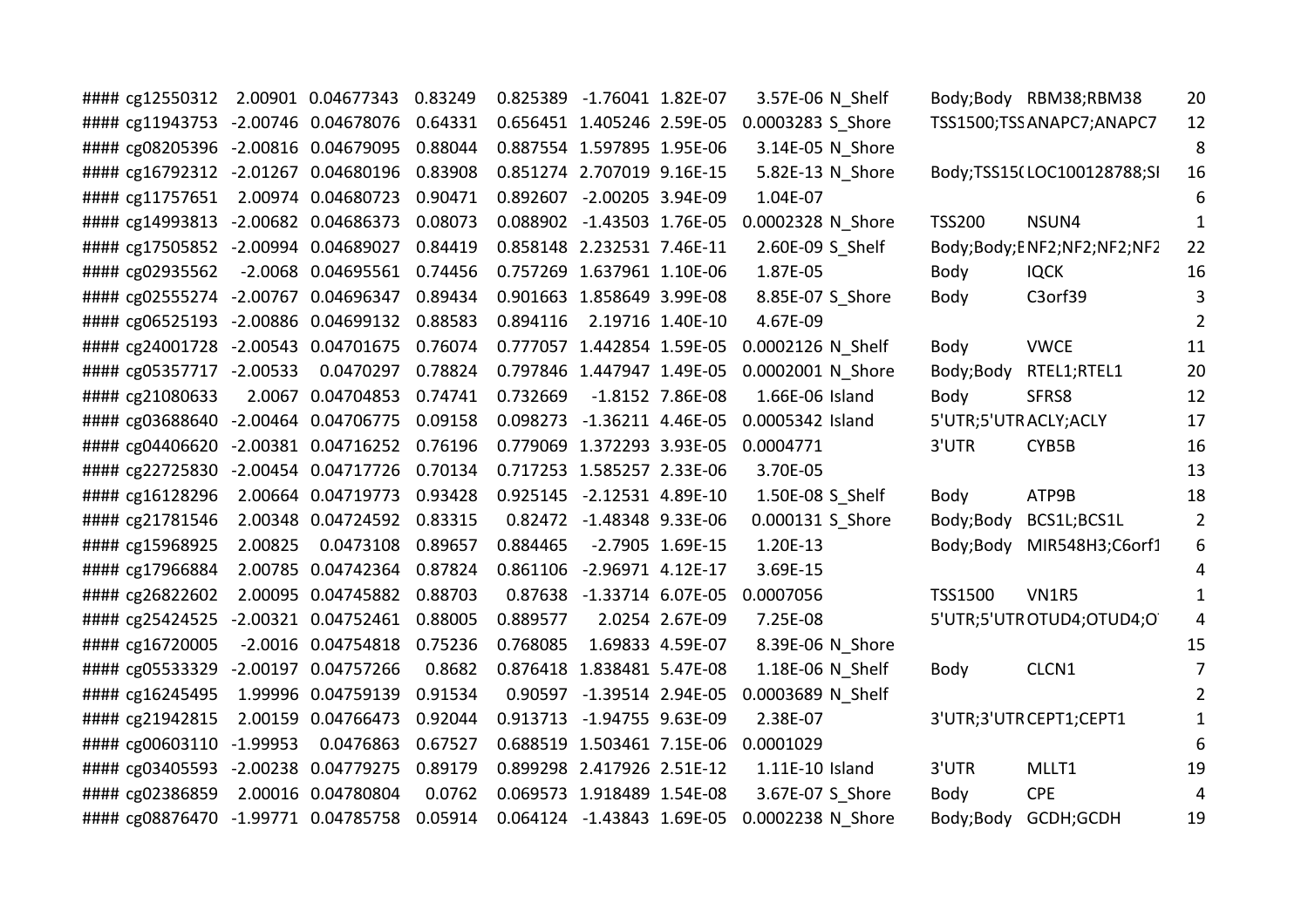| #### cg19992629 2.00025 0.04791502 0.85188                                  |                              |                 | 0.836516 -2.17064 2.23E-10 |                            |                    | 7.19E-09                             | TSS1500        | ADAM21P1                    | 14             |  |
|-----------------------------------------------------------------------------|------------------------------|-----------------|----------------------------|----------------------------|--------------------|--------------------------------------|----------------|-----------------------------|----------------|--|
| #### cg02330264                                                             | -1.9968  0.04792656  0.10988 |                 | 0.116671 -1.36722 4.18E-05 |                            |                    | 0.0005046 N_Shore                    | Body;Body      | KCNK10;KCNK10               | 14             |  |
| #### cg01702210 -1.99722 0.04795087 0.69653 0.709947 1.528263 5.11E-06      |                              |                 |                            |                            |                    | 7.59E-05                             | <b>TSS1500</b> | SLC35F4                     | 14             |  |
| #### cg04177456 -1.99859                                                    |                              | 0.04799 0.88407 |                            | 0.892217 1.940575 1.08E-08 |                    | 2.64E-07 Island                      |                | Body;Body;EPTPRN2;PTPRN2;I  | 7              |  |
| #### cg02910194  1.99996  0.04806773  0.86533  0.846879  -2.44092  1.63E-12 |                              |                 |                            |                            |                    | 7.39E-11                             | Body           | NLGN1                       | 3              |  |
| #### cg01586506 1.99501 0.04812297                                          |                              | 0.9391          | 0.932945 -1.36491 4.30E-05 |                            |                    | 0.0005177 Island                     | Body           | SOX10                       | 22             |  |
| #### cg24685167 -1.99509 0.04814128 0.90308                                 |                              |                 | 0.909591 1.426964 1.96E-05 |                            |                    | 0.0002556 N Shore                    |                | 5'UTR;3'UTRGPSM3;NOTCH4     | 6              |  |
| #### cg02167732 -1.9945 0.04817446 0.03197                                  |                              |                 |                            | 0.034904 -1.35538 4.85E-05 |                    | 0.0005761 Island                     |                | TSS1500;TSSGTF2A1;GTF2A1    | 14             |  |
| #### cg23302558 1.99772 0.04821754 0.89917                                  |                              |                 | 0.886792                   |                            | $-2.2253$ 8.48E-11 | 2.94E-09                             |                | Body;Body SSFA2;SSFA2       | $\overline{2}$ |  |
| #### cg04737350 1.99514 0.04824933 0.88249                                  |                              |                 |                            | 0.865006 -1.67963 6.04E-07 |                    | 1.08E-05                             |                | Body;Body;EPPP1R12A;PPP1R   | 12             |  |
| #### cg14025883                                                             | -1.9939  0.04826672  0.83197 |                 |                            | 0.841328 1.413964 2.31E-05 |                    | 0.0002971 N Shore                    | 5'UTR          | C9orf46                     | 9              |  |
| #### cg27169610 -1.99673 0.04831994 0.91334 0.919619 2.210556 1.10E-10      |                              |                 |                            |                            |                    | 3.75E-09                             |                | 5'UTR;5'UTRHIVEP3;HIVEP3    | $\mathbf{1}$   |  |
| #### cg16568921 -1.99508 0.04832497 0.88355 0.892938 1.828521 6.39E-08      |                              |                 |                            |                            |                    | 1.37E-06 S Shore                     | Body           | DENND3                      | 8              |  |
| #### cg07200122 1.99293 0.04834102 0.92637 0.920319 -1.33816 6.00E-05       |                              |                 |                            |                            |                    | 0.0006979 N Shelf                    |                |                             | $\overline{2}$ |  |
| #### cg23564535 -1.99292 0.04841734 0.82469                                 |                              |                 |                            | 0.834356 1.507882 6.73E-06 |                    | 9.74E-05                             |                |                             | 11             |  |
| #### cg15793456 1.99469 0.04843613 0.86811 0.848648 -1.97497 6.15E-09       |                              |                 |                            |                            |                    | 1.57E-07                             |                | Body;Body NCKAP1;NCKAP1     | $\overline{2}$ |  |
| #### cg22871610 1.99333 0.04844156 0.86845                                  |                              |                 |                            | 0.85078 -1.66229 7.77E-07  |                    | 1.36E-05                             | 3'UTR          | <b>NMU</b>                  | 4              |  |
| #### cg00773205 -1.99169                                                    | 0.0484887  0.05094           |                 | 0.054363 -1.35962 4.60E-05 |                            |                    | 0.0005493 N Shore                    |                | TSS1500;BorTECPR2;CINP      | 14             |  |
| #### cg25467855 -1.99154 0.04855813 0.03429                                 |                              |                 |                            | 0.038668 -1.48144 9.59E-06 |                    | 0.0001342 Island                     | <b>TSS200</b>  | <b>LNPEP</b>                | 5              |  |
| #### cg01458801 1.99098 0.04857048                                          |                              | 0.9016          |                            |                            |                    | 0.896686 -1.36653 4.22E-05 0.0005086 | 3'UTR          | IRS <sub>2</sub>            | 13             |  |
| #### cg03678722 1.99396                                                     | 0.0486657 0.88885            |                 | 0.874249                   |                            | $-2.2963$ 2.37E-11 | 8.97E-10                             |                | 3'UTR;3'UTRAGFG1;AGFG1;AC   | $\overline{2}$ |  |
| #### cg10769615 -1.99535                                                    | 0.0486997 0.90225            |                 |                            | 0.909203 2.733204 5.41E-15 |                    | 3.56E-13 S Shore                     | Body           | HDAC4                       | $\overline{2}$ |  |
| #### cg17767931 1.99007 0.04872411 0.87357                                  |                              |                 |                            | 0.859245 -1.48685 8.92E-06 |                    | 0.0001258                            |                | 5'UTR;Body; SLC25A26;SLC25A | 3              |  |
| #### cg24803261 1.99274 0.04872491 0.91007                                  |                              |                 | 0.903578                   |                            | -2.1305 4.47E-10   | 1.38E-08 Island                      | Body           | LOC619207                   | 10             |  |
| #### cg25861660 1.99142 0.04874732 0.92114 0.912353 -1.86279 3.74E-08       |                              |                 |                            |                            |                    | 8.33E-07                             | Body           | JAZF1                       | 7              |  |
| #### cg26571535 1.99205 0.04878965 0.88281                                  |                              |                 |                            | 0.86581 -2.10431 7.02E-10  |                    | 2.09E-08                             | Body           | SNX27                       | $\mathbf 1$    |  |
| #### cg23641267 -1.99178 0.04882804 0.77867                                 |                              |                 |                            | 0.792576 2.121284 5.24E-10 |                    | 1.60E-08 N_Shore                     |                | Body;TSS15(LPXN;LPXN        | 11             |  |
| #### cg09514055                                                             | -1.9904 0.04893799           | 0.0337          | 0.037553 -2.02878 2.52E-09 |                            |                    | 6.87E-08 Island                      | 5'UTR          | HYI                         | $\mathbf{1}$   |  |
| #### cg12602653 1.99295 0.04902256 0.88075                                  |                              |                 | 0.866907                   |                            | $-2.8745$ 3.01E-16 | 2.38E-14                             | <b>TSS200</b>  | MEP1B                       | 18             |  |
| #### cg05248960 -1.98712 0.04907738 0.82602 0.836153 1.537518 4.50E-06      |                              |                 |                            |                            |                    | 6.76E-05 S Shelf                     |                | 3'UTR;3'UTRC16orf79;MLST8   | 16             |  |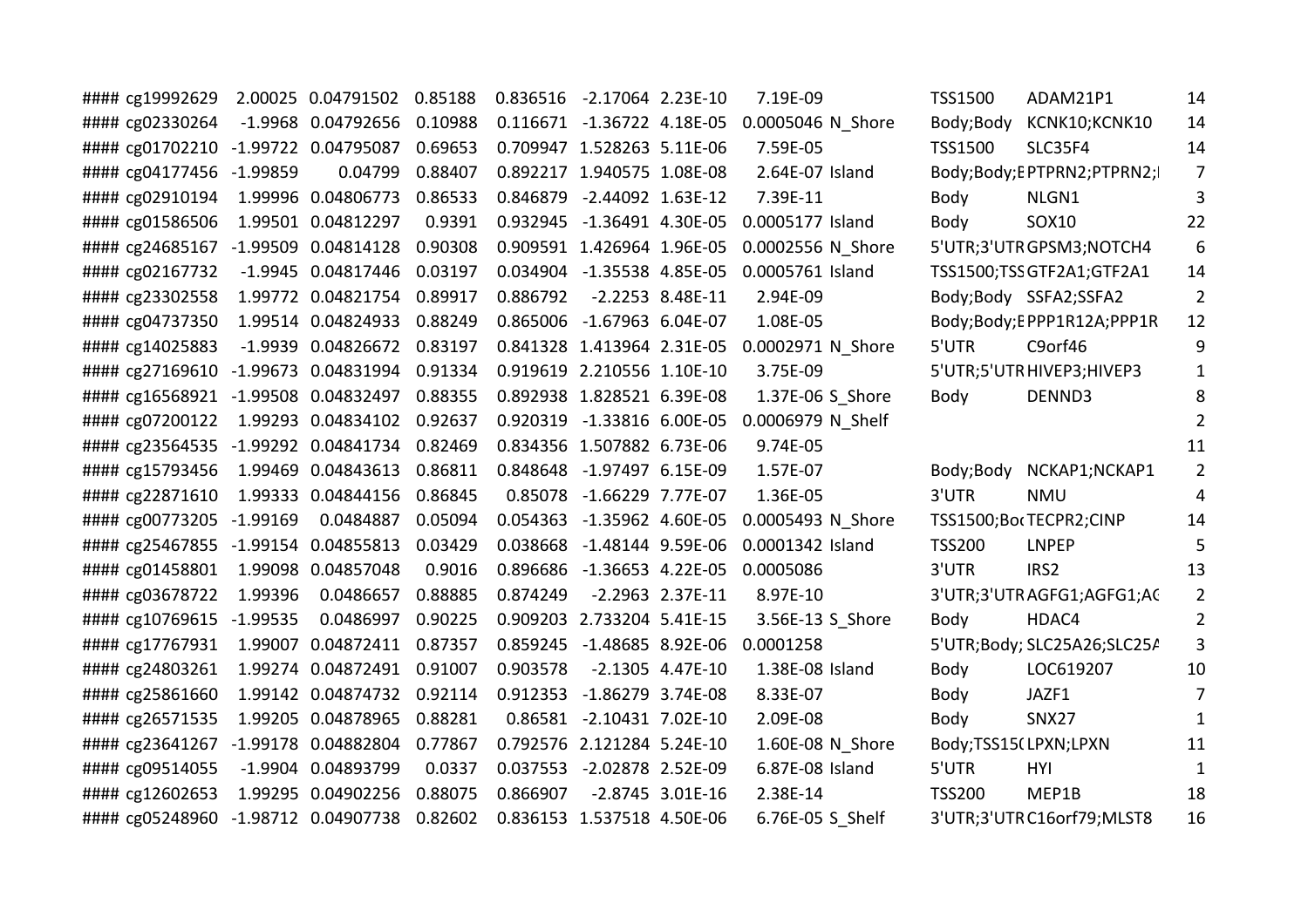| #### cg23502203 1.98666 0.04919089 0.94962 0.944533 -1.67172 6.77E-07            |        |                                                            |                            |                           |                  | 1.20E-05 Island                                                                          | <b>Body</b>          | RASAL1                     | 12             |
|----------------------------------------------------------------------------------|--------|------------------------------------------------------------|----------------------------|---------------------------|------------------|------------------------------------------------------------------------------------------|----------------------|----------------------------|----------------|
| #### cg17054006 -1.98524 0.04920087 0.84122 0.849847 1.337371 6.05E-05 0.0007038 |        |                                                            |                            |                           |                  |                                                                                          | Body;Body            | PDE1A;PDE1A                | $\overline{2}$ |
| #### cg00865429 -1.98559 0.04927225 0.68884 0.704035 1.587401 2.26E-06           |        |                                                            |                            |                           |                  | 3.60E-05                                                                                 | Body                 | <b>CLNK</b>                | 4              |
| #### cg19810092 1.98529 0.04927312 0.91008 0.902156 -1.51405 6.20E-06            |        |                                                            |                            |                           |                  | 9.03E-05                                                                                 |                      | Body;Body;3LYRM2;LYRM2;AN  | 6              |
| #### cg03539267 1.98452 0.04930455 0.67834 0.659406 -1.39179 3.07E-05 0.0003832  |        |                                                            |                            |                           |                  |                                                                                          |                      |                            | 10             |
| #### cg05740575  1.98508  0.04931466  0.90928  0.904091  -1.55388  3.60E-06      |        |                                                            |                            |                           |                  | 5.51E-05 S_Shelf                                                                         | Body                 | CTHRC1                     | 8              |
| #### cg05837753 1.98463 0.0493894 0.88985 0.878731 -1.60759 1.70E-06             |        |                                                            |                            |                           |                  | 2.78E-05                                                                                 | 3'UTR                | <b>RIMKLB</b>              | 12             |
| #### cg14221831 -1.98645 0.04939507 0.88782 0.896171 2.058351 1.53E-09           |        |                                                            |                            |                           |                  | 4.33E-08 N_Shelf                                                                         |                      | 1stExon;5'U CDH16;CDH16    | 16             |
| #### cg20890243 1.98417 0.04940778 0.89465 0.887718 -1.53335 4.77E-06            |        |                                                            |                            |                           |                  | 7.12E-05                                                                                 |                      |                            |                |
| #### cg11217666 -1.98291                                                         |        | 0.0494753 0.79446                                          |                            |                           |                  | 0.804071 1.365677 4.26E-05 0.0005133                                                     | Body                 | EPHB1                      | 3              |
| #### cg03311134                                                                  | 1.9888 | 0.049488 0.94756                                           | 0.940236                   |                           | -2.8781 2.80E-16 | 2.21E-14 Island                                                                          |                      |                            | 10             |
| #### cg15326755 1.98371 0.04949323 0.90686                                       |        |                                                            |                            | 0.90085 -1.60695 1.72E-06 |                  | 2.80E-05 N_Shore                                                                         | TSS1500;TSSWSB1;WSB1 |                            | 17             |
| #### cg19386714                                                                  |        | 1.9845  0.04949565  0.86332                                | 0.845372 -1.80489 9.21E-08 |                           |                  | 1.92E-06                                                                                 | 3'UTR                | C18orf55                   | 18             |
|                                                                                  |        |                                                            |                            |                           |                  | #### cg22628851 1.98313 0.04951158 0.89911 0.886777 -1.50409 7.09E-06 0.0001021 S_Shore  |                      |                            | 8              |
| #### cg09021393  1.98808  0.04952609  0.86802  0.849091  -2.77002  2.57E-15      |        |                                                            |                            |                           |                  | 1.78E-13                                                                                 |                      | TSS1500;BocMIR591;SLC25A1  | $\overline{7}$ |
| #### cg24878990 1.98534 0.0495482 0.87903                                        |        |                                                            | 0.863347 -2.11798 5.55E-10 |                           |                  | 1.68E-08                                                                                 | 3'UTR                | SMURF2                     | 17             |
| #### cg20640749                                                                  |        | 1.98305  0.04955172  0.74205  0.732158  -1.57263  2.78E-06 |                            |                           |                  | 4.35E-05                                                                                 | 3'UTR                | GLP1R                      | 6              |
|                                                                                  |        |                                                            |                            |                           |                  | #### cg17812253 1.98204 0.04956819 0.92728 0.921729 -1.35292 5.00E-05 0.0005919 N Shelf  |                      |                            |                |
| #### cg14346872 -1.98247 0.04957885                                              |        |                                                            |                            |                           |                  | 0.8795  0.885634  1.488181  8.77E-06  0.0001238  S  Shelf                                |                      | 5'UTR;5'UTRAP4S1;AP4S1     | 14             |
| #### cg05435224                                                                  |        | 1.987  0.04961182  0.88911  0.871546  -2.68449  1.44E-14   |                            |                           |                  | 8.84E-13                                                                                 |                      |                            | 18             |
| #### cg00796611 -1.98696 0.04962162 0.92295                                      |        |                                                            |                            | 0.92964 2.695092 1.16E-14 |                  | 7.26E-13                                                                                 |                      | Body;Body;ESRGAP2;SRGAP2;  | $\mathbf 1$    |
| #### cg01415995 1.98178 0.04963348 0.92924                                       |        |                                                            | 0.924032 -1.43388 1.79E-05 |                           |                  | 0.000236 Island                                                                          | Body                 | GAL3ST3                    | 11             |
| #### cg18586212 -1.98503 0.04965974 0.81959 0.835533 2.284696 2.92E-11           |        |                                                            |                            |                           |                  | 1.09E-09                                                                                 |                      | Body;Body;EPPP2R2B;PPP2R2  | 5              |
| #### cg06126864 1.98454 0.04968386 0.94992 0.944844 -2.21594 1.00E-10            |        |                                                            |                            |                           |                  | 3.42E-09                                                                                 |                      |                            | 13             |
|                                                                                  |        |                                                            |                            |                           |                  | #### cg11643099 -1.98059 0.04971532 0.81706 0.826202 1.312004 8.25E-05 0.0009253 N Shelf | <b>TSS1500</b>       | GRRP1                      |                |
| #### cg03683171 -1.98334 0.04972568 0.02508                                      |        |                                                            | 0.028394 -2.01477 3.19E-09 |                           |                  | 8.54E-08 N Shore                                                                         | Body                 | PFKFB3                     | 10             |
| #### cg21024835 1.98517 0.04975466 0.93165 0.923967 -2.53307 2.80E-13            |        |                                                            |                            |                           |                  | 1.43E-11 S_Shore                                                                         |                      | Body;Body;EPTPRN2;PTPRN2;  | $\overline{7}$ |
| #### cg08226047 1.98033 0.04977628 0.61999                                       |        |                                                            |                            |                           |                  | 0.600179 -1.38469 3.36E-05 0.0004156 N Shelf                                             |                      |                            | 21             |
| #### cg12343380 1.98142 0.04985974 0.86328                                       |        |                                                            | 0.850761 -1.83641 5.65E-08 |                           |                  | 1.22E-06                                                                                 |                      |                            | 13             |
| #### cg01752978 -1.9794 0.04987957 0.84178 0.850422 1.377806 3.66E-05 0.0004488  |        |                                                            |                            |                           |                  |                                                                                          |                      | Body;3'UTR; ACO2;POLR3H;PC | 22             |